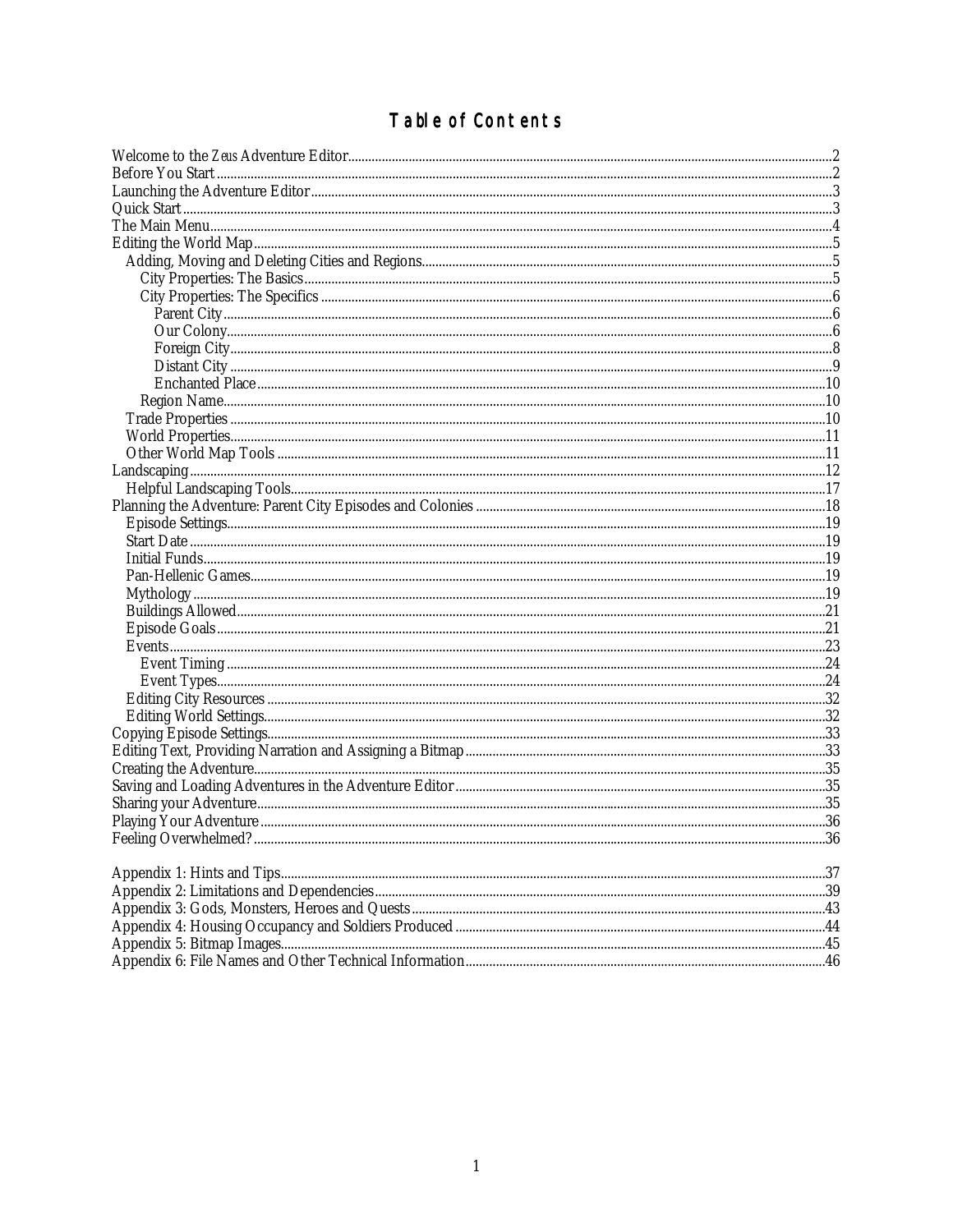## <span id="page-1-0"></span>**Welcome to the** *Zeus* **Adventure Editor**

With the *Zeus* Adventure Editor, you can create your own Greek epics. This guide tells you everything you need to know to create adventures of mythic proportions.

# **Before you Start**

#### *First, get a pencil and some paper. You are going to need them.*

Before you jump into designing your adventure, take some time to write down your vision. The more you plan out in advance, the easier it will be to create your dream adventure. Here are the types of things you should figure out before you even open the *Zeus* Adventure Editor:

- **1. Ultimately, what do you want the player to achieve?** Do you want the player to lead an economic powerhouse? Or, maybe you want the player's military to be the mightiest in all of Greece. Perhaps you want to test the player's skills as a diplomat, a city planner, an industrialist, etc., or maybe you want to test a combination of skills. Regardless, having a clear idea of the central challenge of your adventure will help you immeasurably as you design it.
- **2. Now that you have a central challenge in mind, what obstacles are you going to put in the player's way?** Let's say you want the player to make tons of drachmas. You could make this very easy for the player by giving him access to all the resources he could ever want and plenty of allies, vassals and colonies to sell goods to. Or, you could make this quite challenging by limiting the player's resources, allowing for very few opportunities to export goods, and creating events that interrupt the flow of trade. The more obstacles you place in front of the player, the more difficult your adventure will be.
- **3. Who are the other characters in your adventure?** You can populate the player's world with a wide array of gods, heroes, monsters and other city leaders. You can use these other characters to help the player on his way or to impede the player's success. For city leaders, it's valuable to decide which will be allies and which will be rivals, and which resources

**Need Inspiration?** There are plenty of resources on ancient Greek history and mythology on the web and in your local bookstore and library. Here are just a few:

**Websites** 

The Perseus Project [\(http://www.perseus.tufts.edu\).](http://www.perseus.tufts.edu) The Perseus Project contains a wealth of information on ancient Greek culture and history, including many texts translated from ancient Greek.

Encyclopedia Mythica [\(http://www.pantheon.org/mythica/areas/\)](http://www.pantheon.org/mythica/areas/). If it's a Greek god, monster or hero, you're bound to find the information you need here.

Bulfinch's Mythology [\(http://www.bulfinch.org\).](http://www.bulfinch.org) Bulfinch's Mythology covers some of the most famous Greek stories.

Books

Edith Hamilton's *Mythology*. It wouldn't be a list of resources on Greek mythology without Edith Hamilton.

Robert Morkot's *The Penguin Historical Atlas of Ancient Greece.* This book provides a good overview of ancient Greek history and details how Greece's borders changed through time.

Lesley and Roy A. Adkins' *Handbook to Life in Ancient Greece.* This book is a catch-all that provides a general overview of Greek history, culture and mythology.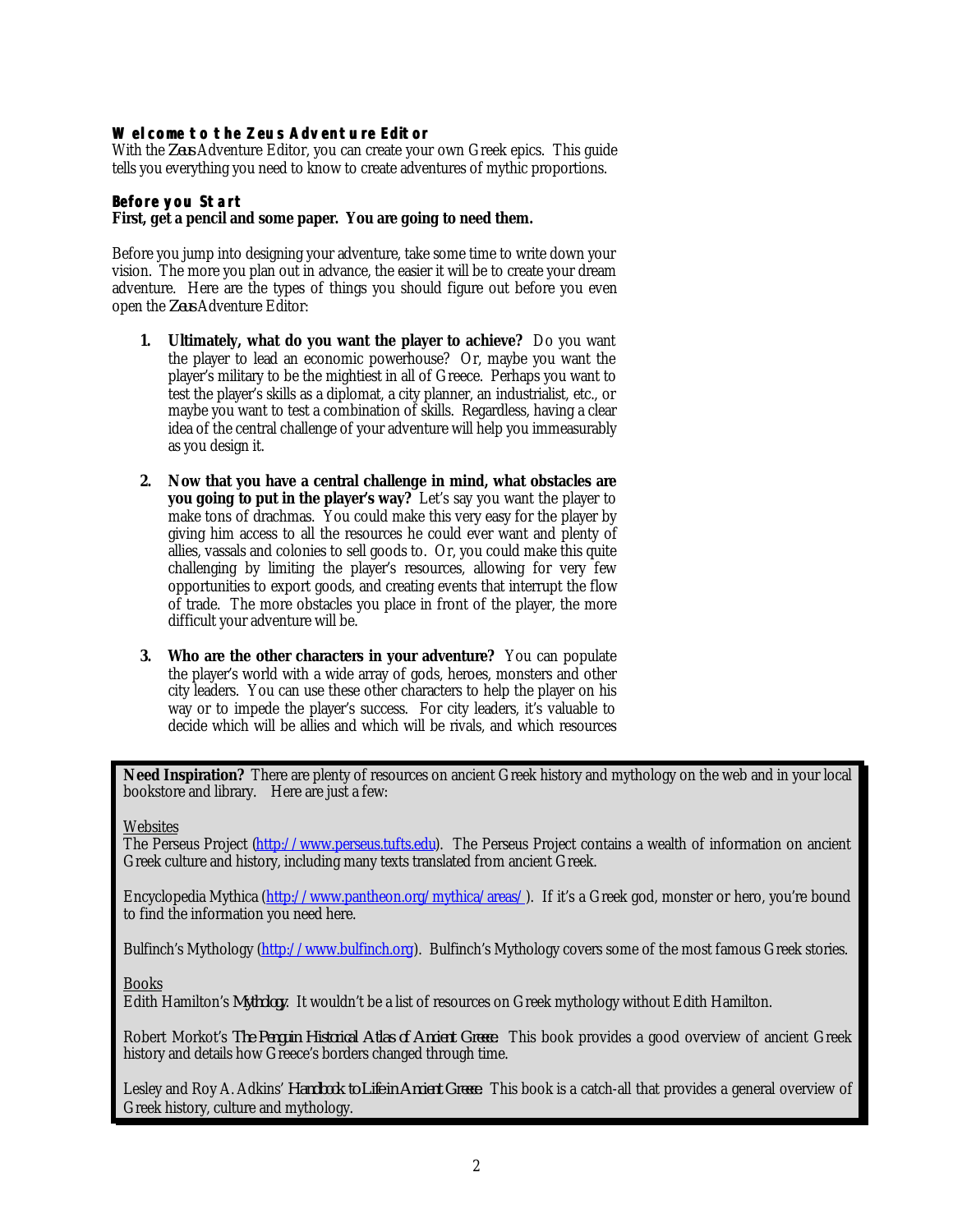<span id="page-2-0"></span>each city will have. Keep in mind that each of the other cities in the world can only need and produce four items in total (for example, a city can need four items and produce nothing, need three items and produce one, need two items and produce two, etc).

**4. Create a story.** You have a main character – that's the player. You have a plot (the central challenge and the obstacles preventing the player from overcoming the challenge). And, you have a supporting cast. Now, all you need to do is link these things together to form a story. Use the story to describe to the player why certain things are happening. For example, let's say that you want the player to build an economically strong empire, but you've put him in a location that has few natural resources. Why is the player building a city in harsh surroundings? Maybe he was ostracized from his home city (which is now a rival) and is setting out to prove that he can make it on his own. Or, maybe Demeter, mourning over the loss of her daughter Persephone, has rendered all of Greece barren, and it is up to the player to help the goddess get her daughter back and return Greece to its former prosperity. Let your imagination run wild!

This is a good time to think about how many episodes your adventure will have, and what the player will be expected to accomplish in each episode.

You don't necessarily have to figure out all of these things in the order presented here. You can certainly have a myth or story in mind first and fill in the other details. Regardless of the order in which you think about the above, it is important that you give each item careful consideration.

# **Launching the Adventure Editor**

To launch the Adventure Editor, you must first install the Official *Zeus* Enhancement Pack 1, if you haven't already done so. To install it, download it from Impressions Games website [\(http://www.impressionsgames.com\).](http://www.impressionsgames.com) Then, double-click the file. Official Zens Enhancement Pack Lexe. Follow the double-click the file, Official *Zeus* Enhancement Pack 1.exe. instructions that appear on your screen.

After you install the Enhancement Pack, start *Zeus*. From the Main Menu, click the 'Adventure Editor' button. In the screen that appears, enter a file name, which can be up to fifteen characters long, for your Adventure. Don't worry: you'll have an opportunity to come up with a more elaborate name for your adventure later.

You can also select a pre-existing adventure from the list provided.

# **Quick Start**

All the steps for creating your own adventure are discussed at length below. But, if the spirit of discovery is extremely strong in you, and you want to figure things out for yourself, here are some basic guidelines that will make your life easier.

- 1. After you plan out your adventure on paper, start b[y editing the World](#page-4-0) [Map.](#page-4-0) Add all the cities that you think will play a role in your adventure. If you need to, you can always come back to the World Map and add more cities later. But, it will be much easier on you if you have a complete World Map before planning the rest of your adventure.
- 2. Once the World Map is set, edit the parent city's landscape, as well as the landscapes for any colony sites. You'll need some of the information from each city's landscape to plan events.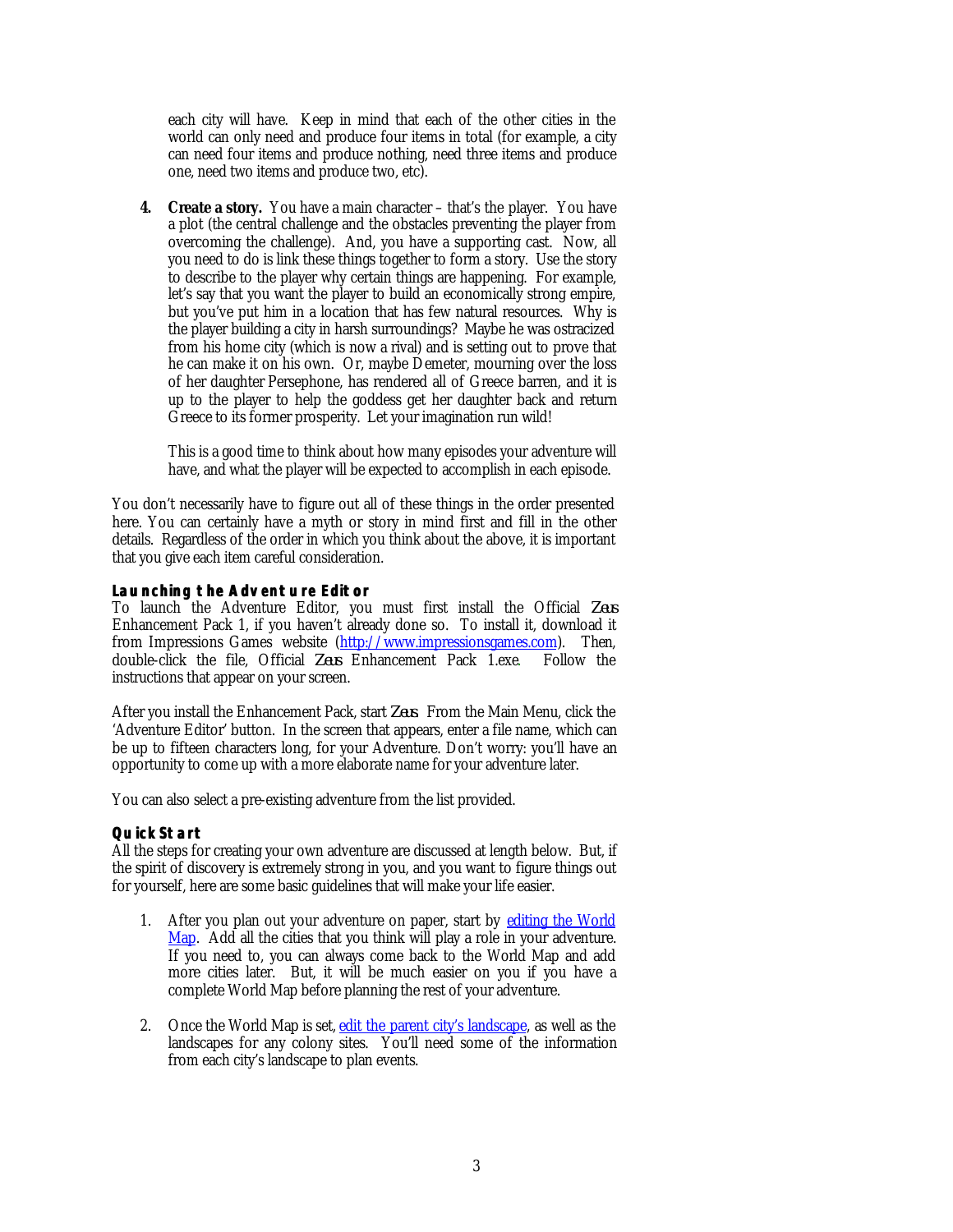- <span id="page-3-0"></span>3. Add episodes to the Parent City list as necessary, and determine the episode progression.
- 4. Designate each episode's settings.
- 5. Create some **text** for each episode, and for the adventure title, introduction and victory. Create some MP3 files if you are providing narration for your text. Also, select a bitmap image.
- 6. Create the adventure through the File Menu.
- 7. Play your adventure! Exit the Adventure Editor, and in the screen that appears, choose 'Play Zeus.' After you choose a leader name, the Choose Game screen appears. Select 'Custom Adventures.' You should see the file name of the adventure you just created listed. Select it, and click the button next to 'Begin Adventure' to enter your Greek world.

# **The Main Menu**

The editor's Main Menu is the control center for your adventure. From here, you can access information about all the episodes in your adventure and determine the make-up of the Greek world.

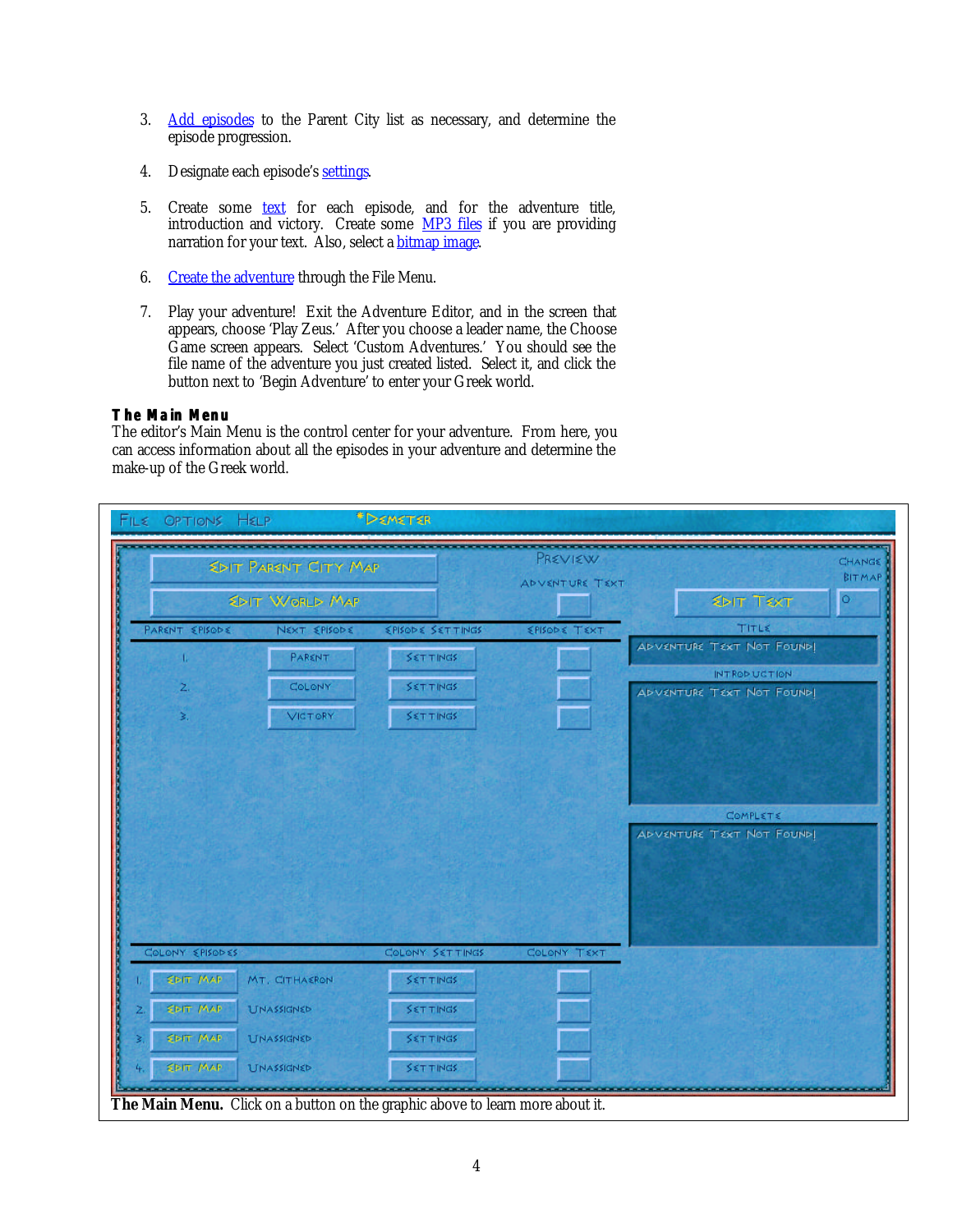<span id="page-4-0"></span>The first thing you should do is set the stage for your adventure by editing the World Map. Click the 'Edit World Map' button to get started.

#### **Editing the World Map**

When you click the 'Edit World Map' button, a blank map of Greece and the surrounding area appears. Four tabs on the side of the map will help you design the World Map: Add/Move World Object, City Properties, Trade Properties and World Properties.

#### **Adding, Moving and Deleting Cities and Regions**

The first thing you should do is populate the landscape with the cities, including the player's parent city and colonies, that are participating in your adventure.

To place some cities on the map, click the first tab, the 'Add/Move World Object' tab, and click the 'Add City' button. Then, click the spot on the map where you'd like the city to appear. Keep clicking until you place all the cities in your world.

Now, add some region names to the World Map. With the first tab selected, click the 'Add Region' button and click on the spot on the map where you'd like the region name to appear.

To move a city or region, click the 'Move' button. One city or region has a marquee around it, and the word 'Move' is white. If the object with the marquee around it is the one you'd like to move, point to the desired location and click. If you want to move a different object, first right-click the mouse button to deselect the current object. Then, left-click the object you want to move. The marquee appears around it. Click on its new location to move it.

If you want to delete a city or region, make sure that the marquee is around it, indicating that it is selected. Then, click the 'Delete Selected Object' button at the bottom of the Control panel. The selected object disappears. If you want to clear the map of all cities and regions, click the 'Delete All Objects' button.

#### **City Properties: The Basics**

Now that you've placed some cities on the map, it's time to give them each unique characteristics (you don't really want them all to be named Amphipolis, do you?). Select the second tab, the 'City Properties' tab, then select a city by clicking on it. Several buttons appear on the Control panel, underneath the tabs. Use these buttons to set the characteristics of each city.

There are a few characteristics you must define for all cities. These characteristics are:

**City Name.** Click this button to choose a name for the selected city. You have to pick a name from the list provided; you cannot create your own.

**Label Location.** The 'Label Location' button is to the right of the 'City Type' button. Click this button to move the location of the label. Click repeatedly to cycle through the different locations. Changing the location of the label has no effect on gameplay.

**City Type.** A city's type determines its basic place in the player's world. To choose a city type, click the button that appears under 'Leader' (the button should read 'Foreign City'). The types are Parent City, Our Colony, Foreign City, Distant City and Enchanted Place. The buttons on the Control panel change depending on the type of city you chose. The city types and the decisions to make with regard to them are discussed in more detail below.







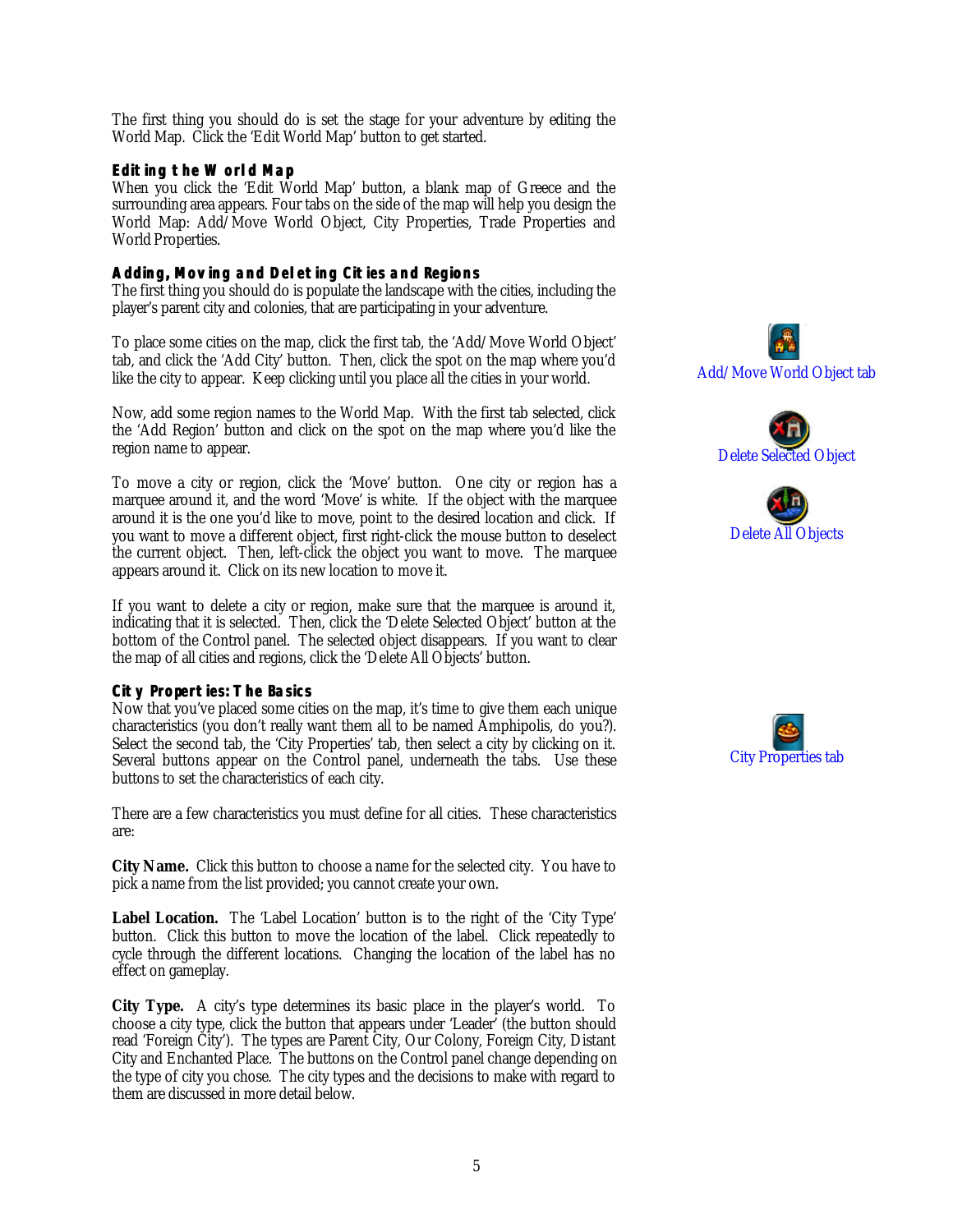<span id="page-5-0"></span>Two other buttons also always appear, no matter which city type you specify:

**City Number.** Each city has its own number. You'll use these numbers in event planning to determine which city is doing what to whom. *Zeus* automatically assigns a number, in sequential order, to each city as you place it on the map.

You can use the 'City Number' button to select a city to edit. Click the 'City Number' button and enter in the number of the city you'd like to edit. The information for that city is listed on the Control panel.

**Routes Shown/Routes Hidden.** Use this button to help you design routes in the game. Editing routes can be messy if you see all of the routes between all of the cities at the same time. To make life easier, click the 'Routes Shown' button to change it to 'Routes Hidden.' The routes to the selected city disappear from the map. A 'Routes Hidden' command supercedes any 'Routes Shown' command. For example, if Amphipolis is set to 'Routes Shown,' but Athens is set to 'Routes Hidden,' a route *does not* appear between the two cities. To see the routes again, click 'Routes Hidden' to switch to 'Routes Shown.' Click [here](#page-9-0) for more information on routes.

## **City Properties: The Specifics**

Below are the decisions you'll make for each city type. After you determine a city's characteristics, be sure to write the information down:

#### **Parent City**

The city that you designate as 'Parent City' is the player's 'home base' throughout the adventure. You can only designate one city as 'Parent City,' and every adventure must begin there.

In addition to choosing the **basics**, pick a leader name for the city. This is the person that runs the parent city while the player is off establishing a new colony. To select a leader name, click the 'Leader Name' button and pick a name from the list provided. You must choose a name from the list; you cannot make up your own.

## **Our Colony**

Cities that you designate as 'Our Colony' are already colonies when the player begins the adventure or are potential colony sites.

In addition to the **basics**, you'll designate a lot of other characteristics for colony cities. These characteristics determine how the colony interacts with the world when the player isn't leading the colony directly.

First, choose a leader name by clicking on the 'Leader Name' button and picking a name from the list provided. This person leads the colony, unless the player is leading the city himself.

Beneath the 'Leader Name' button is a button to set the city's nationality. Colonies are always Greek, so switching nationality won't have any effect.

**Just where is Mount Ida, anyway?** If you need a map to help you place cities in their proper locations, whip out your trusty 'Geography of the Greek World' that was included with *Zeus: Master of Olympus.* The map has all the cities that we used in our Greek worlds, except for the new ones we used in the Enhancement Pack. For regions, you can try these websites:

[http://www.sikyon.com/Sicyon/smapold\\_eg.html](http://www.sikyon.com/Sicyon/smapold_eg.html) [http://www.britannica.com/bcom/eb/article/single\\_image/0,5716,4461+asmbly%5Fid,00.html](http://www.britannica.com/bcom/eb/article/single_image/0,5716,4461+asmbly%5Fid,00.html)

Be sure to write down the *city number* for the Parent City.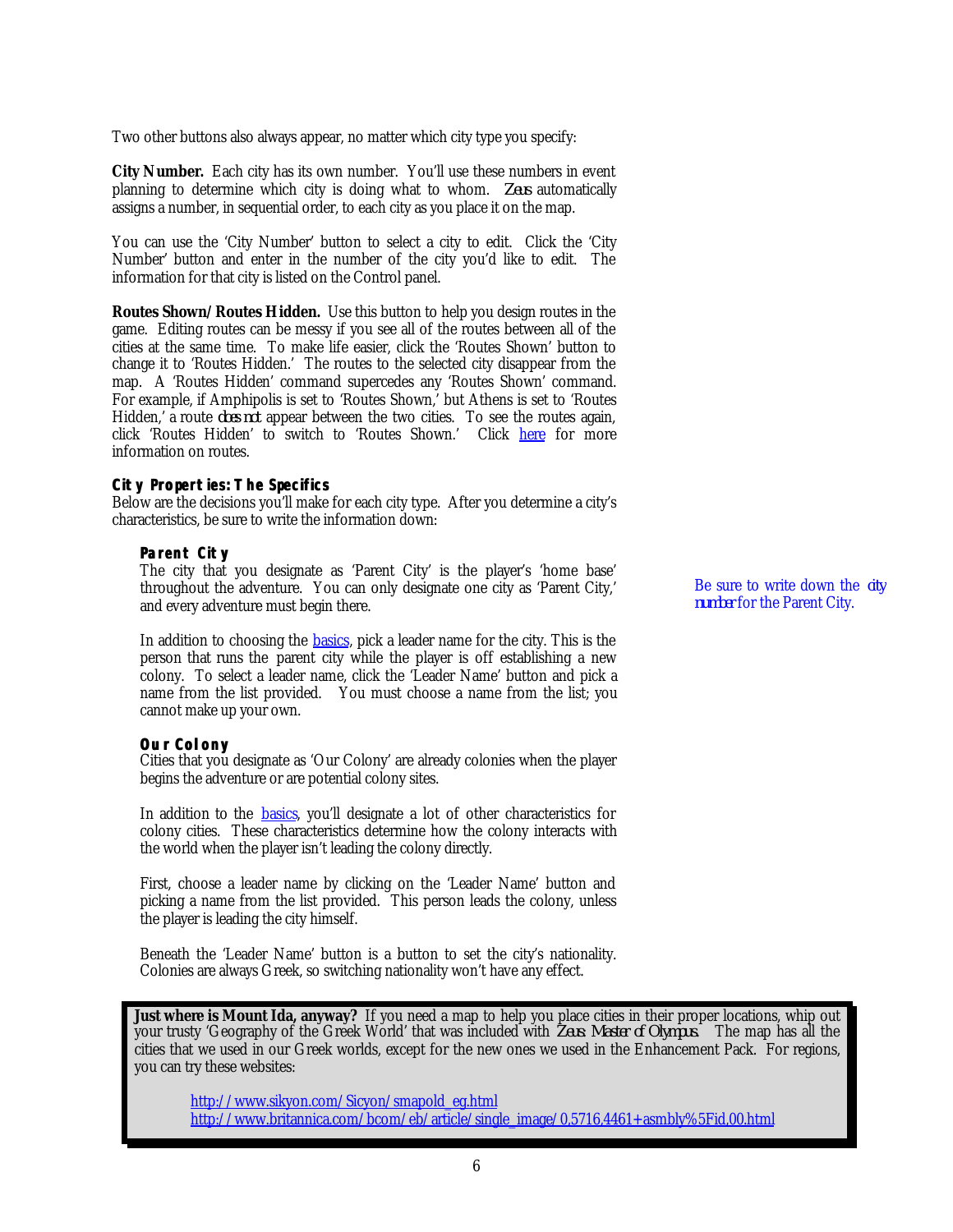Below the 'City Type' and 'Nationality' buttons is the 'Active/Inactive' button. Click the button to switch back and forth between the two choices. If you set this button to 'Active,' *then the colony is visible and fully functioning from the beginning of the adventure, as if the player had already founded it.* If you want the player to found the colony during the adventure, set this button to 'Inactive.' The city's graphic on the World Map grays out, and it isn't visible during the adventure until the time comes for the player to establish the colony.

Now, decide whether the colony pays tribute by clicking on the 'Tribute Status' button. If the button reads, 'No Tribute,' then the colony does not and will never pay tribute to the player. Click the button to switch to 'Paying Tribute' if you want the colony to pay tribute to the player. Then, pick the tribute that you want the colony to pay by adjusting the buttons next to the word 'Pay.' Click on the button on the left to select an amount and the button on the right to choose an item. Above the 'Pay' settings are the 'Rec,' or

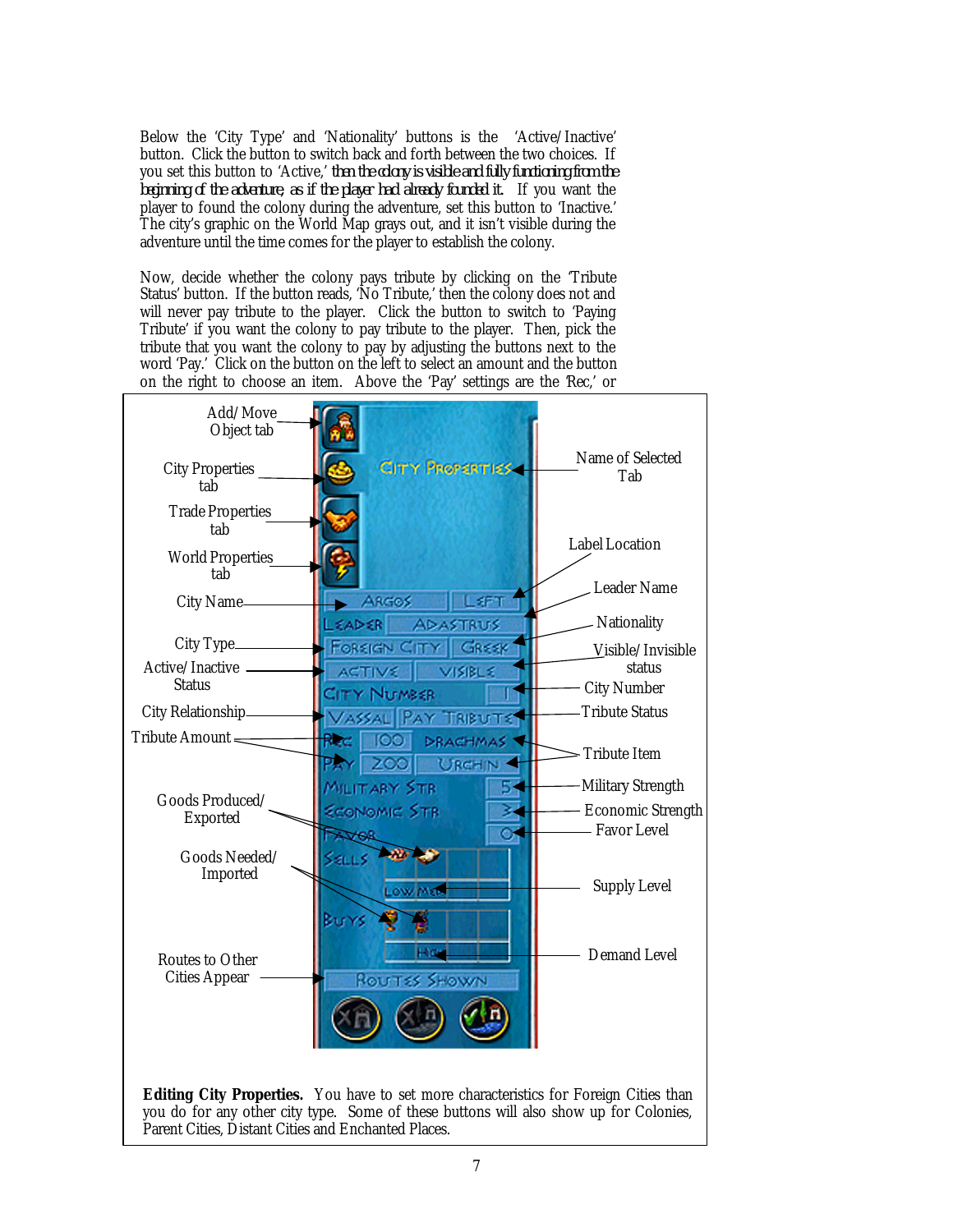<span id="page-7-0"></span>tribute receivable, settings. The player never pays tribute to a colony, so you don't need to adjust these settings.

Now, decide how strong the city's military is. You can set military strength from one to six. One is the weakest military possible and six is the strongest. *Also, if you set a city to have a military strength of six, it cannot be conquered.* You can always increase or decrease a city's military strength during an adventure by using a 'Military Buildup/Military Decline' event.

Keep in mind that a city's military builds up over time. Even though you may choose to set a city's military strength level at five, five shields won't appear next to the city's name right away. The city builds its military up to the fiveshield level.

Below the 'Military Strength' button is the 'Economic Strength' button. Economic strength is rated on a scale from one to five, where one is the weakest and five is the strongest. You can change a city's economic strength during an adventure by using an 'Economic Prosperity/Economic Decline' [event.](#page-29-0)

Next, decide what the city's opinion of the player is at the start of the adventure, or when the city becomes active. Favor is on a scale of 1-100, with one being the lowest.

Now, decide what the city buys and sells. Each city can deal in a maximum of four goods (the total number of goods the city sells plus the total number of goods the city buys cannot exceed four). Click the empty boxes to choose the commodities, then repeatedly click the small boxes under each item to decide how much of each item the city trades. A low level is 12 loads per year, a medium level is 24 loads per year, and a high level is 36 loads per year. You can also set the level to none, in which case it won't buy or sell the good at all. You can change a level during an adventure through a 'Demand Change' or 'Supply change' event.

You should now have a fully defined colony!

## **Foreign City**

Your allies, rivals and vassals are all foreign cities. After you set the **basics**, you can set the city's other characteristics.

Most of the settings for a foreign city are the same as for a colony. First, decide who the city's leader is by clicking on the 'Leader' button and choosing a name from the list provided. Then, choose the city's nationality by clicking the 'Nationality' button. Your choices are Greek, Trojan, Persian, Centaur and Amazon.

Now, decide whether the city is active or inactive at the start of the adventure. If the city is active, then the player can have a full range of interactions with it. If the city is inactive, it still appears on the map, but the player cannot interact with it. You can always create a 'City Becomes Active' event to switch a city Things to write down about colonies:

- 1. City name
- 2. City number
- 3. Activity status
- 4. Tribute payable and receivable amounts.
- 5. Economic and military strength.
- 6. Items that it sells (produces) and buys (needs).

When you designate the buy and sell items for a colony, these are the goods that the colony will trade when the player *is not in the colony city*. While the player is establishing the colony, he'll have access to all the goods that you specify through the colony's [City](#page-31-0) [Resources](#page-31-0) and [Buildings](#page-20-0) **[Allowed s](#page-20-0)ettings.** 

**What does it mean for a city to have a strong economy or military?** The strength of a city's economy and military determines how the city responds to some of the player's actions. For example, the stronger a city's economy, the more cash it is able to grant in response to a request, or the more money the player can plunder from a rival. Cities friendly to the player can also offer more bail-out money if the player goes into debt. Similarly, friendly cities with strong militaries are able to grant more soldiers in response to the player. On the other hand, rivals with strong militaries are more difficult to defeat.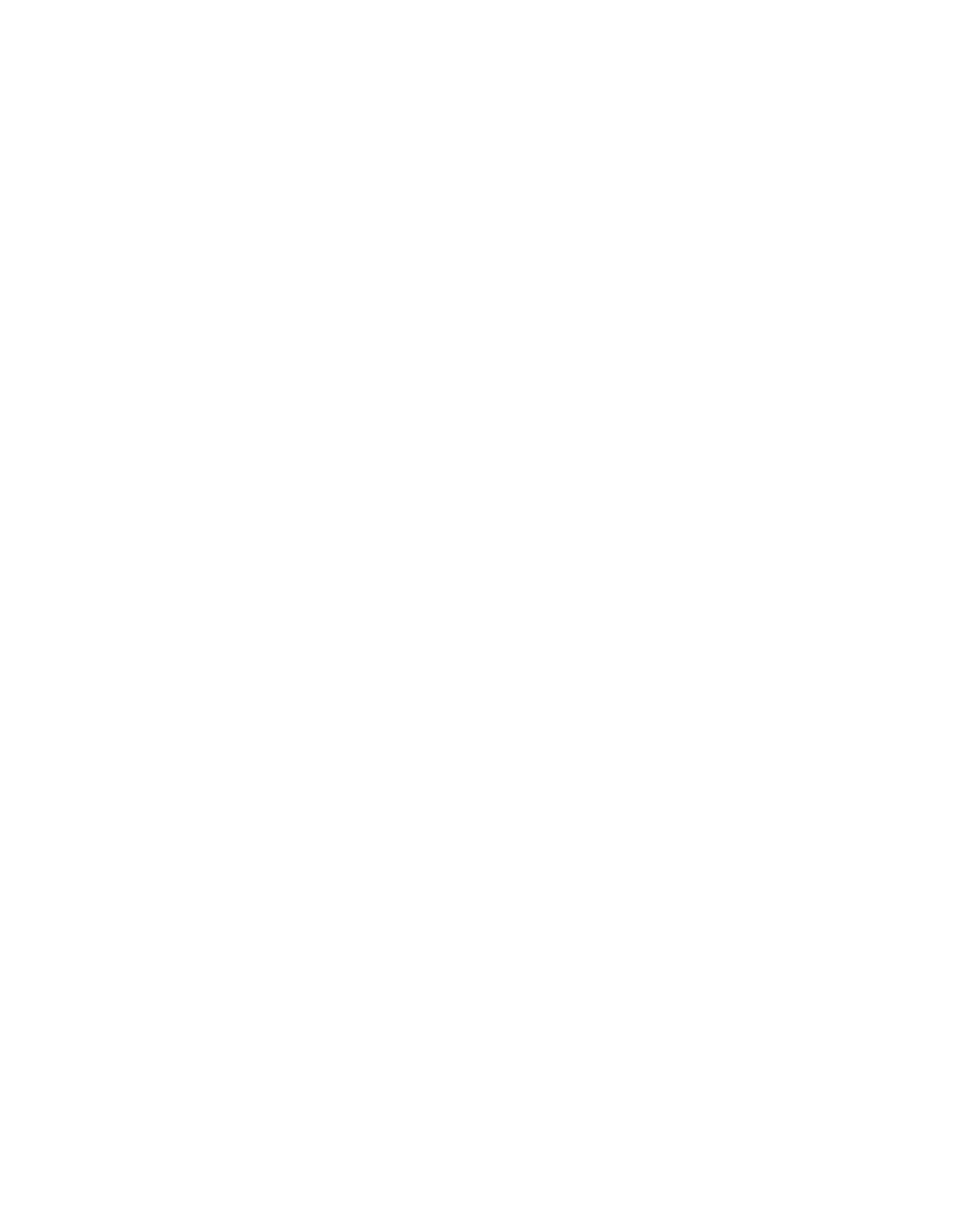<span id="page-9-0"></span>Set the **basic** information, then click the 'Leader' button to choose a name for the leader of the distant city. Underneath the word 'Leader' is a button you can use to change the appearance of the Distant City. When you click the button, a series of compass points appears. Click on one of these points, and an arrow emerges from the Distant City, pointing in the direction you've specified. You can use these directional points to indicate that the city is located off the map.

Then, designate whether the city is active or inactive at the start of the adventure, and whether the city is visible or invisible.

Now, choose which resources the distant city buys and sells, keeping in mind that the city can deal up to a total of four items. After you chose the commodities, click the 'Supply Level' and 'Demand Level' buttons to determine how much of each item the city trades.

## **Enchanted Place**

Enchanted places are the homes of monsters and other mythical creatures. Usually, an enchanted place is the destination of a quest. Enchanted places are not directly active with the rest of the world.

In addition to the **basics**, you need to decide whether or not the enchanted place is visible and active at the beginning of the adventure. Remember, you can always use events to make the city appear or disappear (or become active or inactive) during an adventure.

Because the enchanted place has limited interaction with the rest of the world, it cannot participate in many of the events that other types of city can. An enchanted city can only **Become Active**, **Become Inactive**, **Appear**, *Disappear* or be the destination of a Quest.

#### **Region Name**

When the 'City Properties' tab is selected, you can change a region's name. Click on a region to select it, and a button containing the region's name appears on the Control panel. Click this button, and then choose a new name from the list provided.

## **Trade Properties**

Click the 'Trade Properties' tab to adjust the routes that connect cities together. These are the routes that anyone – a hero, an army, a trireme, etc. – follows when traveling from one city to another.

To see the routes between cities, make sure that 'Routes Shown' is specified for both cities in question. For more on showing and hiding routes, click [here.](#page-5-0)

*Zeus* automatically draws a straight route between two cities. If you want to reshape a route, make sure you have the 'Trade Properties' tab selected, then click on a route. The names of the two cities that the route connects appear on the Control panel. Then, click the route again to add a way point. Click the way point and drag your mouse to move it to a new location to change the shape of the route. You can set up to 48 way points on a single route.

To remove a way point, right-click it. You cannot remove the way points at the beginning or end of the route.

Things to write down about a distant city:

- 1. City name
- 2. City number
- 3. Visibility and activity statuses
- 4. Items that it sells and buys.

Things to write down about an enchanted place:

- 1. City name
- 2. City number<br>3. Visibility and
- Visibility and activity statuses



Trade Properties tab

Trade properties have an impact on the types of buildings a player will build and on his military choices. If a sea route is in place between two cities, trade will occur at a Pier. And, if military is sent to a city that is connected by a sea route, the player will be able to send triremes in addition to hoplites and horsemen.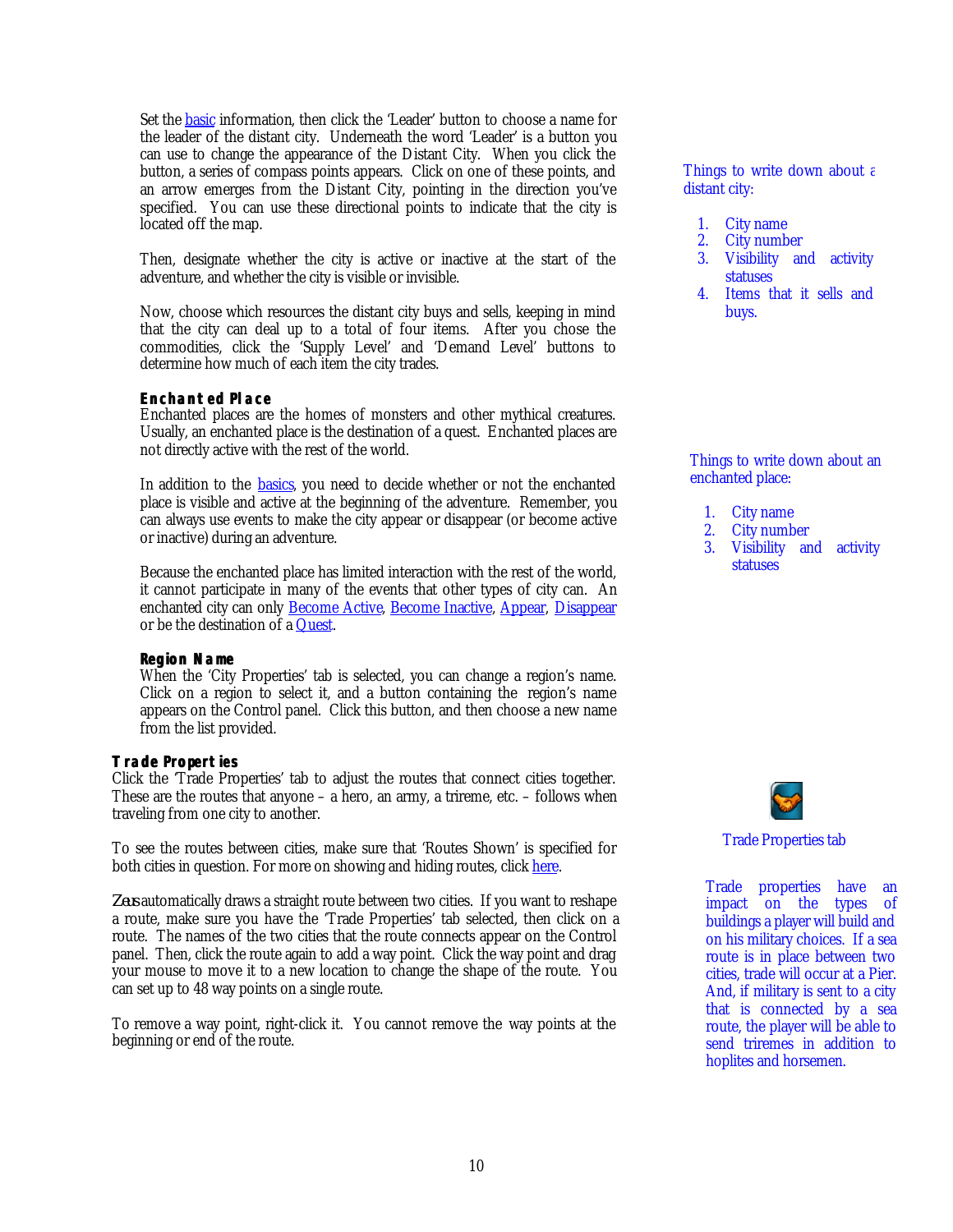<span id="page-10-0"></span>By default, all routes on the map are land routes. To change a land route to a sea route, select the route by clicking on it. Then, click the button that reads 'Land Route.' The button switches to 'Sea Route,' and the route itself turns blue.

During the game, the player will only see the routes that connect the city he is leading (colonies and the parent city) to the other cities in the world. The player will not see the routes that link non-player cities together. Because they are not visible to the player, these routes do not have to look particularly good, but you should still make sure that they are the right *kind* of route (i.e., land route or sea route). Otherwise, you might see soldiers walking across water!

#### World Properties

Click the 'World Properties' tab to set the prices of all the goods in the world. You can change a price by clicking it and entering in a new price on the keypad that appears. If you would like to return all the prices to their default settings, click the 'Reset Prices' button.

You can also change the picture that appears in the bottom left of the screen. Click the arrow buttons that appear on both sides of 'Select World Map' to select a picture.

After you finish setting up the World Map, click the 'Save World Settings' button. The information you entered is saved, and you are returned to the Main Menu. You can also save the map through the File Menu.

## Other World Map Tools

There are a few tools at your disposal to help you design your World Map. Most of these tools can be found in the File Menu.

If you've made a few mistakes on your map, you can choose Revert Map to go back to your previous save. You can also import a map from another adventure. Of course, you can save the map from the File Menu, and you can also return to the Main Menu.

**World Level Hints, Tips and Tricks.** Keep the following in mind as you design the World Map:

**Write down each city's characteristics!** This can't be stressed enough. Writing down each city's name and its characteristics will help immeasurably when you plan events. If nothing else, at least write down each city's number. You are going to need it!

**Consider creating ranges of cities of the same type.** When you first start placing cities on the World Map, try to do so in groups. For example, place the Parent City first, followed by all the colonies, followed by all the allies, etc. The result will be that cities of the same type will be grouped together sequentially. This will come in handy if you want to introduce some randomization into your events. Let's say you want the player to be repeatedly asked for goods from different allies. Instead of creating separate events, you can create a single, recurring event, and ask the program to pick one of your allies at random each time the event occurs. This will only work, however, if all the ally cities are grouped in a range sequentially, i.e. that the allies are cities seven through nine, not city two, city seven and city nine.

**Consider creating more colony sites than colony episodes.** Let's say that you're planning an Adventure that has two colony episodes. If you designate three colony sites, you'll instantly add to the Adventure's replayability! Since a player will be able to choose only two out of the three options, he'll have to play it again to see what the remaining colony is like.

**Don't forget to check supply and demand levels.** If you have any supply or demand levels set to 'none,' double-check to make sure that that is what you really want. If a level is set to 'none,' the commodity won't show up as an item that a city needs/imports or produces/exports. If you do set a commodity's supply or demand level to 'none,' you can always create a supply or demand change event so that the city will begin visibly producing or needing it.

**Make tributes seem realistic.** When setting tributes, try to make them as realistic as possible. For tribute payable, select an item that you know that the city will be able to produce. Tribute receivable is always drachmas.



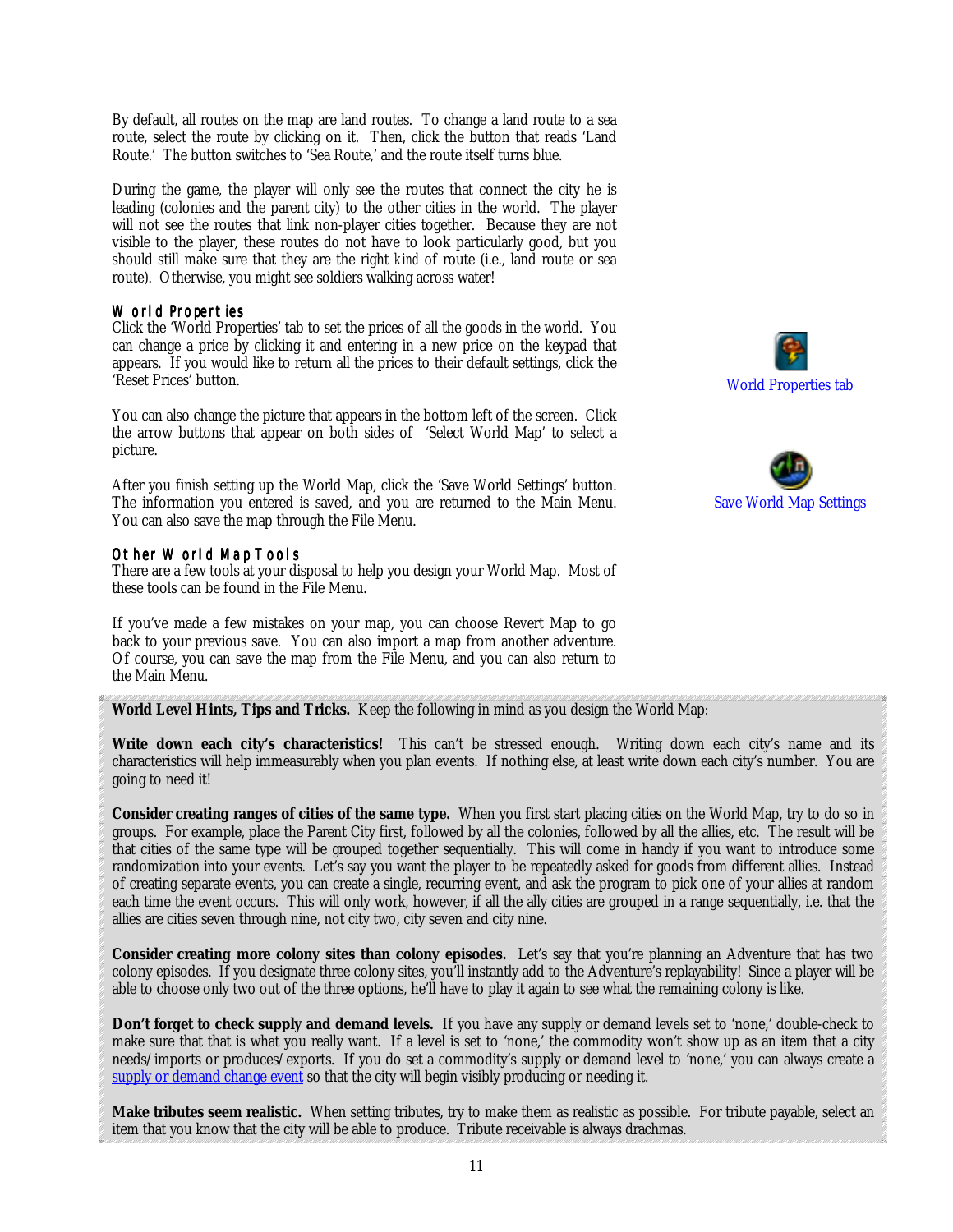The Options Menu adjusts the display and sound options, and the Help Menu gives you access to this file and allows you to adjust your Balloon Help settings.

#### Landscaping

Now that you have the player's world set, it's time to design the areas where the player will build cities. You'll need to design a landscape for the player's parent city and all colony sites.

To begin landscaping the player's parent city, click the 'Edit Parent City Map' button. When you do, an expanse of empty, flat land appears.

Before you begin putting down any terrain features, decide how large a play area you would like. Go to the File Menu and choose 'New Map.' Then, specify a size from the list provided. Your choices are Tiny, Small, Medium, Large, Huge and Enormous. The default map size is medium.

Now, design terrain to your heart's content! Begin by selecting a paintbrush, and then choosing a terrain type. Then, paint the terrain onto the map by clicking and dragging your mouse.

The tabs on the Control panel contain everything you need to create the landscape:

**Paintbrush.** Click the 'Paintbrush' tab to select a paintbrush size. Use the large paintbrush sizes to block out large areas of terrain, and use the smaller paintbrush sizes to add in fine details.

**Empty Land.** Players do most of their building on this type of terrain.

When you begin a new map, all of the terrain is empty, and you won't notice any effect if you try to place additional empty land. Think of empty land as a way to erase most types of other terrain that you put down.

Forest. Players can harvest planks of wood from trees. Choose the 'Forest' tab, then click and drag the mouse and watch trees appear.

If you would like players to harvest wood from the trees, don't forget to set wood as a city resource.

**Water.** There are three types of water terrain: water, beach and marshland.

Water can play host to urchins and fish. You also must have water in a city if you want the player to be able to trade by water, to be attacked by invaders via the sea, or to be attacked by Poseidon, Kraken or Scylla. If you want anyone to come to the player's city via water, make sure that the water extends to the edge of the landscape. Otherwise, you won't be able to place the **Entry and** Exit points.

When placing bodies of water, don't forget to create some sections of straight coastline. Otherwise, players won't be able to place water buildings such as Piers, Trireme Wharves, Urchin Quays and Fisheries. Also, make sure that these straight sections of coast aren't in narrow channels or inlets. Make sure to give the player ample room for his boats to maneuver; otherwise, the boats will capsize.

You can place sandy beach anywhere, but it makes most sense to place it near water. Keep in mind that players cannot build any buildings on sand. Only Basic Landscaping Instructions Most terrain is placed as follows:

- 1. Select a paintbrush
- 2. Select a terrain type
- 3. Click or click and drag the mouse to paint the terrain on the landscape.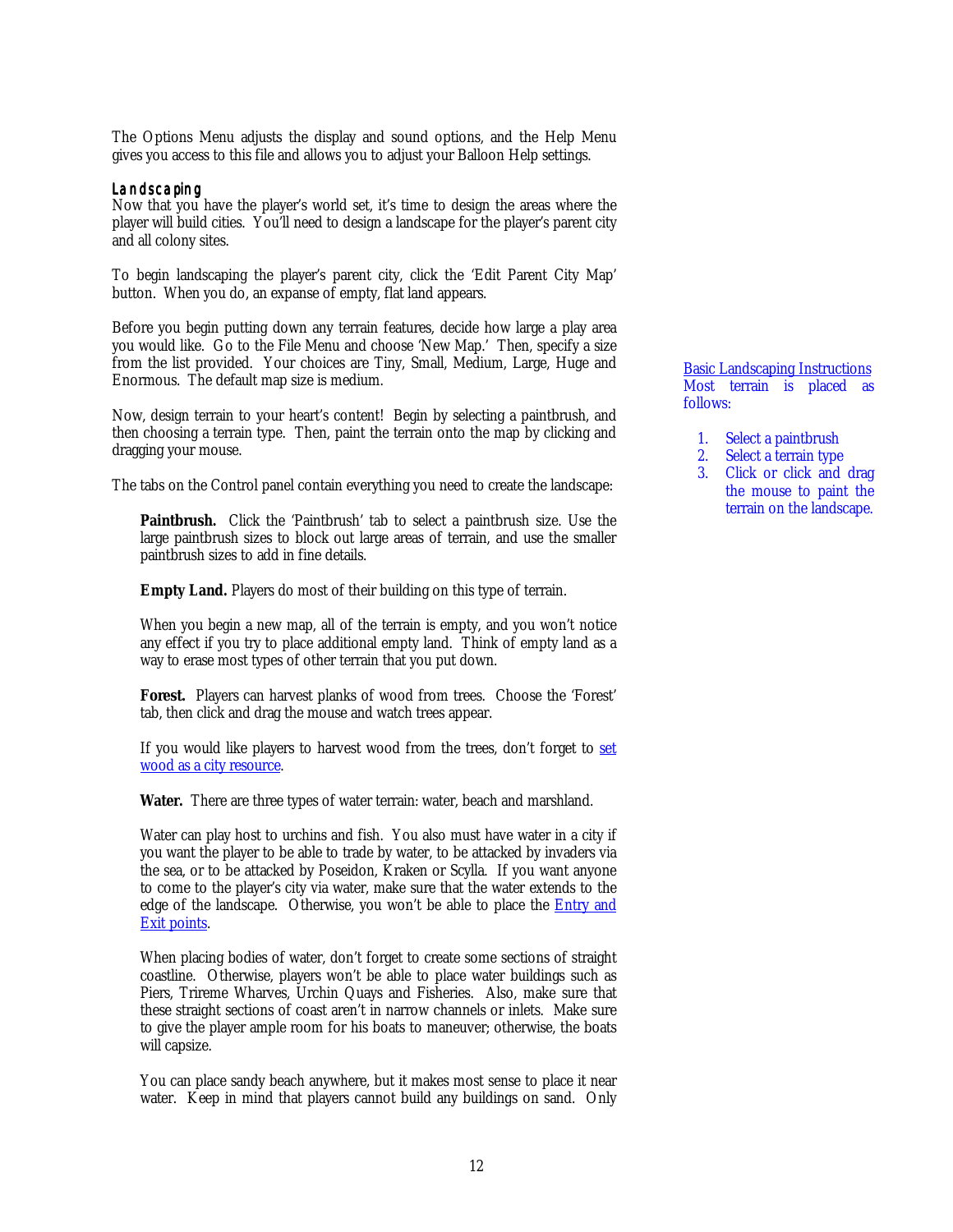<span id="page-12-0"></span>roads can be built on sand. If you want the player to build a road that goes from normal terrain onto sand, make sure that there is a straight section between the two types of a terrain.

Nothing can be built on marshes. You can use marshes to create obstacles for the player or for purely aesthetic reasons.

**Meadow.** Meadow is fertile land where players build farms and plant olive trees and grapevines. Sheep and goats also feed on meadow. Make sure that you set city resources if you want the player to be able to make use of meadow.

**Sea Animal Points.** Click this tab to place some Fish and Urchin points in the city's waters. These are the points from which fish and urchins appear.

To set a Fish point, click one of the 'Fish Point' buttons. Bring the block that appears over a body of water. If you've chosen a good spot, you'll see a green block. Click your mouse button to set the point in place.

Urchins live in the shallow waters along the coast. To place an Urchin point, click one of the 'Urchin Point' buttons. Move the block that appears to the water, near the coast. If the block turns green, you've picked an appropriate site for an Urchin point. Click your mouse button to set the point in place.

When placing Urchin points, make sure you can trace a path in shallow water from the spot you think the player will build the Urchin Quay to the Urchin point itself. Urchin gatherers cannot cross deep water to get to the urchins, so keep that in mind when designing your landscape.

To locate a point that you've already set, select the 'Sea Animal Points' tab. Double click on the name of the point you want to locate, and your view centers on that point. You can move the selected point by clicking on another location.

To remove all the Sea Animal points that you've set, select the Resets Menu and choose Clear Fish Pts. All the Fish and Urchin points are removed.

Make sure you set fish or urchins as a city resource so that the player can harvest seafood.

**Rock.** Click this tab to place the various types of rock in the city's landscape. Ordinary rock, silver-ore bearing rock, copper-ore bearing rock and cliff rock are placed just like any other terrain. Select a brush size, then click the type of rock you want to place. Click and drag your mouse over the area in the landscape where you'd like the rock. Remember, the player cannot build on rock, nor can immigrants, emigrants and other people walk over it.

Quarries are placed a little differently than other types of rock. When you select Quarry, a large green grid appears. This is the minimum size that a quarry can be. Place the grid over the area of the landscape where you'd like to place the quarry, and click to put the quarry in place. To enlarge the quarry, move the large grid adjacent to the quarry you just placed and click again.

When you place a quarry, it appears as it will look when the quarry site has been dug up. When the player enters the city, however, it will appear as its usual, flat whitish-gray self.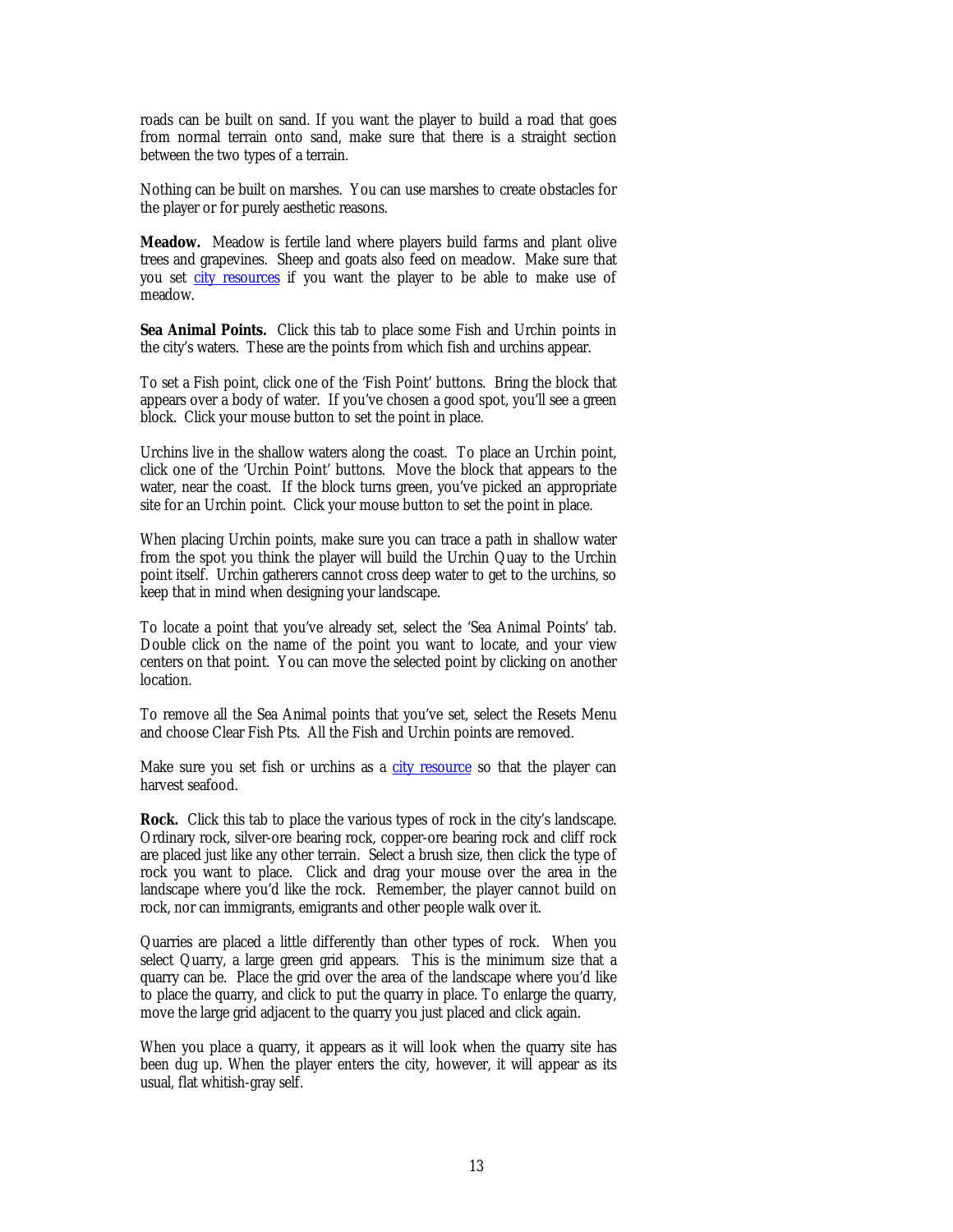To erase a quarry site, first make sure you have 'Quarry' selected. When the green grid appears, place it over the quarry you'd like to erase. Hold down the CTRL key and click. The quarry disappears.

Don't forget to set the [city resources](#page-31-0) if you want the player to be able to harvest marble and bronze. For the player to mine silver, make sure that Mints are enabled in the Buildings Allowed panel.

**Scrub.** Scrub adds variety to the landscape. People can walk over it, and players can build upon it. To place some scrub, begin by clicking the 'Scrub' tab.

Move the cursor to the area of the map where you'd like to place the scrub and click. A light area of scrub appears. To increase the density of the scrub, hold down your mouse button and run the cursor over the area and watch the scrub darken. To decrease the density of the scrub, hold down the CTRL key and your mouse button. Run the cursor over an area, and the scrub becomes less dense.

You can also give scrub a feathered, more natural appearance. Hold down the ALT key while placing some scrub. The scrub becomes more dense in the center and becomes gradually less dense towards the edges.

**Elevation.** Click this tab to change the elevation of the terrain. By default, the land in the city is not elevated at all and is as low as it can go. When you click the tab, the following buttons appear:

**Raise Land.** To raise a piece of land up one level, select the 'Raise Land' button, and click or click and drag over the area of the landscape you'd like to elevate.

**Raise Land High.** To raise a piece of land up two levels, click Raise Land High. The land you select is raised two levels.

**Lower Land.** To lower raised land by one level, click the 'Lower Land' button. Then click on some elevated land. The elevation of the selected land is reduced by one level.

**Lower Land High. '**Lower Land High' reduces the elevation of land by two levels. Select the land that you would like to lower by clicking upon it. Make sure that the land you choose has been raised by at least two levels.

**Access Ramp.** Access Ramps give the people in the player's city access to higher elevations. Access ramps link an area of land that is one level higher than adjacent land.

To build an access ramp, first click the 'Access Ramp' button. Move the block that appears over to some terrain elevated one level higher than adjacent terrain. If the block is green, you've chosen an appropriate location for an access ramp. Click your mouse button to set the ramp in place. If the block is still red, find another location.

**Set Elevation Level.** If you want to raise or lower a large section of land by a particular amount, use Set Elevation Level. When you click this button, an elevation number appears on the Control panel. Press '+' to increase the elevation amount and '-' to decrease the elevation amount.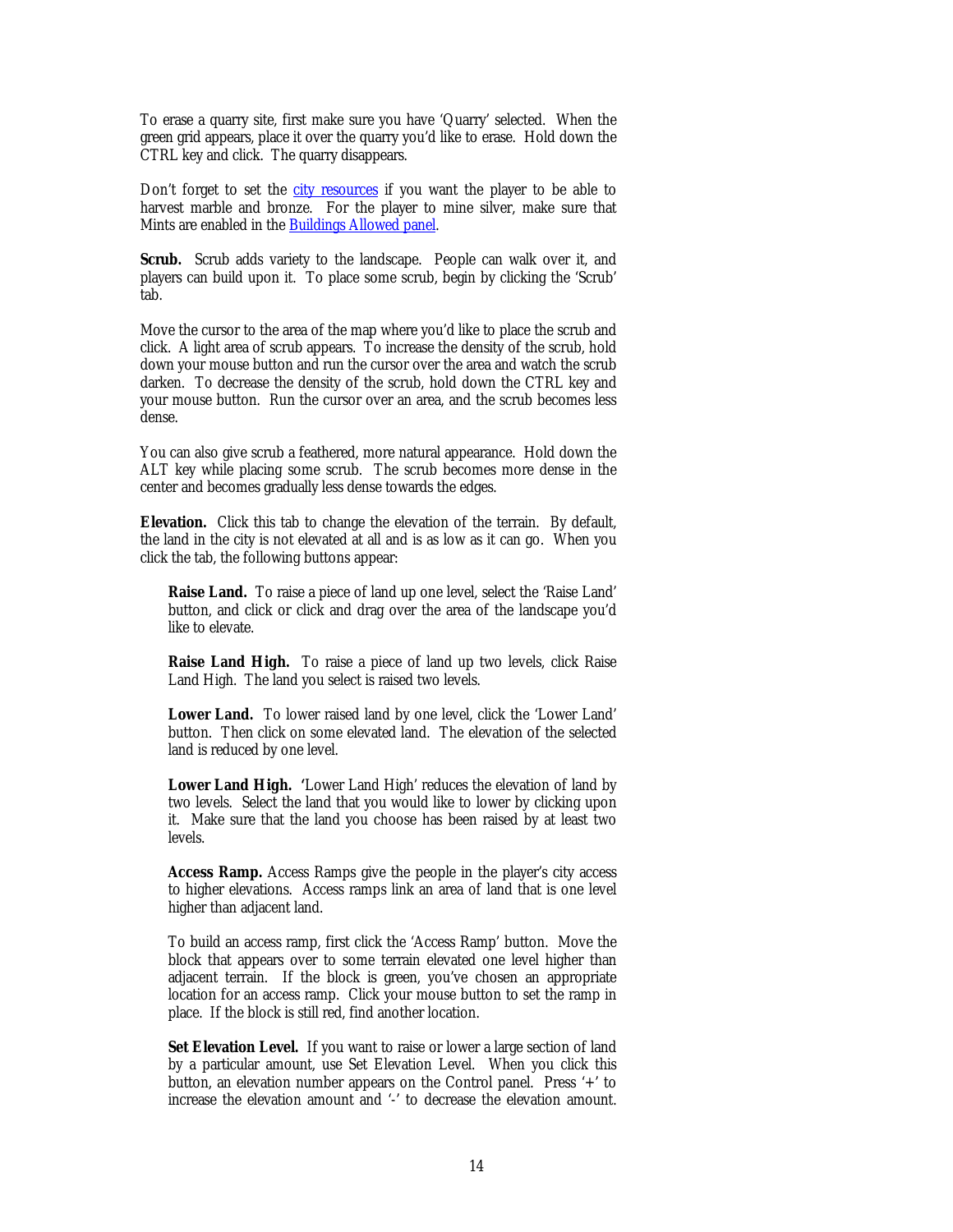You can increase the elevation up to fifteen levels, but increasing it a large amount may cause some appearance problems.

**Half Slope.** Half Slope is used on terrain that has been elevated one level. When you apply Half Slope, the terrain elevates over two tiles instead of its normal one. You can place an access ramp over Half-Sloped tiles.

It can be easy to create elevated terrain that just doesn't look very good. Have patience, and use different brush sizes and different elevation levels to edit any strange looking tiles. Don't forget to refresh the map often by clicking the 'Refresh' button!

Another thing to note about elevated terrain: it doesn't work very well if it is placed adjacent to water terrain. If you have your heart set on a mountain lake, you can make one. Just make sure some other terrain type separates the water from the rocky, elevated tiles. Also, disaster terrain (see below) does not look good when placed adjacent to or on top of elevated terrain.

You can flatten all elevated terrain by choosing the Resets Menu and selecting 'Flatten Elevation.'

**Disasters.** Click the 'Disasters' tab to plan where natural disasters occur. There are two steps to planning a disaster: painting the disaster area on the landscape and planning the 'Disaster' event. Here's what you need to know about painting disaster areas:

**Earthquakes.** Place earthquake fissures in the landscape just like you place any other terrain. Choose 'Earthquake,' and draw the earthquake fissure in the landscape by clicking and dragging the mouse. The small paintbrush, which makes the most attractive fissures, is selected automatically when you choose 'Earthquake.'

After you draw the fissure, place a Disaster point somewhere along it. The earthquake starts from this point, unless the fissure extends to the edge of the landscape. Then, the earthquake starts at the edge and branch out. Even if your earthquake fissure extends to the edge, you still need to place a Disaster point somewhere along the fissure. Be sure to write the Disaster point number down. You'll need it later when you plan the 'Earthquake' event.

Lava. Select a brush size and choose 'Lava' to paint some of this molten terrain onto the landscape. The landscape you designate turns red, but appears normal when the player begins the adventure.

After you decide where the lava will flow, place a Disaster point. The lava erupts from this Disaster point, unless you run the lava to the edge of the landscape or run it over an earthquake fissure. If you run the lava to the edge of the landscape, the lava flows in from the edge. If the lava goes over an earthquake fissure, it erupts from the fissure, *provided that you plan the 'Earthquake' event to occur before the 'Lava' event*.

Regardless of where the lava flow starts, you still need a Disaster point. Just make sure *that the Disaster point for lava is not on an earthquake fissure*. The program assumes that any Disaster point placed on a fissure is for an earthquake, and it won't allow lava to flow from an earthquake's Disaster point.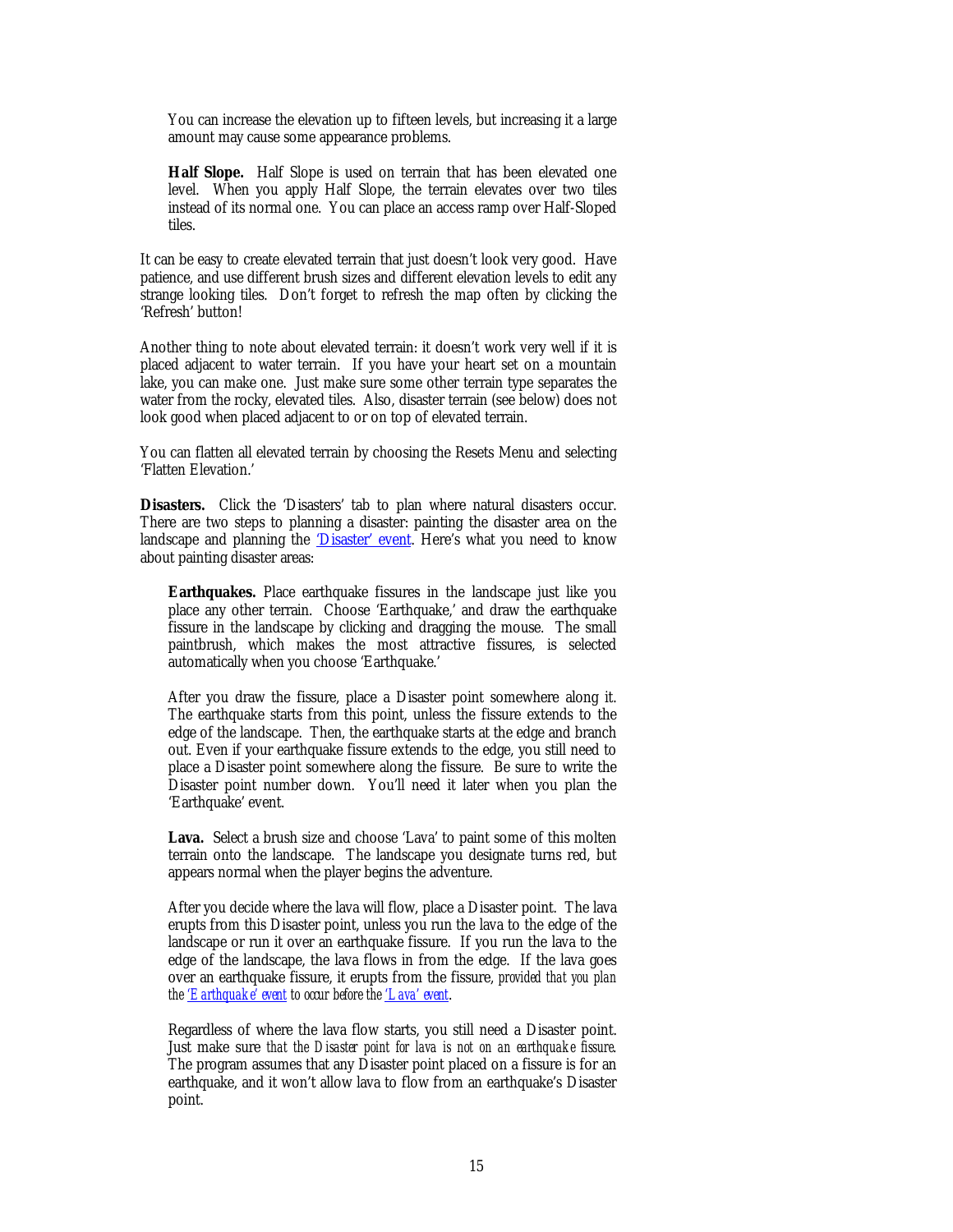Keep in mind that when lava cools, it renders the land unusable. Be careful not to take too much of the player's usable land away with lava.

**Tidal Wave.** For a tidal wave to occur, select the 'Tidal Wave' button and paint a tidal wave area onto the landscape. Then, place a Disaster point in the tidal wave area. The disaster begins from this point, unless one of two conditions is met. If you extend the tidal wave to the edge of the landscape, then it will begin there. Or, the tidal wave will begin from the water if any part of the tidal wave area you place overlaps water terrain. Even if the tidal wave meets one of these conditions, you still need to place a Disaster point. Be sure to write down the point's number. When you plan the *Tidal Wave'* event, you'll need to enter in this Disaster point.

Landslide. Landslides occur along long, diagonal stretches of terrain elevated two levels above ground level. To see where landslides can occur, click the 'Refresh' button after designing some elevated terrain. Valid landslide locations appear pink. Place a Landslide point somewhere in the pink terrain, and be sure to plan the 'Landslide' event.

Removing an earthquake fissure, lava flow or tidal wave area is similar to placing one. Select the disaster area you want to remove; then, while holding down the CTRL key, click your mouse button and drag the cursor over the area you want to remove. You cannot remove landslide areas.

You can also hide the disaster areas by selecting the 'Disasters' tab and choosing Hide Zones. Or, you can press the TAB key to toggle between seeing the zones and hiding the zones. You can still paint disaster zones onto the landscape while the zones are hidden, but you won't be able to see them.

**Sea Invasion Points.** If you want enemies to invade your city by water, set some Sea Invasion points. To set a Sea Invasion point, click one of the 'Sea Invasion Point' buttons, and place the point in the water near the edge of the landscape. When the block turns green, you've picked a suitable spot.

You also need to set Disembark points so that armies invading by sea have a place to land. Disembark points must be placed in the shallow waters along the coast. You've picked a good spot when you see the green block.

Make sure that there is a clear path over deep water from the Sea Invasion point to the Disembark point, and from the Disembark point to the Sea Exit point (see below). Otherwise, strange things could happen. Also, make sure that you always set at least one Disembark point, even if you are not planning any invasions by water. The player could provoke an attack on his own, and if these invaders come by water, they'll need to know where to land.

**Invasion Points.** Invasion points mark the areas from which invading armies and other unfriendlies attack the city by land.

Land Invasions points are the spots from which enemy armies attack the city. These points must be placed near the edges of the landscape. To place a Land Invasion point, first click one of the 'Land Invasion Point' buttons, and then click on the spot in the landscape where you'd like invaders to appear. If you've picked a suitable spot, you'll see a green block. Click to place the point.

To reach the southern and western edges of the landscape, either rotate your view or press ALT-d. Pressing ALT-d will give you the ability to scroll beyond the viewable edges of the landscape.

You can center your view on any point that you've set by choosing the appropriate tab and double-clicking on the point's name.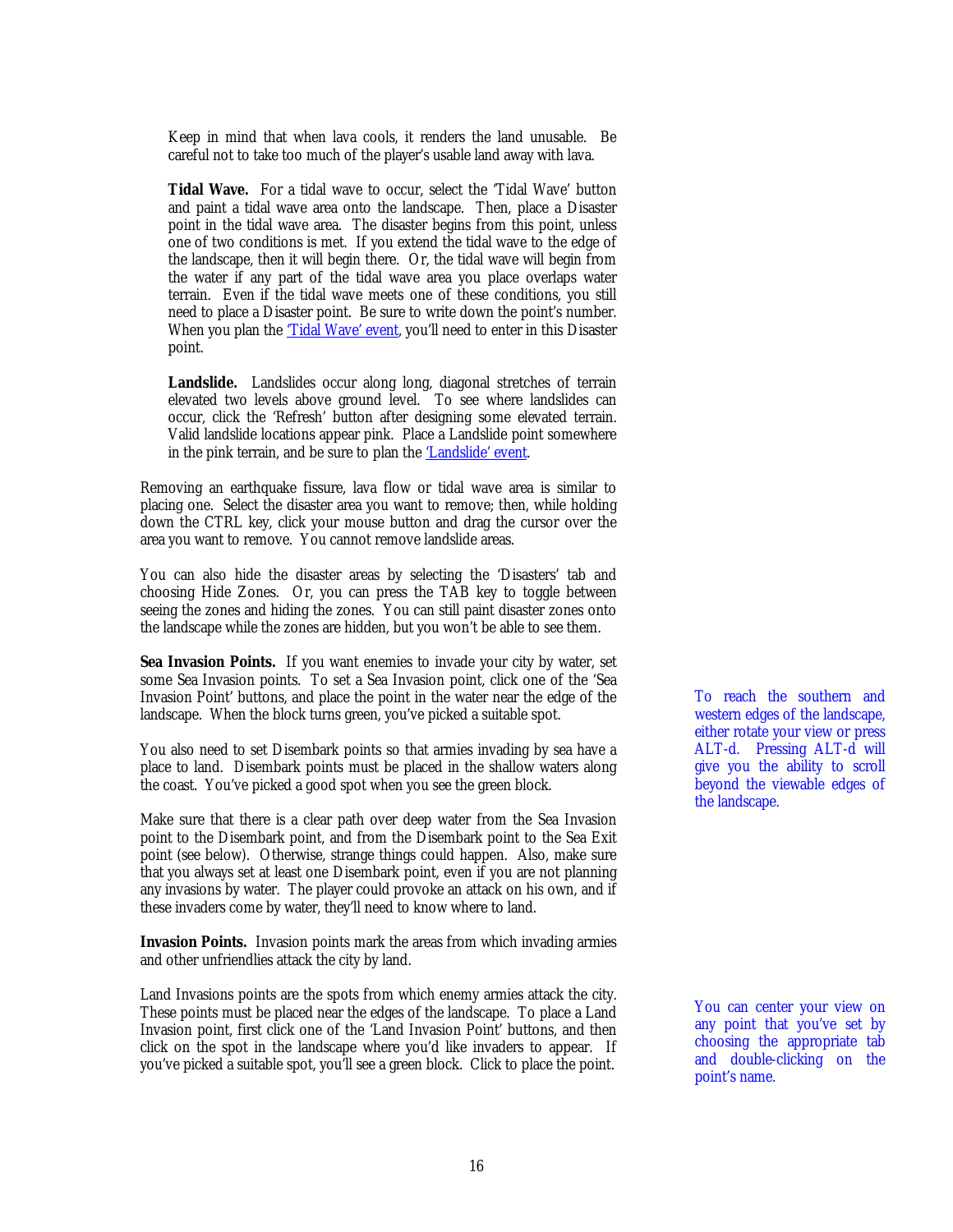You can place up to eight Land Invasion points. If you set more than one, you can introduce a little randomization in your ['Invasion' events.](#page-26-0)

Monster points serve as the nefarious creatures' home base. If a monster is in residence in the city (through a ['Monster Invasion' event\),](#page-27-0) it appears at a Monster point. Monsters always return to Monster points after their forays. To place a Monster point, click one of the 'Monster Point' buttons and click on the area of the landscape where you'd like the monster to appear.

Each Monster point is assigned to a specific monster. Monster1 appears and hang out at Monster point one, monster2 at Monster point two, and monster3 at Monster point three. You'll decide which monsters appear in an adventure later when you determine episode settings.

If Scylla or the Kraken appear in your adventure, make sure that you place their Monster points in the water. If you place them on land, they appear, but the won't be able to move.

**Entry and Exit Points.** Entry and Exit points are where friendly people enter and exit your city.

Migrants and trade caravans enter and exit via the Entry and Exit points. These two points must be placed on land near the edge of the landscape. If you forget to place Entry and Exit points, no one will be able to come to your city.

Set Sea Entry and Exit points if the city is going to trade via water. These are the points by which trade ships enter and exit. They must be placed on water near the edge of the landscape.

When placing Entry and Exit points, make sure that you can draw a path from one to the other. If impassable terrain completely divides the two points, migrants and traders will not be able to enter your city.

**Land Animal Points.** Animal points are the breeding grounds for the boars and wolves that live in the city. You can place these points anywhere on the land. If you want the player to be able to hunt boar for food, make sure that you set pork as one of the city's resources.

#### **Helpful Landscaping Tools**

You have several tools at your disposal to help you landscape cities. These tools are:

Grid. Click the 'Grid Off' button to turn on a grid that overlays your view of the landscape. You can use the grid to determine specific placement of different terrain features and also to make sure that you allow the player enough room to build larger structures. You can also use the spacebar to turn the grid on and off.

**Refresh.** Click the 'Refresh' button to refresh your view. Refreshing the view redraws all the terrain features and clears up most tiling problems. On large landscapes or lower-end systems, this can take some time, so be patient.

**Road, Rotate and Undo Buttons.** These buttons function just like they do in the game. Use the 'Road' button to lay down any roads that you would like to appear in the city when the player begins his adventure. The 'Rotate' button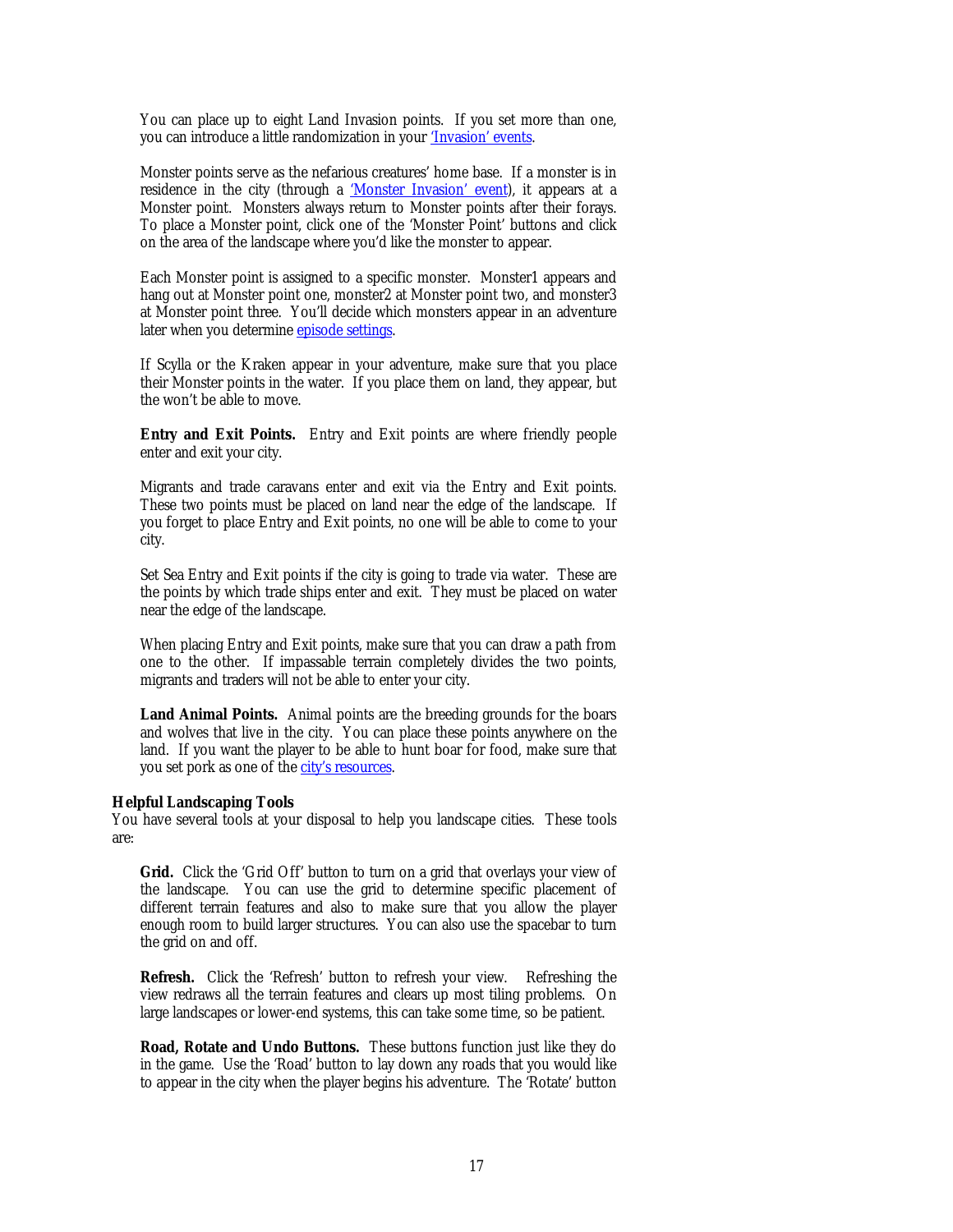rotates your view, and the 'Undo' button undoes your last action. You can only use the 'Undo' button when it appears lit.

**Resets.** Use the Resets Menu to remove any points you have set and to flatten any elevated terrain in the city. When you tell the program to clear points, it clears all of the points of that specific type. For example, if you choose to 'Clear Wolf Points,' all the Wolf points that you have set are removed.

**File Menu.** Use the File Menu to save your work or to import a map that you've already designed. You can also revert the map to the previously saved version and exit to the Main Menu.

**Hotkeys.** These hotkeys may come in handy as you design the landscape:

| $CTRL + F1 - F4$ | Set map bookmarks 1 to 4 respectively                             |
|------------------|-------------------------------------------------------------------|
| $F1-F4$          | Jump to map bookmarks 1 to 4 respectively                         |
| Page-up          | Rotate map clockwise                                              |
| Page-down        | Rotate map counterclockwise                                       |
| Home             | Rotate map to North view                                          |
| <b>Space</b>     | Toggle grid                                                       |
|                  | CTRL-Left-Click Remove Scrub, Earthquake, Lava, Flood, and Quarry |
| $+$ , $-$        | In Elevation touch up mode, changes the touch up                  |
|                  | height box                                                        |
| $ALT-d$          | Toggle ability to scroll beyond map edge                          |
| $ALT-z$          | Refresh terrain                                                   |

After you design your ideal Greek landscape, go to the File Menu and select 'Return to Main Menu.'

To edit the landscape for your colony cities, click 'Edit Map' next to each colony name. The names of the colonies appear if you have already edited the World Map. If you haven't edited the World Map, 'Unassigned' appears next to each 'Edit Map' button.

Now, it's time to develop the characteristics of each city that the player leads, determine the gods that are involved in the player's life and design the events that convey the story line for your adventure.

#### Planning the Adventure: Parent City Episodes and Colonies

When you first open the Main Menu, one Parent City episode, the Victory episode, is already listed. To insert a second Parent City episode, click the button that reads 'Victory.' An episode is inserted above the 'Victory' episode. To insert more Parent City episodes, either click 'Victory' again, or right-click on any episode and choose 'Insert Episode.' A new Parent City episode is inserted above the episode you selected. Each adventure can have up to ten Parent City episodes.

Adventures can have up to four Colony episodes, and buttons for each of these episodes already appear at the bottom of the panel. If you have already visited the World Map and created some colony sites, the names of the colonies are listed. Otherwise, the word 'Unassigned' appears.

Episode progression is determined by the Parent City episodes. Every Adventure begins with a Parent City episode, which is listed as episode 1 in the Parent City portion of the Main Menu. If you want the second episode to be a Colony episode, click the first button in the 'Next Episode' column until it reads 'Colony.' When the player plays the adventure, he'll play a Colony episode as the second episode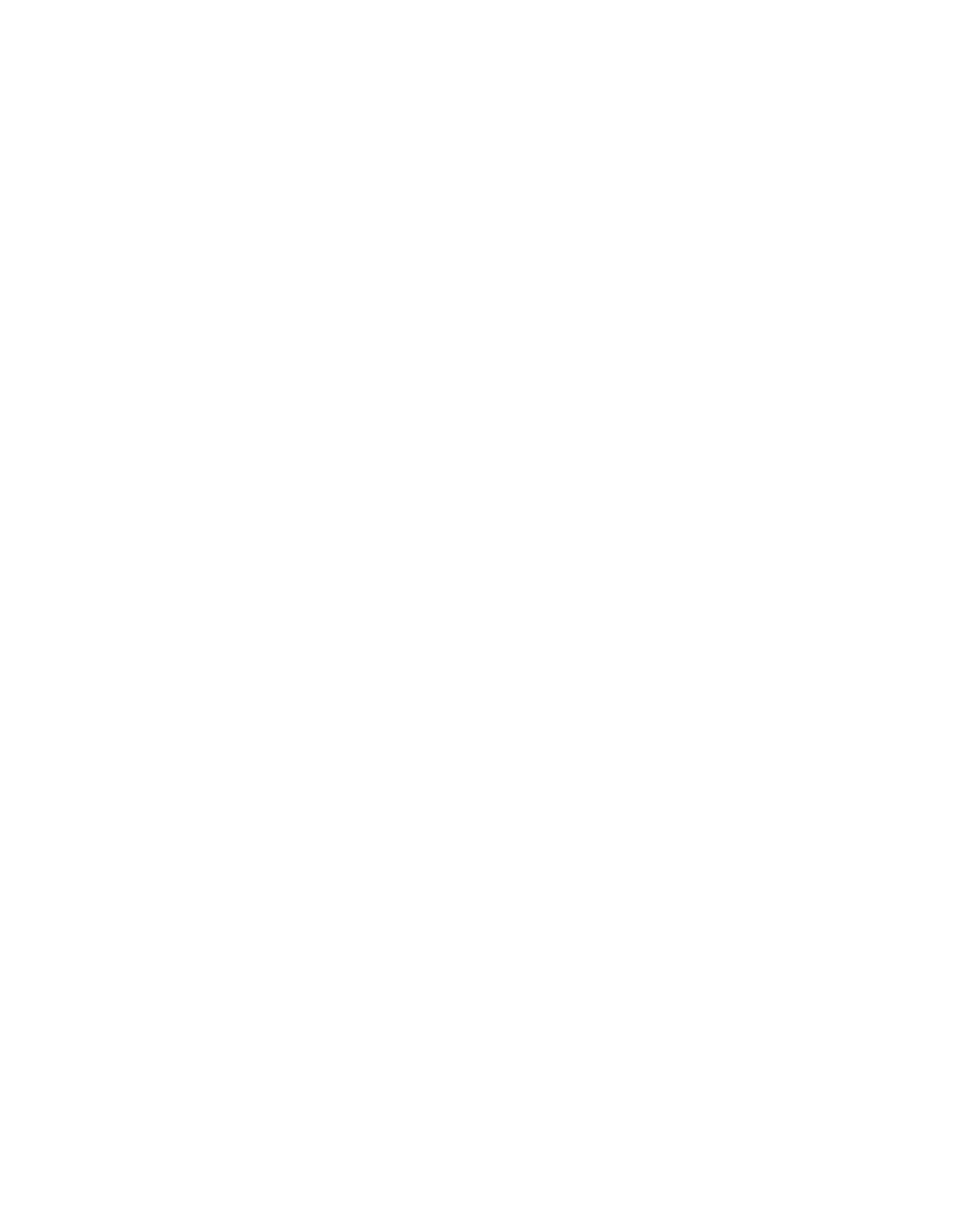<span id="page-19-0"></span>You can set up to four proximate opponent gods. Click the buttons next to proximate one through four to choose the proximate gods.

Distant opponent gods never appear themselves in the player's city. Still, they can still cause trouble for the player through ['God Disaster' events.](#page-29-0) You can set up to eight distant opponent gods.

**Proponent Gods and Sanctuaries.** Proponent gods are friendly towards the player. Like opponent gods, proponent gods can be either proximate or distant.

Proximate proponent gods can appear in the player's city if you allow the player to build a Sanctuary to him or her. You can designate up to six proximate proponent gods by clicking the buttons next to proximate one through six and choosing a god from the list provided. To give the player the option to build a Sanctuary, click the button next to the proximate god's name until it reads 'Yes.' Remember, though, that each city can have up to four Sanctuaries. So, even though you might give the player the option to build Sanctuaries to six gods, he'll only be able to have a maximum of four of the six Sanctuaries in his city at any one time.

You can further limit how many Sanctuaries a player can build by adjusting the 'Max Sanctuaries' setting. Click the button, and enter in a number from zero to four. The number that you enter serves as the maximum number of Sanctuaries a player can have in his city at one time, regardless of how many Sanctuaries the player has the *option* of building.

You can also designate proponent distant gods. Proponent distant gods never appear directly in a player's city, but they can issue quests.

**Monsters and Heroes.** The first two monsters listed on the Mythology panel are determined by the first two opponent proximate gods listed. The third monster, the independent monster, can be a monster of your choosing, with two exceptions. If Ares or Hephaestus is one of the player's proximate proponent gods, then his monster, the Dragon for Ares and Talos for Hephaestus, cannot be the independent monster.

After you determine which monsters appear in the adventure, you may want to go back to each city's landscape and adjust the Monster points.

The enemy monsters determine which heroes are available to the player. As you may recall, each monster is thwarted by a particular hero. This hero is selected automatically and listed next to the appropriate monster. Depending on your plan, you might want to select an opponent god or independent monster just to make a particular hero available.

It's a good idea to write down the names of the heroes that appear in the adventure. You'll need them later when you plan events, particularly quests. The first hero listed is referred to as Hero1 in quests and events, the second as Hero2 and the third as Hero3. It's also a good idea to write down which monsters are Monster1, Monster2 and the Independent Monster.

For a list of gods, their monsters and the heroes that fight them, se[e appendix 3.](#page-42-0)

The gods, monsters and heroes that you designate for the first Parent City episode stick with the player throughout the adventure in whatever role you assigned them. For example, if you choose Ares as the proximate opponent god number one, he is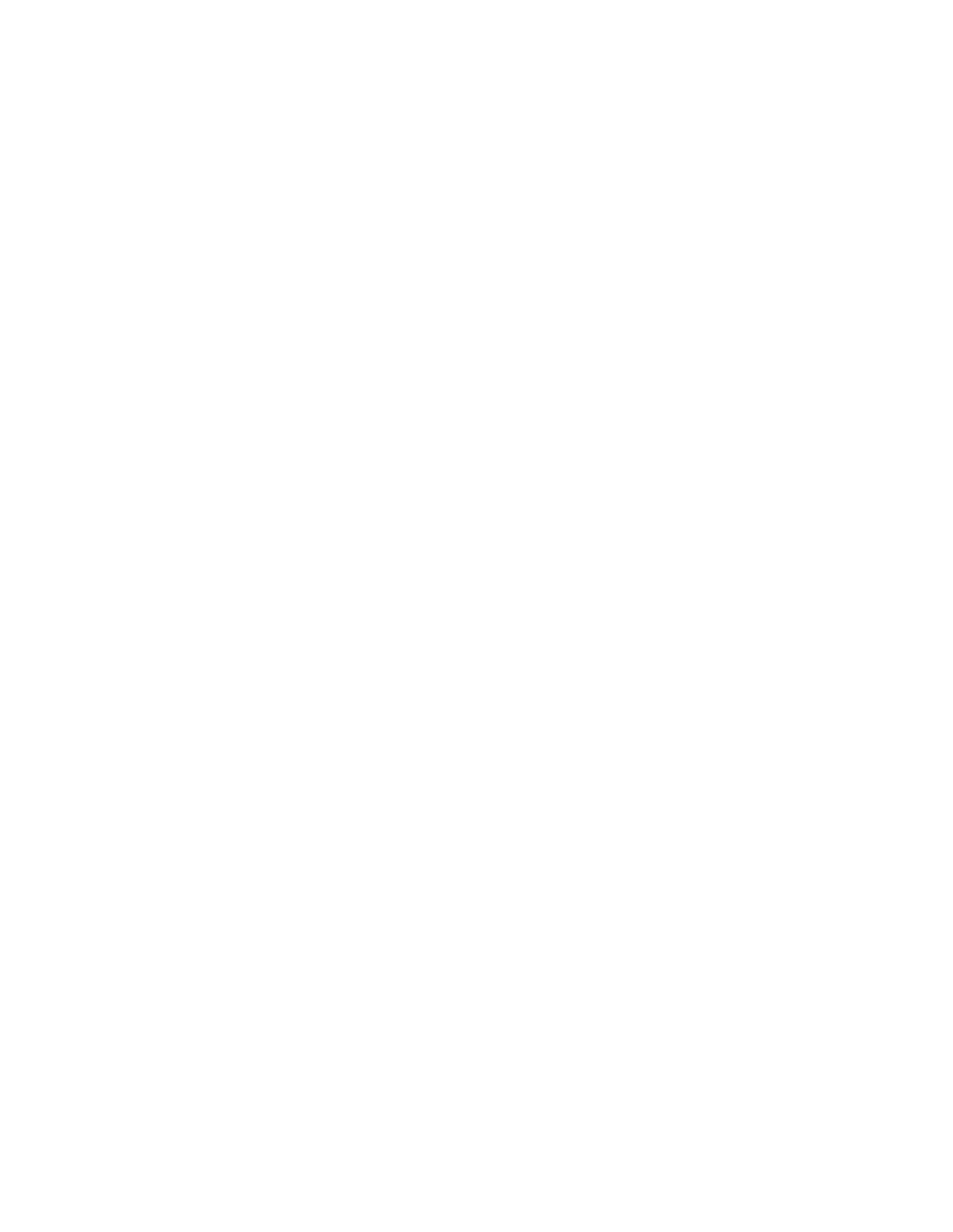button and enter in the desired amount, up to four. Be sure not to enter in a number higher than the maximum number of Sanctuaries you've allowed. Otherwise, the player won't be able to meet the goal.

To require the player to build a Sanctuary to a specific god, click the button on the left and choose the desired god from the list provided. Make sure that you choose a god that is a proximate proponent god, and that you have allowed the player to build the god's Sanctuary.

You can mix and match the two types of Sanctuary goal. Let's say that you want the player to build two Sanctuaries, and you want one of the Sanctuaries to be to Athena. Create one Sanctuary goal that requires the player to build a Sanctuary to Athena. Then, create a second Sanctuary goal that requires the player to build a Sanctuary to any two gods. Voila! The player will have to build the Sanctuary to Athena, and will be able to build a second Sanctuary of his choosing.

**Support.** Select 'Support' if you want the player to have a certain number of soldiers or triremes in his city. Click the button on the left to cycle through the different types of soldier and trireme, and choose which one you'd like the player's city to have. Then, use the button on the right to decide how many of the soldier or trireme to have. Keep in mind that the number represents individual soldiers (and triremes, for that matter), not companies. See [Appendix 4 f](#page-43-0)or more on soldiers.

**Quest.** When you choose 'Quest,' a '*Quest'* event panel pops up. This panel is explained more fully in the Events section below. In summary, the 'Quest' event panel allows you to choose which god is issuing the quest and which hero is needed to complete it.

**Slay.** When you choose 'Slay,' a 'Monster Invasion' panel pops up. On this panel, you'll choose which monster the player has to kill. There's more on the 'Monster Invasion' event below.

**Yearly Production.** A yearly production goal requires the player to produce a certain amount of a commodity in one year. The player only has to achieve the desired level of production once. If the production of the item subsequently slips below the desired amount, the goal is still considered met.

To set the production goal, select 'Production.' In the panel that pops up, click the button on the left to choose which item you want the player to produce. Then, click the button on the right to determine how much of the item the player needs to produce in a single year. A year is measured from January to December.

**Rule.** Choose this goal if you want the player to rule over a particular city. When you select 'Rule,' a keypad appears. Enter in the city number of the city you'd like the player to rule. After you do, the city's name appears next to 'Rule' in the Episode Goals panel. If the name of the city that appears is not the one you want, double-check to make sure that you entered in the correct city number. A city is considered 'ruled' if it is a vassal or colony.

Yearly Profit. Use this goal if you want the player's city to earn a certain amount of money in one year. The player only has to earn the desired amount once. Remember, this is the amount of profit that you want the city to earn, not the amount that is in the treasury. When you click on 'Yearly Profit,' a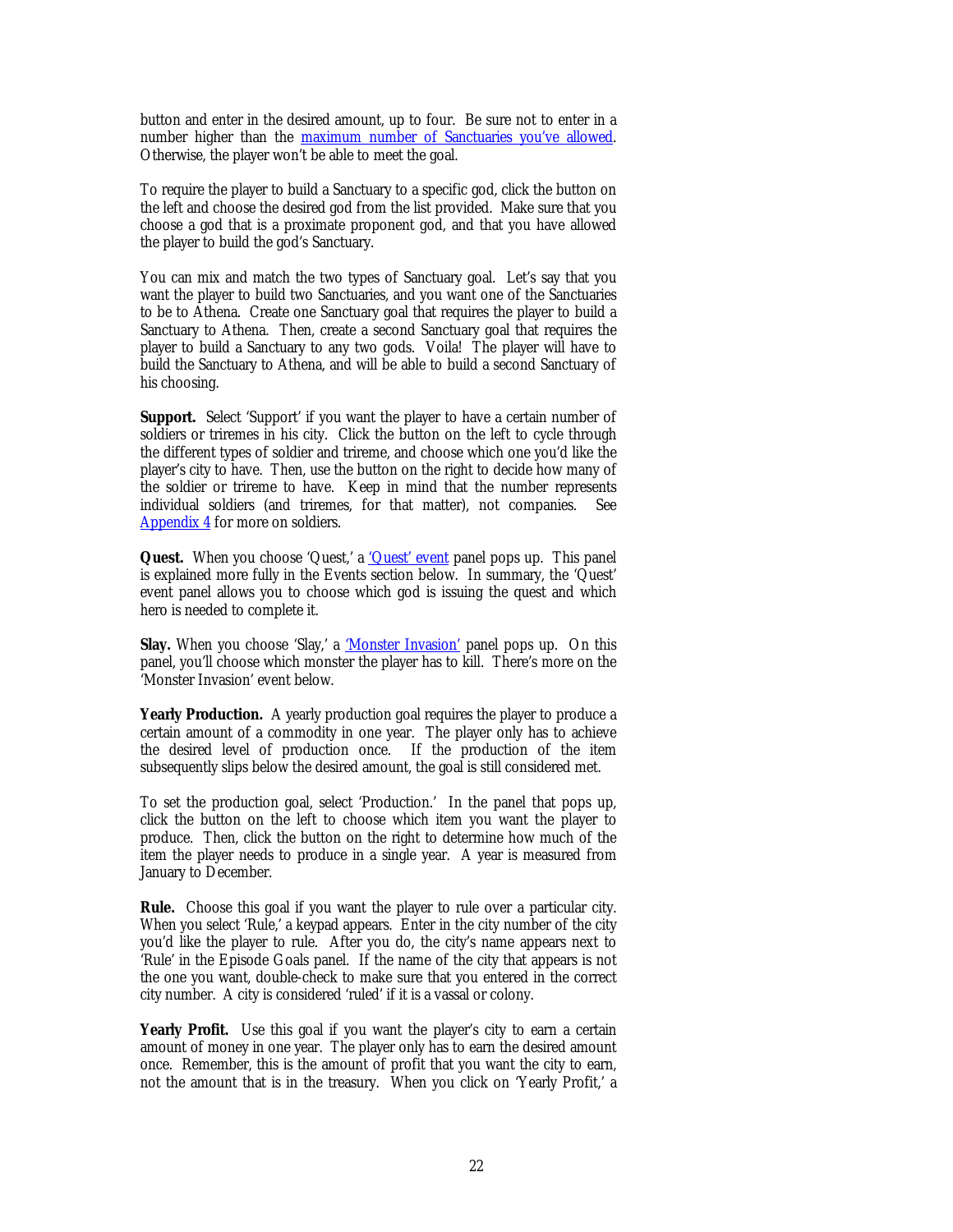keypad appears. Enter in the amount that you want the player to earn in one year, measured from January to December.

Housing. Use the housing goal if you want the player's city to feature a certain number of people in a particular type of housing. When you select 'Housing,' a panel with two buttons appears. Click the button on the left to decide what type of housing you want the player to build. Then, decide how many people should be living in the housing by using the button on the right. There's a chart of how many people each type of housing can hold in [Appendix 4.](#page-43-0)

The player's housing level must be at or above the goal at the end of the episode for the player to move on.

**Trading Partners.** Select the Trading Partners goal if you want the player to trade with a specific number of cities. When you select 'Trading Partners,' a keypad appears. Enter in the number of trading partners you would like the player to have. Allies, colonies and vassals (including conquered rivals) are the player's trading partners

Set Aside Goods. Use this goal if you would like the player to set aside a certain amount of goods for the next city. This goal makes most sense if the player is changing location for the next episode, i.e. he's currently in the parent city and is going to the colony next, or he's currently in a colony and is going back to the parent city. When you select 'Set Aside Goods,' a panel with two buttons appears. Click the button on the left to pick the particular good you would like the player to set aside. Click the button on the right to specify an amount.

If you want the player to be able to use the goods in the next episode, you have to script a 'Gift' event. Just match the amount of the gift to the amount that you had the player set aside. There's more on the 'Gift' event below.

If you want to delete any goal, select it and then click the 'Delete Goal' button. If you choose not to set any episode goals, the episode will be an open-play episode and **will not end**. The player will not be able to proceed to any subsequent episodes.

## Events

Events help to drive the plots of your episodes, and make the other characters in your adventure – gods, monsters and other city leaders – take action. To begin, click the 'Events' button on the Settings panel. When you do, the Event Summary panel appears.

Depending on the goals you set for the episode, a few events may be listed here. To add a new event, click the 'Add Event' button. A new button appears with the details of a default event. Click this new button to plan the event.

All events are set up in the same, basic way. When you choose an event type, all the buttons that you'll need to plan the event appear. Click these buttons to adjust the settings. Each event type and the decisions that you'll need to make are discussed below.

When you are done planning an event, right-click on the Event panel to return to the Event Summary panel.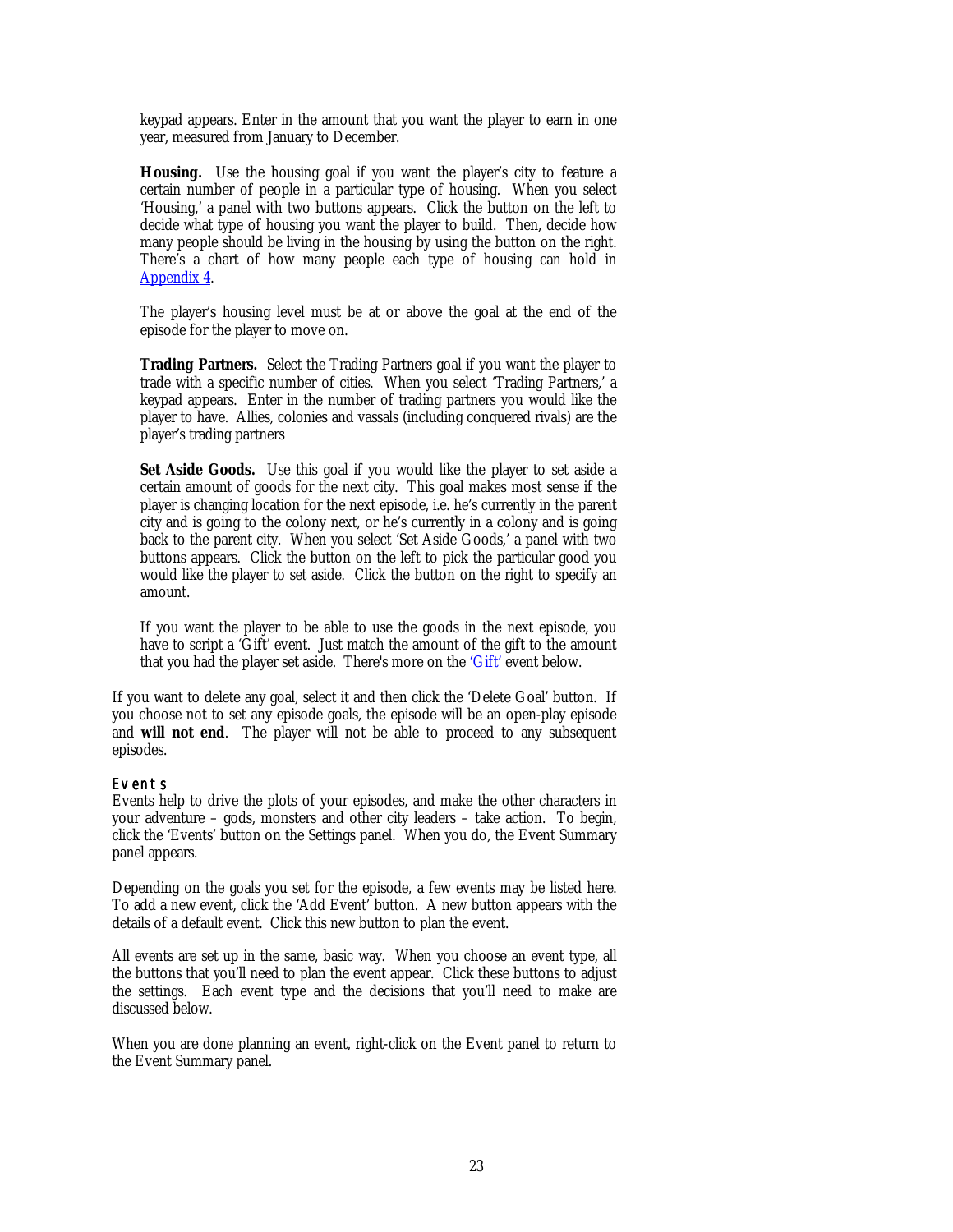For many of the decisions that you make, you are given the option of entering in more than one choice. You can use this ability – the ability to enter in ranges – to add some randomization to your events. For example, you are frequently given the option of entering two different city numbers. If you enter in the same city number, the event happens to that specific city. If you enter in two different numbers, the program picks a city number from the range that you specify.

#### Event Timing

For nearly every event that you plan, you need to determine *when* the event occurs. Events can occur in four ways:

**One-time events.** One-time events are just that – they happen only one time. When you designate an event as a one-time event, you need to decide in which month the event happens. Click the button next to 'Month,' and enter in a number from zero to eleven. In the first episode of the adventure, zero equals January and eleven equals December. In subsequent episodes, zero equals the first month of the episode. So, if the second episode starts in May, zero equals May. Then, you need to decide how many years after the start of an episode you would like the event to occur. If you know that you want the even to happen in a certain year, enter in the same number in both 'Between Years' buttons. For example, if you know that you want an event to occur five years after the start of an episode, click each 'Between Years' button and enter in five. If you want the program to decide in which year the event occurs, enter in two different numbers in the 'Between Years' buttons.

**Recurring Events.** Recurring events happen over and over throughout an episode. Like one-time events, you pick a month in which the event occurs. Each time the event happens, it always occurs in the same month. Then, pick numbers for the 'Between Years' buttons. 'Between Years' works a little differently for recurring events. Let's say that you choose five and ten for the 'Between Years' buttons. The recurring event happens for the first time between five and ten years after the start of the episode, and then recurs every five to ten years after the first occurrence. Make sure you don't set either of the 'Years' buttons to zero. If you do, the event could occur almost every month, which could result in much annoyance to the player!

**Triggered Only.** A triggered only event happens as a result of another event. Nearly all events can be *triggered* by another event, but only a few events can serve as the trigger. These events are the completion of quests and the slaying of a monster. You set up whether these events trigger another through the 'Monster Invades' events and the 'Quest' event.

For triggered only events, you decide how many months after the first event – the event that serves as the trigger – that the triggered only event occurs.

**Episode Complete.** Episode complete events happen at the end of an episode. You can use these events to change the player's world for the next episode. Not all events can be episode complete events; generally, just city status and trade change events can. If you plan an episode completion event, make sure that you let the player know of the event in the episode text. Otherwise, the event won't be communicated to the player at all, and he will not know that an event has occurred.

## Event Types

Now that you're familiar with the basics, it's time to review the different event types that you can plan. The events are: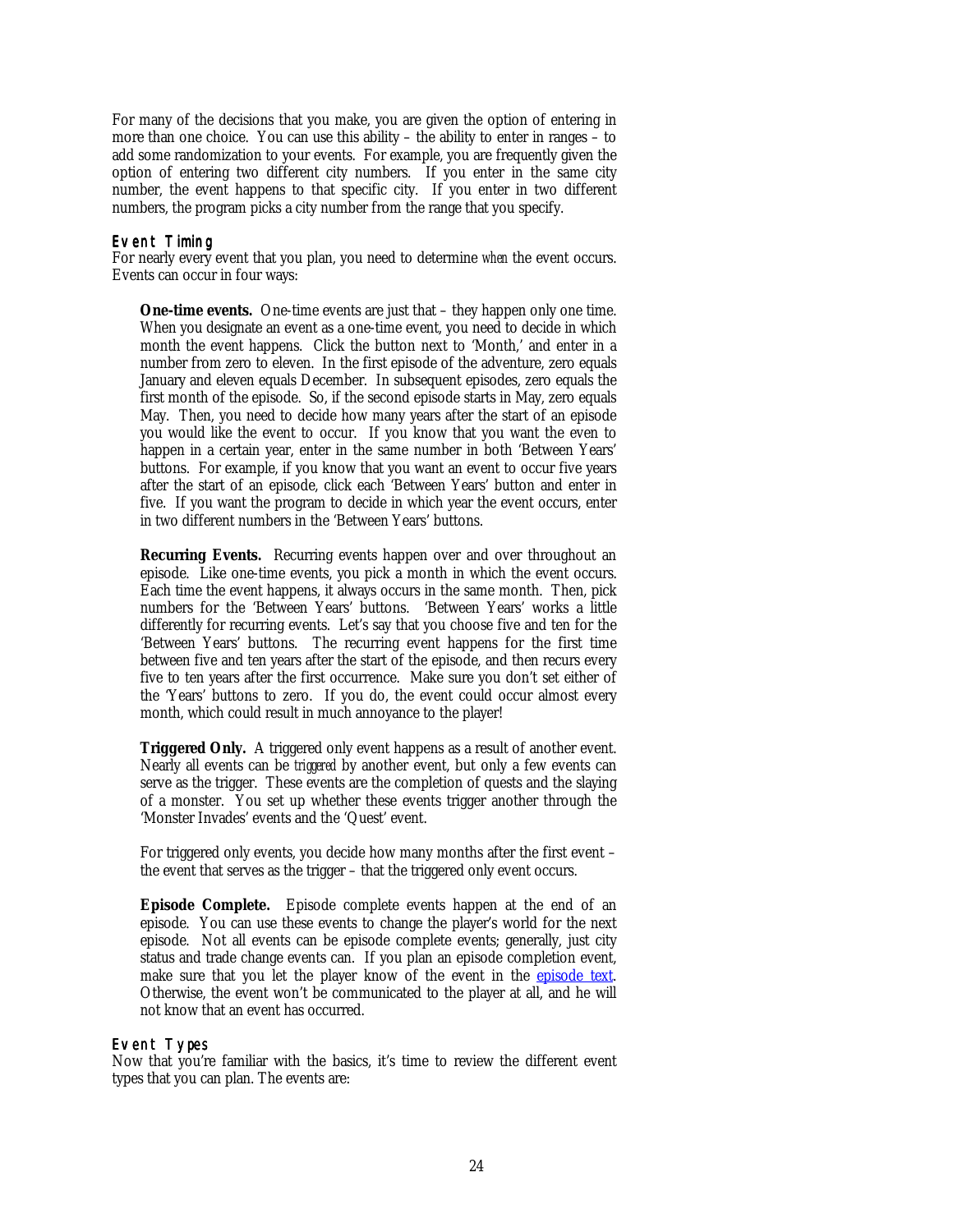<span id="page-24-0"></span>**Goods Request.** Goods requests are one of the more basic and frequently used events. There are several different reasons another city might make a request of the player, and these reasons are listed when you click the button next to 'Subtype.' The subtypes for a goods request are 'General Request,' 'Festival,' 'Construction,' 'Famine' and 'Financial Woes.' The subtype that you choose helps to determine the goods that the city can request from the player. For example, if you choose the subtype 'Famine,' you can only specify 'Food' as the item requested. The program automatically limits your choices based on the subtype that you choose.

After you determine the subtype for the request, decide which city is doing the requesting. Here's where writing down the city numbers while you were designing the [World Map](#page-4-0) comes in very handy. If you want one particular city to make the request, enter in its number on both buttons next to 'Cities.' Or, you can enter in two different numbers to allow the program to pick from the range you specified.

Now that you know who is doing the requesting, choose which item they are asking for. Click the button next to 'Choices' and select an item from the list provided. For the 'General Request,' 'Construction' and 'Festival' subtypes, you can pick up to three goods. When the event occurs, the program picks *one* of the three goods that you specified.

Next, decide how much of the good the city is asking for by entering in a specific amount or range of amounts.

If you choose 'Festival' as the subtype, choose which god the city is honoring. The god's name is used in the event message. It doesn't matter which god you choose; it won't have any effect on gameplay. Take into consideration your adventure's fiction and choose accordingly.

The buttons on the right of the panel determine when the event occurs. First, decide whether the event is a one-time event, a recurring event, or triggered by another event. Then, decide the month and the timeframe for the event. Finally, next to 'Warning,' enter in how many months the player has to comply with the event.

The player's consequences to complying with or refusing a request differ based on subtype. 'Famine' events are the most important – after all, lives are at stake -- and have the most effect on favor. 'Construction' events are the least important. Also, the event subtype determines how much additional time is granted to fulfill the request if the player does not comply with the request on time.

**Military Request.** Military requests are similar to general requests. Instead of requesting goods, however, other cities request the services of your military or a hero.

First, select a subtype. Your choices are 'City Under Attack,' 'City Attacks Rival' and 'Greek City Terrorized.' For the 'City Under Attack' event, the city requesting aid is being attacked by a rival army. Use the 'City Attacks Rival' event when you want one of the player's allies or vassals to attack a rival (colonies cannot attack rivals). Use the 'Greek City Terrorized' event if you want a monster to attack the city requesting aid. If you use this subtype, a Hero's Hall is made available to the player.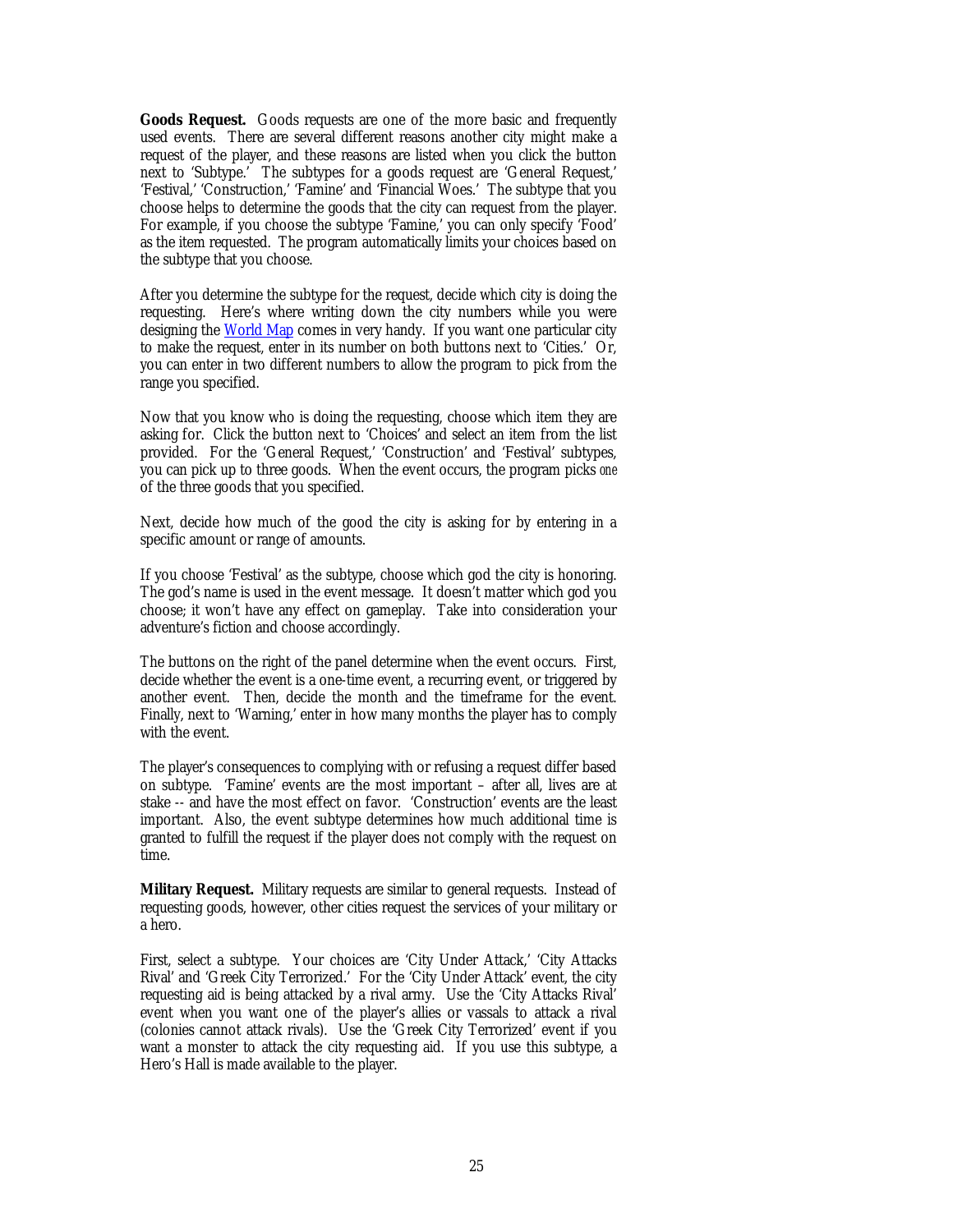Now, select the city that is making the request. If the city you choose is a rival at the time of the event, the event won't occur. It makes sense if you think about it: would you really loan your own troops to a rival?

The 'Choices' line is filled automatically for you. If the event subtype is 'City Under Attack' or 'City Attacks Rival,' 'Troops' is entered automatically next to 'Choices.' For the 'Greek City Terrorized' event, 'Hero' is inserted next to 'Choices.'

You also choose the monster doing the terrorizing if you're using the 'Greek City Terrorized' event. 'Monster1' is the first monster listed on the [Mythology](#page-18-0) [panel,](#page-18-0) which corresponds to the god that you assigned as proximate opponent god 1. 'Monster2' is the second monster listed, and 'Monster3' is the independent monster. The appropriate Hero's Hall is made available depending on the monster you choose.

If you choose 'City Under Attack,' pick the rival that is attacking the city and enter its number in next to 'City Attacking.' For the 'City Attacks Rival' subtype, enter in the number of the rival that comes under attack next to 'City Attacked.'

Next, choose what happens if the player fails to comply with the request for troops. For 'City Under Attack,' your choices are unaffected, conquered or destroyed. Nothing happens to the requesting city if you choose 'unaffected,' but its opinion of the player decreases if he fails to comply with the request. A conquered vassal or ally becomes the city's rival. If the city was trading or making tribute payments, both activities stop. A conquered colony stops trading and paying tribute for awhile. If a city is destroyed, it is wiped off the face of the earth and never interacts with the player again.

If the player fails to comply with a 'City Terrorized' request, the requesting city is either destroyed or unaffected. Failure to comply with a 'City Attacks Rival' event results in the rival city being unaffected or conquered. If an ally or vassal conquers a rival city, the rival becomes an ally.

Then, decide if the event is a recurring, one-time or triggered only event, and determine the timing of the event. Finally, set the amount of time that the player has to respond to the request for troops.

Gift. If you want another city to give the player a gift, use the 'Gift' event. The 'Gift' event can be particularly useful following the use of a 'Set Aside' goal. If the previous city 'Set Aside' any goods, you can use the 'Gift' to present the subsequent city with the items.

To set up a 'Gift' event, decide which city is giving the gift and enter its number in the 'City' buttons. Use the same number for both buttons if you want a particular city to make the gift, or enter in two different numbers if you want the program to pick from a range of cities.

Then, decide what the gift is. Click the button next to 'Choices' and pick an item from the list provided. You can enter in items for the following two buttons, too. If you do, the program picks *one* of the three items. Then, choose the size of the gift. If you have a certain size in mind, make sure both buttons next to 'Amount' are identical. Otherwise, insert two different numbers, and the program will pick from the range that you specified.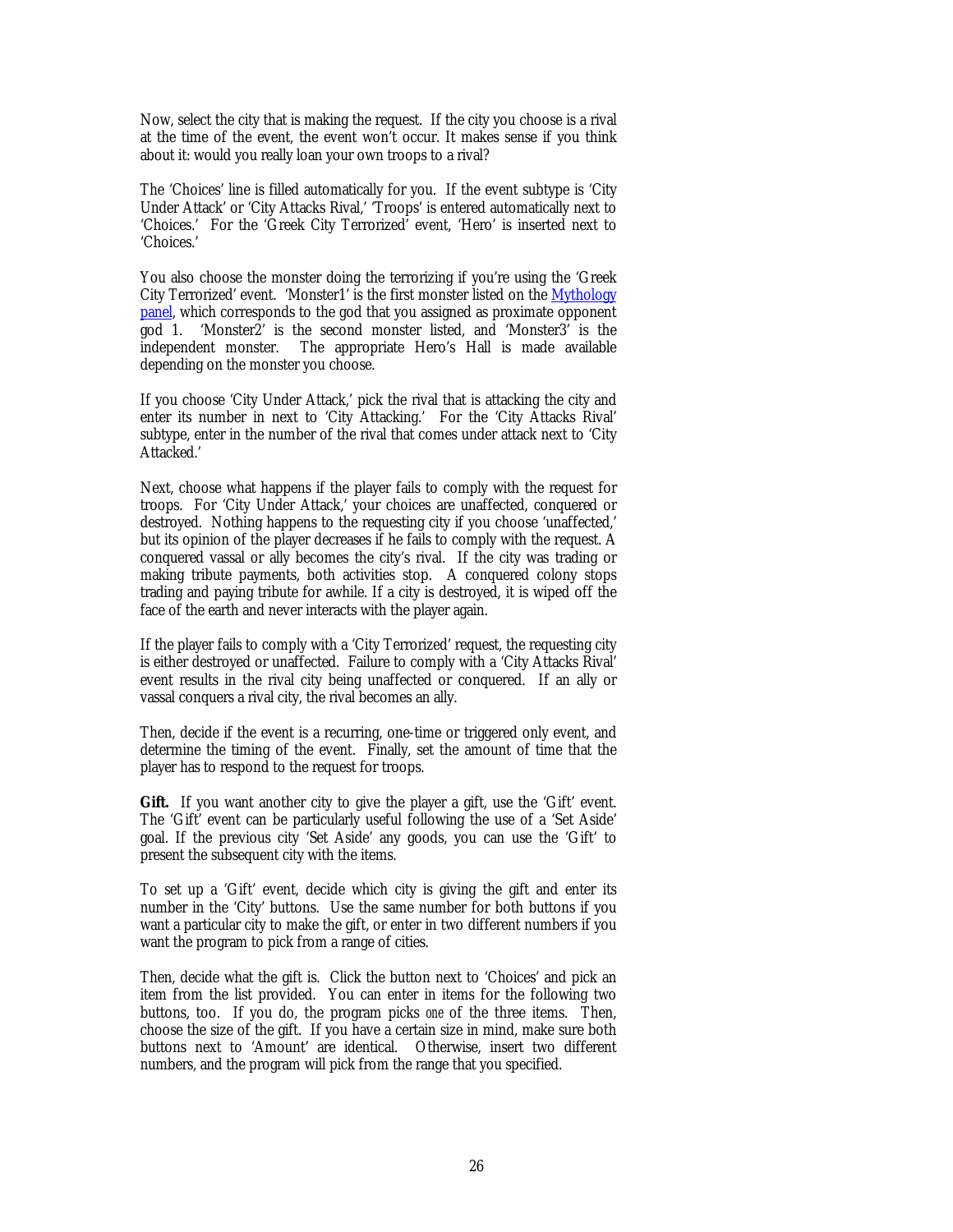<span id="page-26-0"></span>Finally, decide whether the event is a one time, recurring or triggered only event, and determine when it occurs.

**Quest.** Gods issue 'Quests' that can only be completed by heroes.

To decide which god is issuing the 'Quest,' click the 'Subtype' button. A list of all the proponent gods in the adventure appears. Choose the god that you would like to issue the quest.

Next to 'Choices,' Hero automatically appears. Only heroes can successfully complete quests.

If you would like the god to reward the player with a Commemorative Monument upon the completion of the 'Quest,' click the button next to 'Monument.' Your choices are small, large and none. Continue to click the button to cycle through your options.

To decide which hero is needed to complete the quest, click the button below the 'Commemorative Monument' button. You have a choice of Hero1, Hero2 and Hero3. These heroes correspond to the heroes listed on the [Mythology](#page-18-0) [panel.](#page-18-0) Keep in mind that heroes have very exacting standards and require the player to meet certain conditions before coming to the city. Make sure that the player can achieve these goals. For a list of each hero's demands, consult [Appendix 2.](#page-38-0)

You can also choose the event that the completion of the 'Quest' triggers. Enter in the number of the event that you want completing the 'Quest' to cause next to 'Next Event.' Make sure that the event number that you specify is set to be a 'Triggered Only' event. Otherwise, the link won't work.

Finally, determine whether the 'Quest' is a one-time, recurring or triggered event, and set its timing.

**Invasion.** If you want a rival to invade the player's city, use an 'Invasion' event.

First, specify the city that is doing the invading by clicking on the buttons next to 'Cities' and entering in its number. If you want a specific city to attack, make sure the two buttons match. If you want the program to pick from among several cities, specify a range of numbers. If the city you choose is not a rival at the time of the event, the invasion won't occur.

Then, decide how large the invasion force is. The maximum size of a single invasion force is 256 soldiers, and you can have a total of 500 invaders in a city at one time.

Next, decide from which point the invaders enter the city. When you designed the city's landscape, you set some Invasion points. Each of those Invasion points has a number, and those are the numbers you enter by clicking the buttons next to 'Markers.'

The Invasion points you enter determine whether the invasion comes by land or by sea. If you enter in Invasion points 1-8, the invasion comes by land. Enter in points 9-16 for the invasion to come by water.

If you choose a Water Invasion point, decide how many enemy warships accompany the transport ships that carry the enemy troops.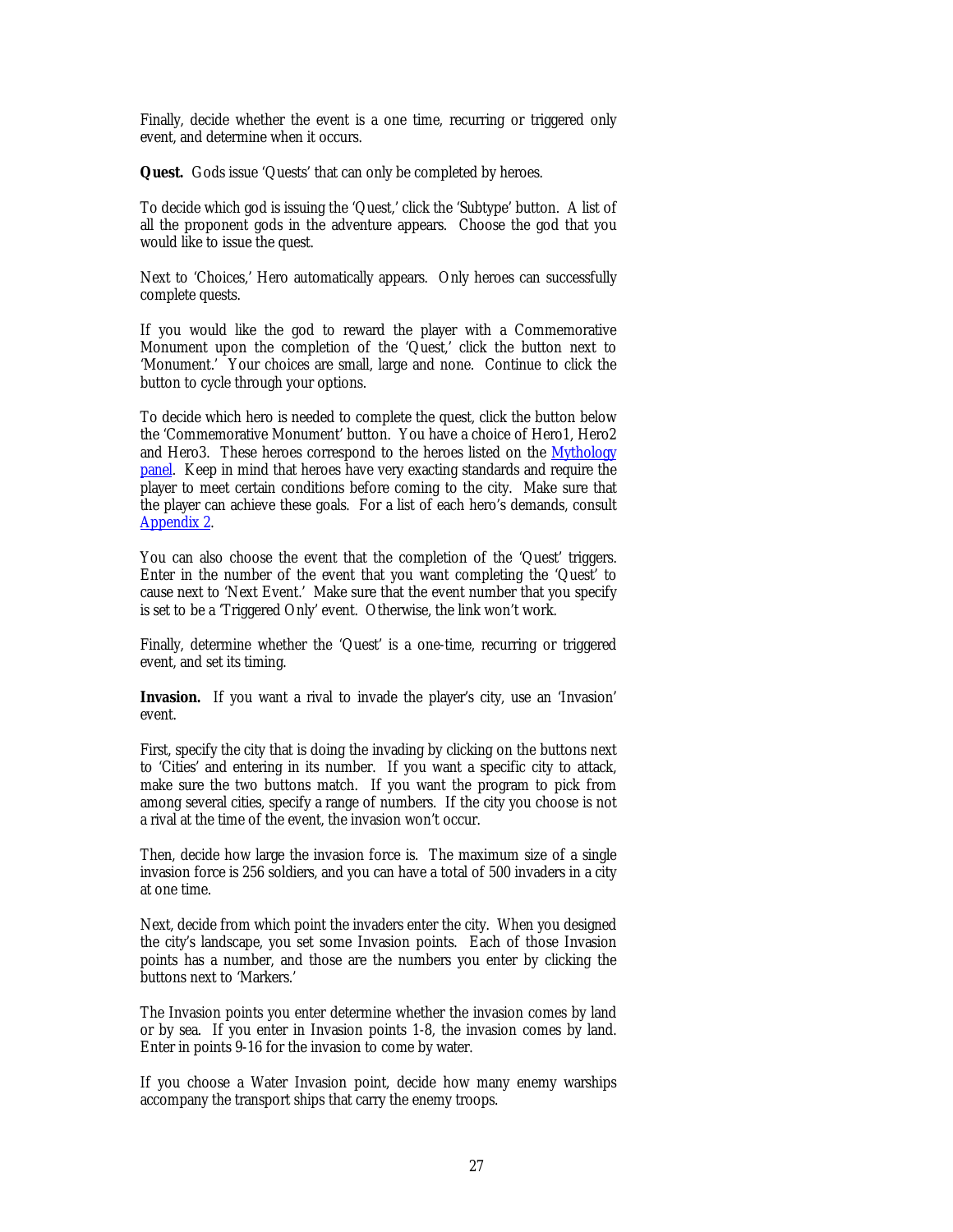<span id="page-27-0"></span>If you want the invasion to occur at a particular Invasion point, make sure that both 'Markers' buttons match. Otherwise, enter in a range, and the program will pick one of the points from the range at random.

Now, all you need to do is determine whether the event is recurring, one-time or triggered, and decide its timing. Finally, enter in the number of months of advanced warning the player receives.

**Monster Invasion.** Plan some monster invasions for these dastardly creatures to wreak havoc in the player's city. There are threes subtypes of Monster Invasion: 'Monster in City,' 'Monster Unleashed' and 'Monster Invades.'

After a Monster Invasion occurs, the player is given the ability to build the appropriate Hero's Hall. Remember that each monster is associated with a particular hero, and each hero has specific requirements that the player must meet before the hero comes to the city. For a list of the heroes associated with monsters, consult [Appendix 3.](#page-42-0) Consult [Appendix 2 t](#page-38-0)o see what each hero requires before coming to a city.

Use the 'Monster in City' event if you want the monster to be in residence in the city when the episode begins. The monster sticks around until a hero comes along to kill the beast. Both independent and god-owned monsters can be the monster that lives in the city. You don't need to set up the timing for this event. It happens automatically at the start of the episode.

Use the 'Monster Unleashed' event if you want proximate opponent god one or two to send a monster to the city. When a monster is unleashed, he comes to the city and causes trouble until a hero kills him. Monsters are unleashed without warning

The 'Monster Invades' event is used with the independent monster only. The player is warned that the monster is approaching. Like the other events, the monster sticks around in the city until a hero sends it on its way.

To set up any of these events, first choose the subtype that you want. Then, choose your monster. If you haven't already written down which monsters are monster1, monster2 and the independent monster, go back to the [Mythology](#page-18-0) [panel](#page-18-0) to find out. Remember, only monster1 and monster2 can be used for the 'Monster Unleashed' event, and only the independent monster can be used for the 'Monster Invades' event.

Next, choose a target. The monster goes after buildings, people and animals related to the target. The targets are food, sea, industry, military, money, troops, common buildings, aesthetic structures, mythological buildings and the city's best buildings. You can also have the monster attack buildings at random.

The next step is to decide how aggressive the monster is. The more aggressive a monster is, the more often it wreaks havoc. The aggressiveness levels, from least aggressive to most aggressive, are passive, active, very active and aggressive.

If you would like an event to be triggered by the monster's death, enter the event's number by clicking the button next to 'Next Event.' Just make sure that the *event you enter* is set to 'Triggered Only.'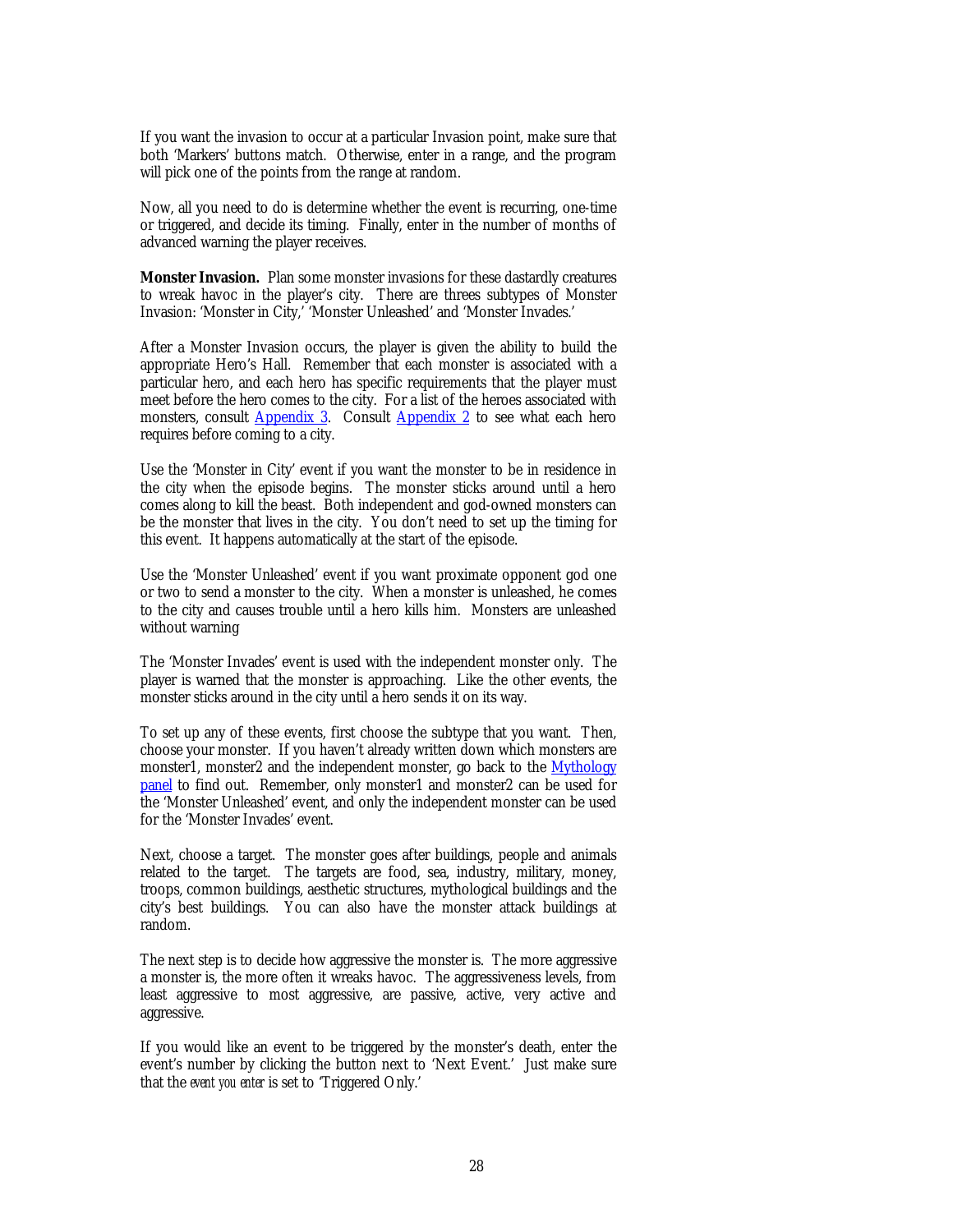Lastly, set up the timing of the event and choose whether it is recurring, onetime or triggered only.

**God Invasion.** Plan this event if you want an unfriendly god to pay a visit to the player's city. Click the button next to 'Choices,' and select a god from the list provided. The list is made up of the gods that you specified as proximate opponent gods in the Mythology panel. Then, set up the timing of the event.

**Disaster.** The four subtypes of Disaster are 'Lava,' 'Tidal Wave,' 'Earthquake' and 'Landslide.' Before you set up this event, make sure that you've painted the disasters onto the city's landscape and set Disaster points.

Choose the type of disaster you want by clicking on the 'Subtype' button and choosing from the list. Then, click the 'Markers' button to determine where the disaster starts. Make sure that the Disaster points you choose correspond to the Disaster points that you set on the city's landscape, i.e. that the point you enter for a lava event is the lava Disaster point. Then, set the timing of the event.

For lava, earthquake and landslide events, you can plan only one event for each disaster area that you have painted on to the landscape. If you plan a second lava event to occur at the same disaster area, you'll see some very unattractive tiles appear. If you plan a second earthquake or landslide, you won't notice any difference after the second event. Tidal Waves can occur at the same spot over and over.

**Wage Increase/Wage Decrease.** To plan one of these events, decide by how much you want 'Normal' wages, which are 30 drachmas per year per ten workers, to change. Enter in the amount, or a range of amounts, by clicking the buttons next to the word, 'Amount.' Then, decide when the event occurs.

**Trade Change.** Use the Trade Change events to alter the price and availability of goods, and the activity of traders.

**Demand Increase/Demand Decrease.** Use these events to change how much of a good another city *buys* from the player. Click the buttons next to 'Cities' to decide which city will change its demand level, or to specify a range of cities. Then, click the button next to 'Choices' and decide which goods are affected. Make sure that you choose an item that the city buys from the player. Otherwise, the event will occur, but it won't make much sense.

If you decrease a low demand, the city stops buying the good. If you increase a demand level that you set to none, the city begins buying the item from the player. Refer to the [World Map](#page-4-0) to see what the demand levels are for each city.

**Supply Increase/Supply Decrease.** Use these events to change how much of a good another city *sells* to the player. Choose the city, and choose a good that the city sells.

Keep in mind that if you decrease a supply level set to 'Low,' the city stops selling the good to the player. Conversely, if you increase a supply level from none to 'Low,' the city will begin selling the good to the player. Refer to the [World Map](#page-4-0) to see what the supply levels are for each city.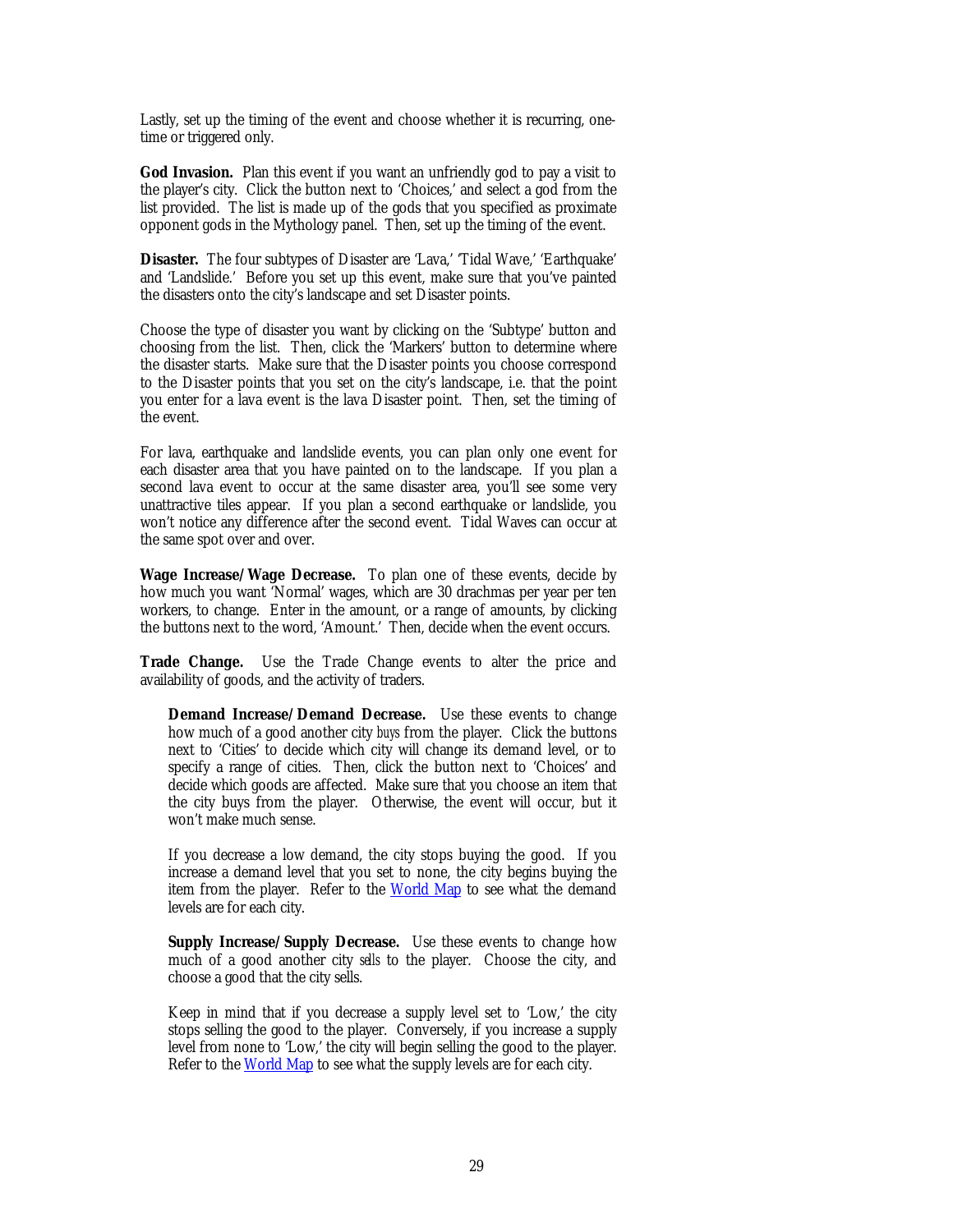<span id="page-29-0"></span>**Price Increase/Price Decrease.** To change the price of a good during an episode, use these events. Choose an item by clicking on the button next to 'Choices,' then click the button next to 'Amount' to set the amount of the increase or decrease. If you enter in two different amounts, the program will choose an amount from the range you specified.

**Trade Shuts Down/Trade Opens Up.** Use the 'Trade Shuts Down' event to halt trade between the city you designate and the player's city. Remember that allies, vassals and colonies are the cities that can trade with the player. If the city you choose is a rival at the time of the event, then it won't occur.

Use the 'Trade Opens Up' event to re-establish trade relations. If the city you choose is already trading with the player, or if the city is a rival, the event won't occur.

**City Status Changes.** There are several ways a city's relationship with the player can change. Remember to set up the timing for each of these event subtypes:

**Rival Becomes Ally, City Becomes Rival and City Becomes Vassal.** These three events are similar, and they each can change a player's world significantly. If for some reason the city you choose cannot be the subject of the event (for example, if you plan a 'Rival Becomes Ally' event to happen to a city that is already an ally), the event won't occur. Colonies cannot be the subject of any of these events.

Other than that, keep in mind what each event means for the player. When a rival becomes an ally, it begins trading with the player. If a city becomes a rival, all cordial relations – like trading and paying tribute – cease. If a city becomes a vassal, it may start paying tribute.

**God Disaster.** Use the 'God Disaster' event if you want a god to cause trouble for a non-player city. 'God Disaster' events disrupt trade.

To set this event up, choose the city that is the unfortunate target of a god's wrath. Then, choose a god. Any opponent god, both proximate and distant, can cause a disaster for a non-player city. Click the button next to 'Duration' and enter how many months the god will be attacking the city. After the time you specified passes, an event announcing the end of the disaster is triggered automatically.

**Military Buildup/Military Decline.** Use these events to change the strength of a city's military. Choose a city, then specify the amount of the increase or decrease. The amount you enter corresponds with the number of shields that are added or subtracted. For example, if you plan a 'Military Decline' event and set the amount of the decrease to two, then the city will have two less shields next to it on the World Map. Keep in mind that the maximum military strength is six.

**Economic Prosperity/Economic Decline.** These events change the economic strength of the city that you specify. Use the amount to determine how strong or weak the city becomes. The number you enter determines how many coins are added or subtracted from the city on the World Map. If, for example, you plan an 'Economic Prosperity' event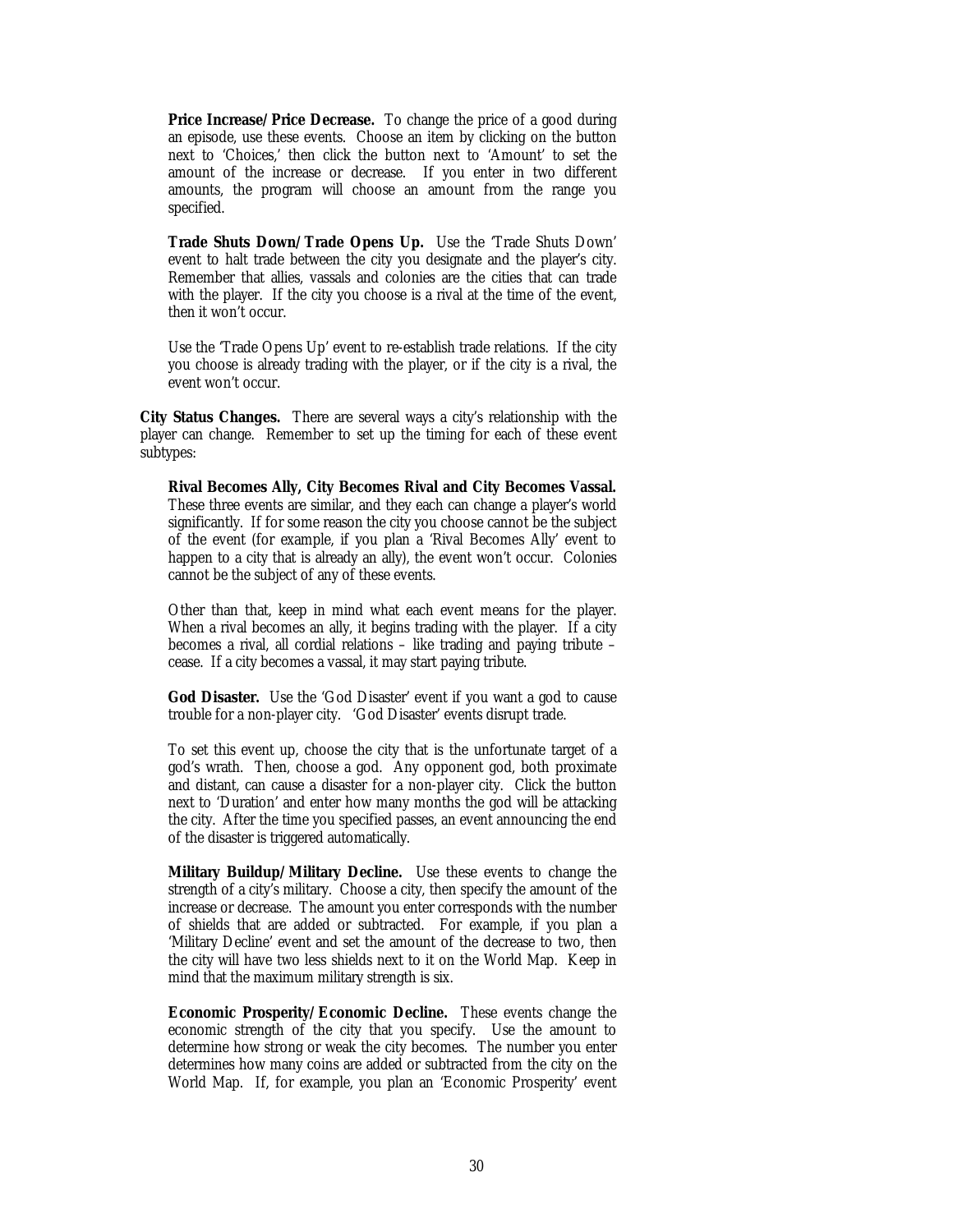and enter in three as the amount, three coins will be added next to the city on the World Map (the maximum strength is five).

**City Becomes Active/City Becomes Inactive.** These two events relate directly to the characteristics that you set for cities in the World Map. When a city becomes active, it begins to participate in world events, depending on its city type. When a city becomes inactive, it ceases to have contact with the outside world. You can always reactivate a city with the 'City Becomes Active' event.

**City Appears/City Disappears.** While editing the World Map, you may have designated some cities 'Invisible.' Use the 'City Appears' event to introduce them to the world. If you also set the invisible city to inactive, use a 'City Becomes Active' event if you want it to participate in diplomatic relations or trade.

Use the 'City Disappears' event to wipe a city from the face of the earth. When a city disappears, it is removed from the World Map, and the player cannot interact with it. If you want the city to reappear, use the 'City Appears' event.

**Rebellion Over.** Use this event to force an end to a rebellion.

A rebellion occurs when the player treats a vassal or colony particularly badly over a long period of time. Rebellions can end by themselves. But, you may want to script a 'Rebellion Over' event if you know that the player is going to need a vassal or colony for a particular reason (to help conquer another city, for example).

To plan this event, choose the city or range of cities that you'd like the event to happen to. If the selected city is not currently rebelling when it is time for the event to occur, the event won't take place.

**City Conquered.** Use this event if you want one non-player city to conquer another one.

To plan this event, enter in the number of the city that you want conquered by clicking the buttons next to 'Cities.' Then, decide which city is doing the conquering and enter its number by clicking the button next to 'Attacking.'

Keep in mind the effects of conquering on the cities in the world. If an ally or vassal conquers a rival, the rival becomes an ally. The former rival enters into trade relations with the player. If a rival conquers an ally or vassal, the conquered city becomes a rival, and all friendly relations with the player cease. Colonies can't conquer anyone of their own volition. If a rival conquers a colony, the colony will shut down for awhile and stop trading and paying tribute. It eventually returns to normal.

**Rival Army Away.** Use this event to temporarily weaken the military strength of a rival. If one of your episode goals is for the player to conquer a particularly strong rival, use this event to give the player a window of opportunity to defeat the foe a little more easily.

To plan this event, enter in the number of the rival whose army you want to temporarily weaken. Make sure that the city you choose is a rival of the player, or the event won't occur.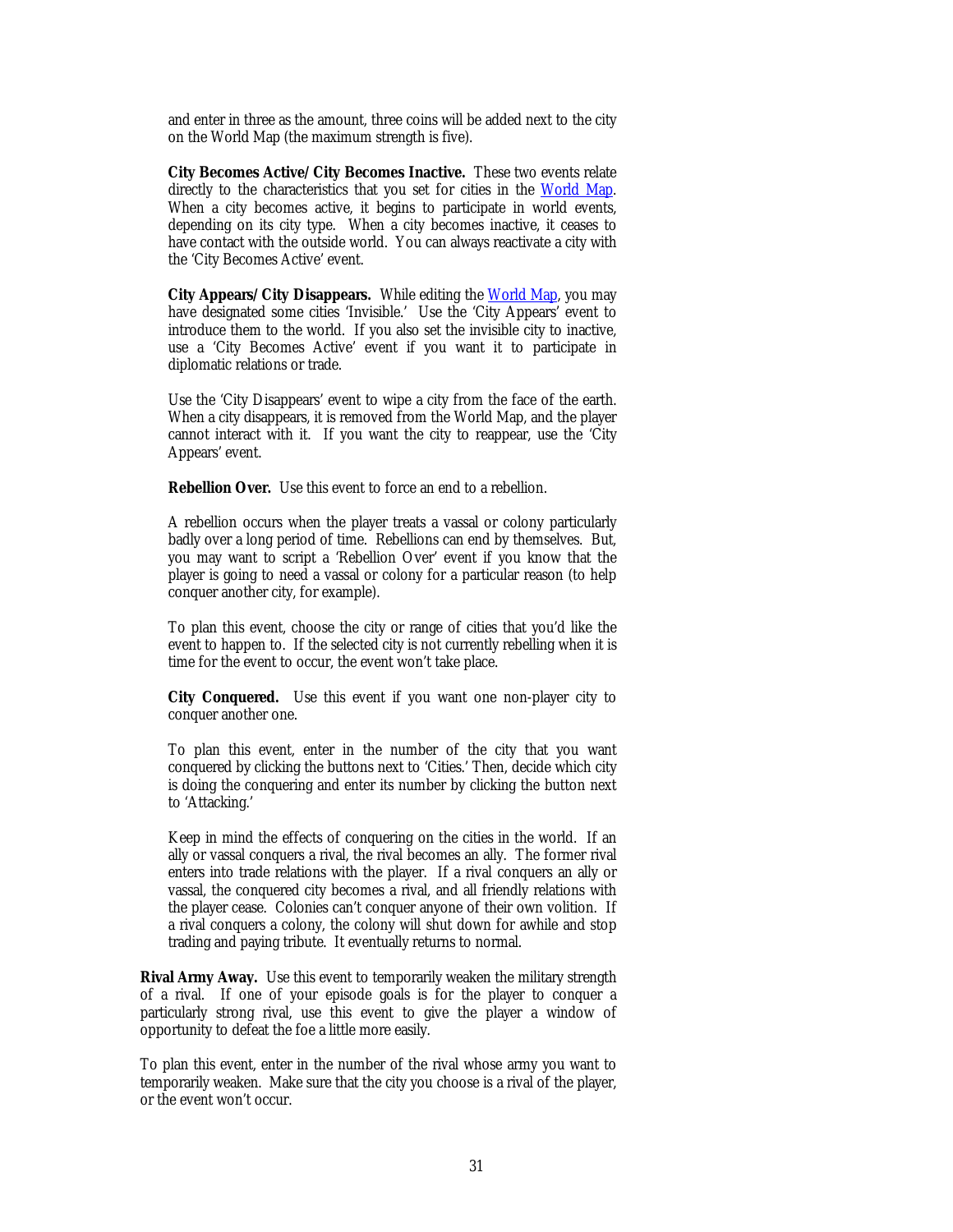<span id="page-31-0"></span>As you plan each event, buttons are added to the list in the 'Event Summary' screen. The information on each button gives you a basic idea of what the event is. If you want to delete an event, select it and then click the 'Delete Event' button.

When you are done planning events, right click on the Event Summary panel to exit. If there are any problems with the events that you've planned, you are notified which events are faulty upon exiting. To fix the events, return to the Event Summary panel by clicking the 'Events' button on the Settings panel. The faulty events are preceded by an asterisk and appear in yellow type. Click on one of these events to open it. The problematic information is highlighted in yellow. Change the offending information, and return to the 'Event Summary' screen by right-clicking. If you have successfully corrected the event, the font will no longer be in yellow, and the asterisk will be removed.

Events can be wrong for a variety of different reasons. Maybe you chose a good that does not appear in your episode. Or, perhaps you asked one event to trigger another, but failed to set the event to be triggered as 'Triggered Only.' Make a note of the problem area, and then carefully review the above information about events to discern the solution.

#### Editing City Resources

Editing the city's resources is vitally important. A city's resources are key in determining which buildings a player can build in his city. In fact, the City Resources are the soul determinant for most of the types of husbandry and raw material-producing buildings a player can build. For example, if you want the player to be able to build Wheat Farms, *you must set wheat as one of the city resources.* All the meadow terrain in the world won't help the player grow wheat if you haven't designated wheat as a city resource.

Of course, the player still won't be able to grow wheat if you designate wheat as a city resource but fail to provide meadow terrain. When you choose city resources, make sure that the terrain in the city can support them. Consult Appendix 2 for a list of all the things you need to produce a particular good.

When setting a city resource, you only have to designate food and raw materials. If a player can produce a raw material – grapes, for example – then the player can turn those grapes into wine, *provided that you have not disallowed the Winery in the Buildings Allowed panel.*

To set a city resource, click the name of the resource you want to make available to the player. The resource's name turns blue, and a picture of the resource appears in one of the boxes to the right. To remove one of the city's resources, click its name again. The text turns yellow, and the picture of the resource is removed from the boxes.

There is one way to give a city a resource without listing it in the City Resources panel. If you allow the player to build a Sanctuary that has resources associated with it (specifically, Arbor of Athena (olives), Grove of Dionysus (grapes), and the Forge of Hephaestus (bronze)), the resource is made available to the player upon completion of the Sanctuary. For information regarding the Gates of Hades and silver, see Buildings Allowed.

## Editing World Settings

The 'Edit World Settings' button only appears on Parent City episodes, and you only need to set these if the next episode is a Colony episode. These settings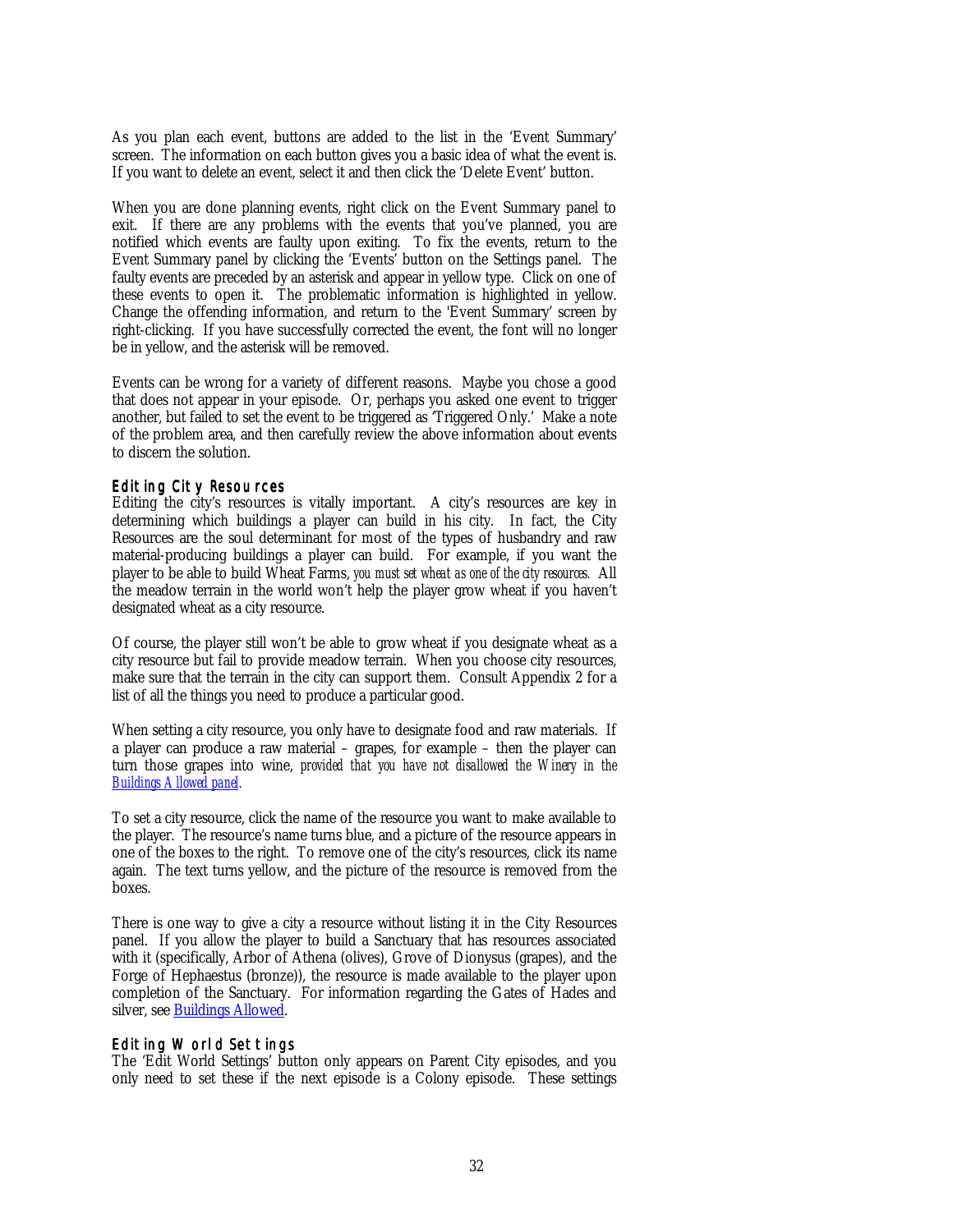determine what the parent city can trade, how strong its military is, and how strong its economy is while the player is away.

When the player is leading a colony, the player's parent city can only trade four goods. For consistency, be sure to pick goods that the parent city actually produces and needs. To choose a good that you want the parent city to buy, click on a good once. The word 'Buys' appears next to it, and a picture of the good appears in one of the boxes to the right. To choose a good that you want the parent city to sell, click on it twice. To remove a good from the boxes, click until the name of the good turns yellow.

Once you've chosen goods, set the supply and demand levels. Under the picture of each good is a small button. Click this button to cycle through the different levels.

Next, set the parent city's military strength. The scale for military strength is one to six (remember, a city set to six is unconquerable). Again, take into consideration the likely conditions of the parent city when deciding how strong the military is. If, for example, you know that the player did not have access to Elite Housing, it would make most sense to choose a relatively weak military.

Then, set the parent city's economic strength. The scale is from one to five.

Finally, decide what the parent city's current attitude towards the colony is. One is the lowest, and 100 is the highest.

## Copying Episode Settings

If you want to copy the settings from one episode to another, right-click the 'Settings' button. Choose the episode that has the settings you want to copy. This can be quite helpful: if all the parent city episodes are going to have the same resources available, you won't have to input them for each parent city episode.

## Editing Text, Providing Narration and Assigning a Bitmap

Click the 'Edit Text' button to create title, introduction and completion text for each episode and for the entire adventure.

When you click 'Edit Text' a plain text file opens. You'll see entries for ten parent city episodes, four Colony episodes and the adventure introduction and victory. Just use the entries that you need.

When you are creating text for your adventure, **make sure you add it in between the two double quotation marks in each entry.** If you don't, the program will become confused, and your text won't appear.

To format your text, use @L and @P. Use @L to create a line break at the end of a paragraph. Use @P to indent the text. So, to get text that looks like this:

Demeter's cries echo throughout the land, and all of Greece shares her grief. The foul Hades has abducted Demeter's daughter, Persephone, and taken her to the Underworld.

Demeter spends all of her waking hours searching for her lost daughter, and the fertile land that she used to guard over has become barren. Greece is beginning to starve.

you'd input text that looks like this: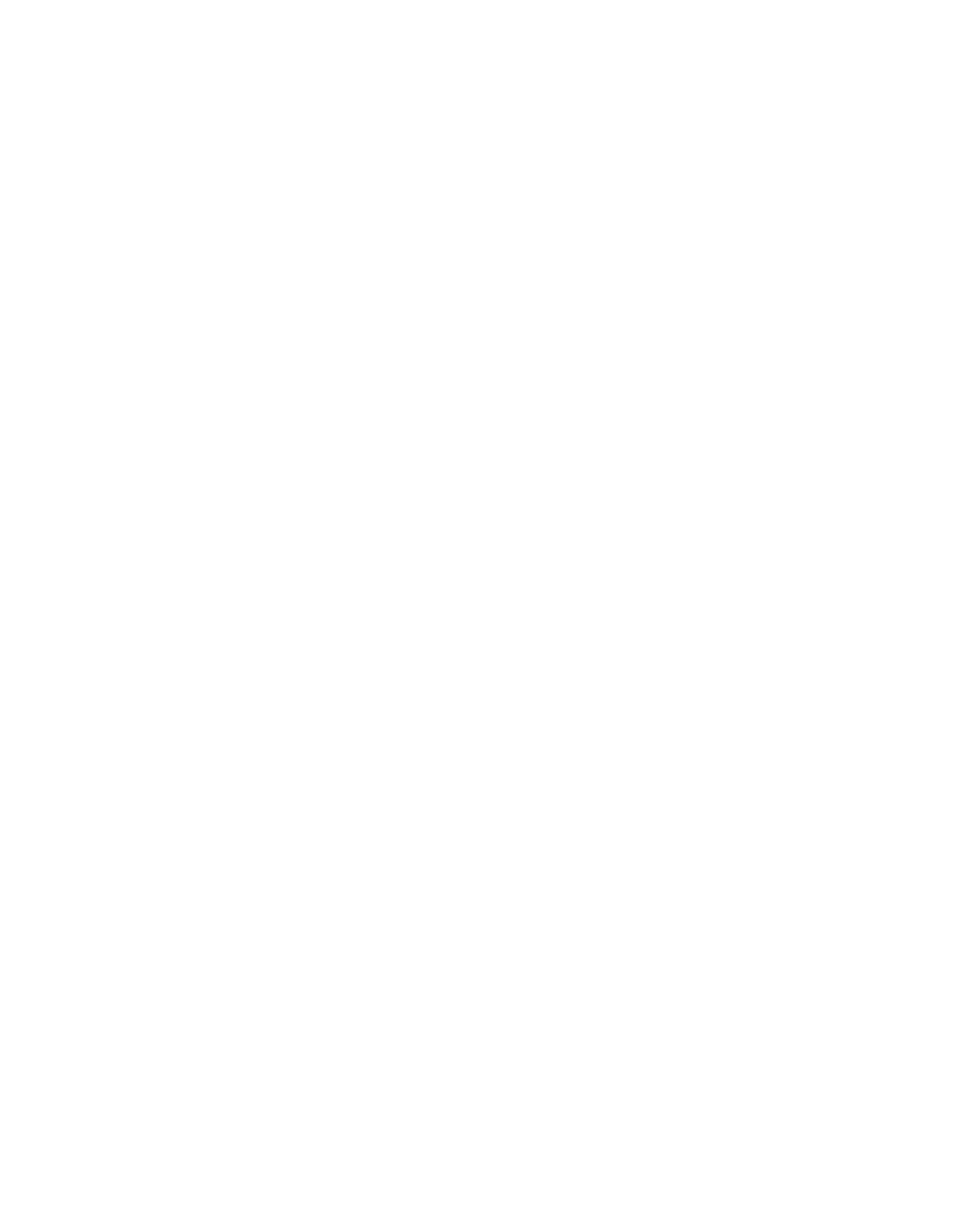#### <span id="page-36-0"></span>**Appendix 1: Hints and Tips**

What makes an adventure fun? The following tips will help you create an adventure that people will relish playing. Some of these have been mentioned before, but they bear repeating:

**Plan, plan, plan.** Before jumping into designing an adventure, take a step back and figure out the general theme of your adventure. Do you want to give the player the challenge of building a large city with limited access to resources? Or perhaps you want to place the player in a volatile world, where attack by enemies is frequent? Maybe you want to immerse the player in the world of mythology, where many gods, monsters and heroes compete for attention? Whatever you want the player to experience, it pays to plan out the basic plot of your adventure before you start designing it in the Adventure Editor. As you create the episodes in your adventure, the plan will help you decide what sorts of resources should be available to the player, what types of events should occur, and what goals the player should accomplish.

**Take notes.** Taking good notes is one of the most important things you can do to help you create a good adventure. Writing down each city's name, number, resources and relationship to the player will help you immeasurably as you plan events. Also be sure to write down events, their numbers and their timing. With a handy list of events, you'll be able to tell if everything is happening the way you want it to when you test your adventure.

**Remember limitations and dependencies.** Before you start planning an adventure, keep in mind *Zeus'* limitations and dependencies. For example, the entire world in *Zeus* can only have four food types. Take a minute to figure out what you want those food types to be and which cities will have them as resources before you get too deep into designing your adventure. Trust us, it will save a lot of frustration and heartache later. Also remember that some buildings and resources require the existence of other resources. A prime example of this is a Sanctuary. In order for a player to build a Sanctuary, he must have access to marble, wood and sculpture. A complete list of dependencies and limitations is found in Appendix 2.

**The city's resources and its Terrain go hand in hand.** The city's resources determines what types of farms and industries the player will be able to build. *Creating the proper terrain will not give a city the ability to harvest a food or good if it is not listed as one of the city's resources*. *If the resource is not specified, the building to harvest the resource will not appear***.** On the other hand, if you specify a resource in the city's settings but fail to create the proper terrain, the player will not be able to harvest the resource. For example, if you list wheat as one of the city's resources but do not create any meadow, the player will see Wheat Farm on the 'Husbandry' tab, but won't be able to build one because the proper terrain will not exist.

**Tell a story.** A compelling story helps to keep the player's attention. You can make up your own story, or you can pull a story from the annals of Greek history and mythology. Then, tell your story through the episode introductions and victory texts, and add in events to help move your story along.

**Keep the action moving.** To keep the player interested, make sure that the player doesn't go too long without having a goal to accomplish. This goal can, of course, be one of the episode requirements. Or, it can be gathering supplies for a Hero's Hall, or even preparing materials to fulfill a request. Make sure that the player always has plenty to do.

**Give the player more than one way to shear a sheep.** In other words, give the player more than one way to solve a problem. For example, if the player needs wine, consider giving him the option of acquiring it from another city or building the Grove of Dionysus so that he can make his own.

**For replayability, plan some events that might not happen unless a certain condition is met.** A good example of this is the adventure, Hercules' Labors. In each parent city episode except the first one, we scripted 'Rival Attacks City' events, scheduling Cyme to attack the player's city. But, Cyme doesn't become a rival until the player plays the colony, Ephesus. Until the player plays that colony, Cyme won't attack the player because it is not yet a rival. This adds to replayability. If the player founds Ephesus first, the Amazons will plague him for the rest of the adventure. If he founds Ephesus last, the Amazons will only attack during the last parent city episode.

**Then again, flexibility can be a curse.** The Adventure Editor is very flexible, allowing you to give the player plenty of choices – like the order in which to establish colonies. But, this flexibility can introduce complications into your adventure design. The more permutations that each adventure can have, the more testing you'll need to do to make sure each permutation works. For example, if you have an adventure that has four parent city episodes and three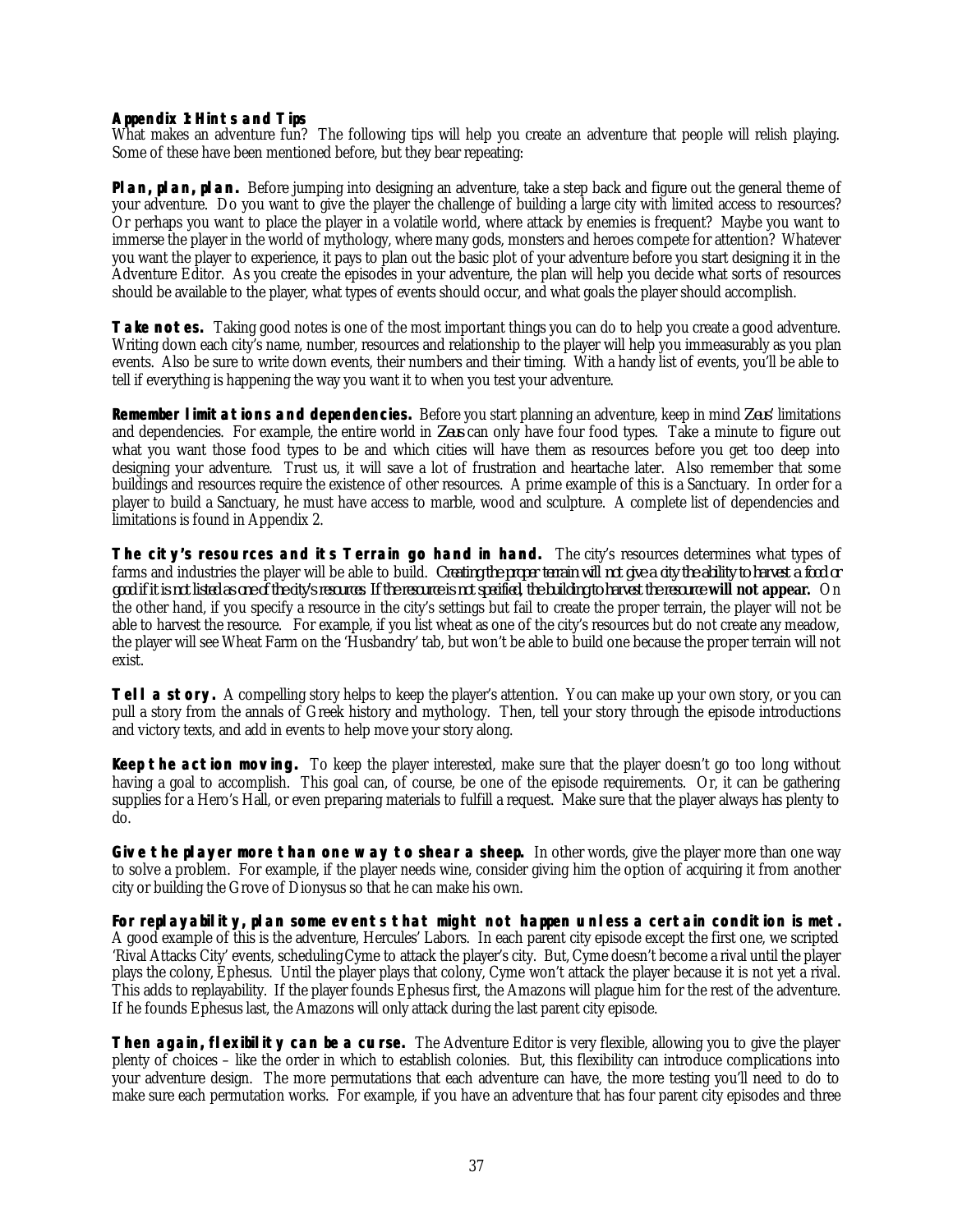colony episodes, you'll need to test twenty different permutations! With so many permutations, there's a greater risk of error. So, before you offer the player a multitude of options, make sure that they are all absolutely necessary to your story.

**Use episode completion events to drive your plot.** Episode completion events can be a great way to move your story forward. For example, let's say that you want a city to begin trading with a player because the player built a Sanctuary to Hermes. The text for the 'Trade Opens' event, however, won't suggest this cause-and-effect relationship. But, if you make the 'Trade Opens' an episode completion event, you can use the episode's victory text to tell the player why the new trade partner is available.

**Mass Destruction does not equal fun.** Well, at least it usually doesn't in city builders. Be judicious when planning natural disasters and monster invasions. If you plan these events to happen in the middle of where a player is likely to build his city, much of his carefully planned and well-built city will be destroyed. No one likes that! Try to place Monster points outside the main city-building area, and increase the monster's aggressiveness to ensure that it does some damage. Likewise, try to plan natural disasters so that only a small portion of a player's city is destroyed.

**If there's a trick to successfully completing an episode, let the player know.** For example, if the player needs wine to draw a hero to the city, and the only way he can get the commodity is through gifts, be sure to alert the player to this in the episode introduction text. You don't have to state the fact baldly; you can just allude to it: "Wine is hard to come by, so be sure to jealously horde any supply that comes your way."

**Start small.** As tempting as it may be to try to recreate the *Illiad* in your first adventure, start small until you get the hang of using the Adventure Editor. Try an adventure with just a couple of parent city episodes and a colony episode. Once you cut your teeth on the small stuff, you can move on to bigger, more complex adventures.

**Test, re-test, test again, then test some more.** You really almost can't test enough. The more variables you introduce in an adventure, the more you should test it to make sure all the elements of your adventure work the way you intend them to.

## **Have Fun!**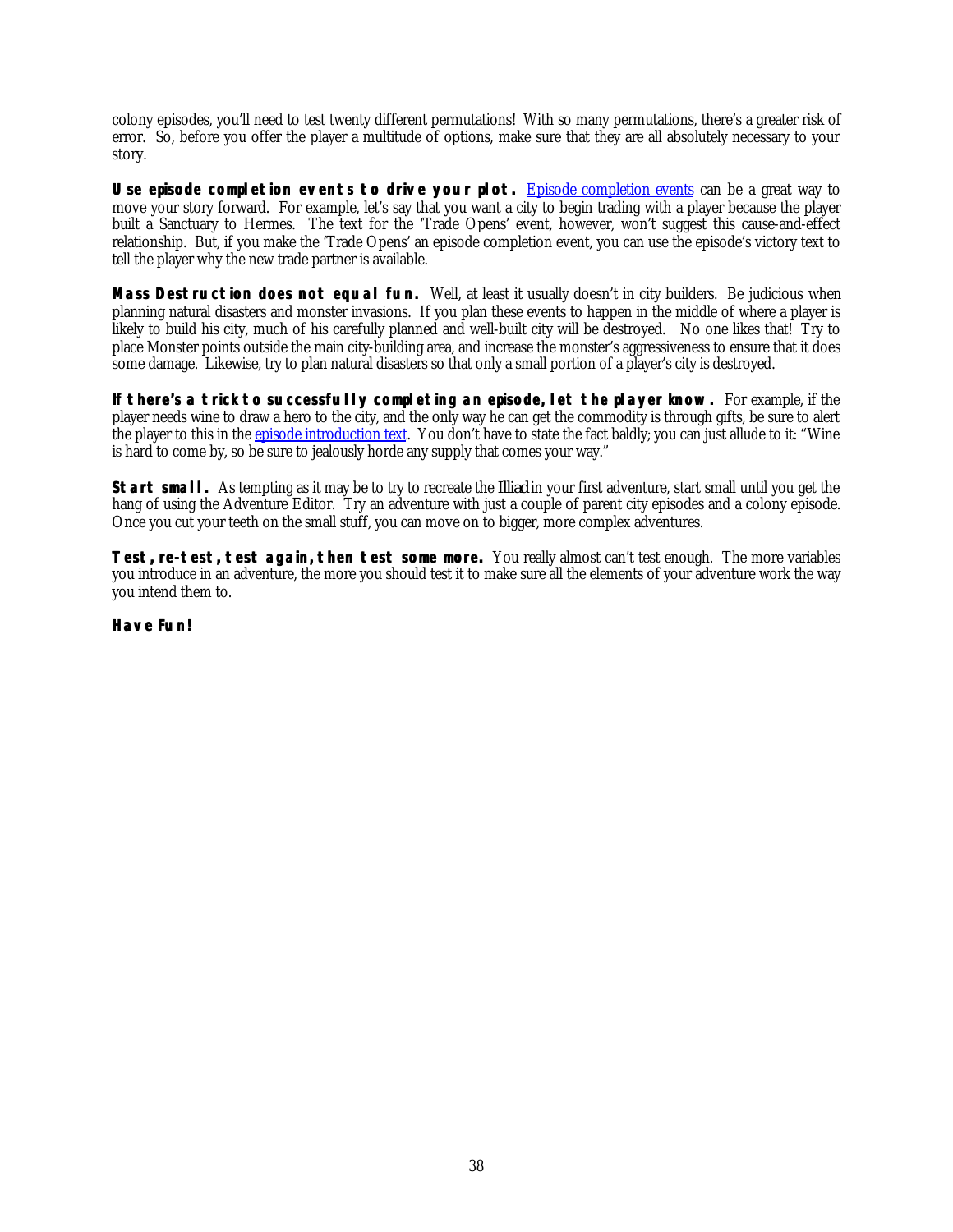# <span id="page-38-0"></span>**Appendix 2: Limitations and Dependencies**

## Limitations

Keep the following in mind as you design adventures:

In any single adventure, the entire Greek world can have up to **four food types.**

The entire Greek world can have up to **twenty-two cities.**

Each city can have up to **four Sanctuaries.**

Up to **three monsters** can attack a city. Two of these are associated with opponent gods; the other is independent.

Up to **six friendly gods can be active** in a city. You can give the player the option of building a Sanctuary to any of these six gods, but keep in mind that the player will be able to have **four** out of the six in the city.

Up to **four enemy gods** can be active in a city.

Each non-player city (except enchanted places) can need/import and produce/export up to **four items in total** (for example, a city can export four items and import nothing, export three items and import one, export two items and import two, etc)**.**

Each adventure can consist of a maximum of **ten Parent City episodes and four Colony episodes.**

#### Dependencies

Refer to this chart to plan adventures and to troubleshoot problems:

| -o≁                        |    |                                                                    |
|----------------------------|----|--------------------------------------------------------------------|
| If you want the player to: |    | Make sure you:                                                     |
| <b>Build a Sanctuary</b>   | 1. | Allow Sanctuaries to be built in the Mythology panel.              |
|                            | 2. | Give the player access to marble, sculpture and wood.              |
|                            | 3. | Make sure that there is enough flat, buildable landscape to        |
|                            |    | build the Sanctuary.                                               |
| <b>Summon Achilles</b>     | 1. | Allow the player to build a Hero's Hall in the <b>Buildings</b>    |
|                            |    | <b>Allowed</b> panel. Also allow Watchposts to ensure that         |
|                            |    | there is no unrest.                                                |
|                            | 2. | Create a <b>Quest</b> that requires the services of the hero       |
|                            |    | and/or create a <b>Monster Invasion</b> or <i>Greek City</i>       |
|                            |    | <b>Terrorized</b> event that requires the services of the hero.    |
|                            | 3. | Give the player access to armor, or bronze and Armories.           |
|                            | 4. | Allow the player to build elite housing for <b>hoplities</b> (this |
|                            |    | means access to at least three culture types, food, fleece,        |
|                            |    | olive oil and armor)                                               |
|                            | 5. | Give the player access to wine or grapes and Wineries.             |
|                            | 6. | Allow the player to build a <b>Sanctuary to Athena or</b>          |
|                            |    | Hephaestus.                                                        |
| <b>Summon Hercules</b>     | 1. | Allow the player to build a Hero's Hall in the <b>Buildings</b>    |
|                            |    | <b>Allowed</b> panel. Also allow Gymnasiums, Drama Schools,        |
|                            |    | Theaters, Colleges, Podiums and the Stadium to achieve             |
|                            |    | cultural coverage                                                  |
|                            | 2. | Create a <b>Quest</b> that requires the services of the hero       |
|                            |    | and/or create a <b>Monster Invasion</b> or <i>Greek City</i>       |
|                            |    | <b>Terrorized</b> event that requires the services of the hero.    |
|                            | 3. | <b>Enable Pan-Hellenic Games.</b>                                  |
|                            | 4. | Give the player access to wine or to grapes and Wineries           |
|                            |    | so that he can make his own.                                       |
| Summon Jason               | 1. | Allow the player to build a Hero's Hall in the <b>Buildings</b>    |
|                            |    | Allowed panel. Also allow Trireme Wharves, Horse                   |

#### **Mythology**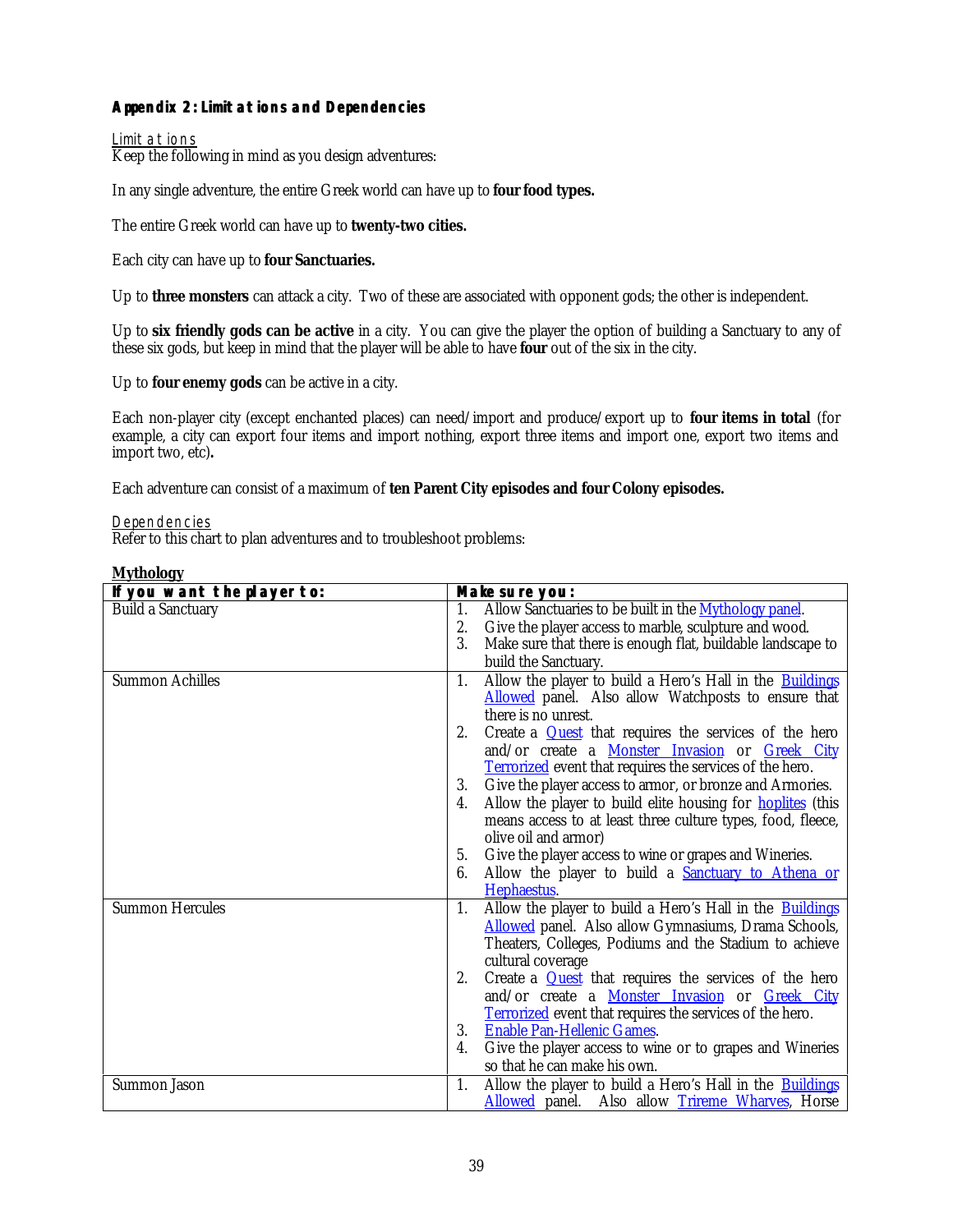|                             | 2. | Ranches, Elite Housing and the Stadium.<br>Create a <b>Quest</b> that requires the services of the hero<br>and/or create a <b>Monster Invasion</b> or <i>Greek City</i><br><b>Terrorized</b> event that requires the services of the hero. |
|-----------------------------|----|--------------------------------------------------------------------------------------------------------------------------------------------------------------------------------------------------------------------------------------------|
|                             | 3. | Give the player access to wine or to grapes and Wineries                                                                                                                                                                                   |
|                             |    | to meet Jason's requirements and to evolve Elite Housing.                                                                                                                                                                                  |
|                             | 4. | Give the player access to food.                                                                                                                                                                                                            |
| <b>Summon Odysseus</b>      | 1. | Allow the player to build a Hero's Hall in the Buildings<br><b>Allowed</b> panel. Also allow Elite Housing and Infirmaries.                                                                                                                |
|                             | 2. | Create a <b>Quest</b> that requires the services of the hero                                                                                                                                                                               |
|                             |    | and/or create a <b>Monster Invasion</b> or Greek City                                                                                                                                                                                      |
|                             |    | <b>Terrorized</b> event that requires the services of the hero.                                                                                                                                                                            |
|                             | 3. | Give player access to olive oil or to olives and Olive                                                                                                                                                                                     |
|                             |    | Presses so that he can make his own.                                                                                                                                                                                                       |
|                             | 4. | Give the player access to wine or to grapes and Wineries                                                                                                                                                                                   |
|                             |    | so that he can make his own.                                                                                                                                                                                                               |
| <b>Summon Perseus</b>       | 1. | Allow the player to build a Hero's Hall in the Buildings                                                                                                                                                                                   |
|                             |    | <b>Allowed</b> panel.                                                                                                                                                                                                                      |
|                             | 2. | Create a <b>Quest</b> that requires the services of the hero                                                                                                                                                                               |
|                             |    | and/or create a <b>Monster Invasion</b> or <b>Greek City</b>                                                                                                                                                                               |
|                             |    | Terrorized event that requires the services of the hero.                                                                                                                                                                                   |
|                             | 3. | Allow the player to build a <b>Sanctuary</b> to two of the<br>following gods: Athena, Hermes, Hades or Zeus. Note                                                                                                                          |
|                             |    | that Perseus prefers Athena and Hermes. He'll accept a                                                                                                                                                                                     |
|                             |    | Sanctuary to Hades or Zeus if Athena and/or Hermes are                                                                                                                                                                                     |
|                             |    | not available.                                                                                                                                                                                                                             |
|                             | 4. | Give the player access to fleece.                                                                                                                                                                                                          |
|                             | 5. | Give the player access to sculpture or to bronze and                                                                                                                                                                                       |
|                             |    | Sculpture Studios so that the player can make his own.                                                                                                                                                                                     |
| <b>Summon Theseus</b>       | 1. | Allow the player to build a Hero's Hall in the <b>Buildings</b>                                                                                                                                                                            |
|                             |    | Allowed panel. Also allow the Palace, Beautification                                                                                                                                                                                       |
|                             |    | <b>Structures, Walls and Gatehouse</b>                                                                                                                                                                                                     |
|                             | 2. | Create a <b>Quest</b> that requires the services of the hero                                                                                                                                                                               |
|                             |    | and/or create a <b>Monster Invasion</b> or <b>Greek City</b>                                                                                                                                                                               |
|                             | 3. | <b>Terrorized</b> event that requires the services of the hero.<br>Give the player access to marble.                                                                                                                                       |
|                             | 4. | Give the player access to wine or to grapes and Wineries                                                                                                                                                                                   |
|                             |    | so that the player can make his own.                                                                                                                                                                                                       |
| Host the Pan-Hellenic Games | 1. | <b>Enable the Pan-Hellenic Games in Settings</b>                                                                                                                                                                                           |
|                             | 2. | Enable Stadium in the <b>Buildings Allowed</b> panel.                                                                                                                                                                                      |

# **Husbandry**

| If you want the player to: | Make sure you:                                                   |
|----------------------------|------------------------------------------------------------------|
| <b>Build Farms</b>         | Designate wheat, carrots and/or onions as a city resource.<br>1. |
|                            | Place meadow on the city's landscape<br>2.                       |
|                            | $-0r-$                                                           |
|                            | Allow the player to build the Garden of Demeter                  |
| Harvest urchins            | Designate urchins as a city resource.<br>1.                      |
|                            | Place Urchin points in the city's waters<br>2.                   |
|                            | Make sure to design straight sections of coastline so the<br>3.  |
|                            | player can place the Urchin Quays.                               |
| Fish                       | Designate fish as a city resource.<br>1.                         |
|                            | Place Fish points in the city's waters.<br>2.                    |
|                            | Make sure to design straight sections of coastline so the<br>3.  |
|                            | player can place Fisheries.                                      |
| Hunt wild boar             | Designate pork as a city resource<br>1.                          |
|                            | Place Boar points on the city's landscape                        |
| Make cheese                | Designate cheese as a city resource.                             |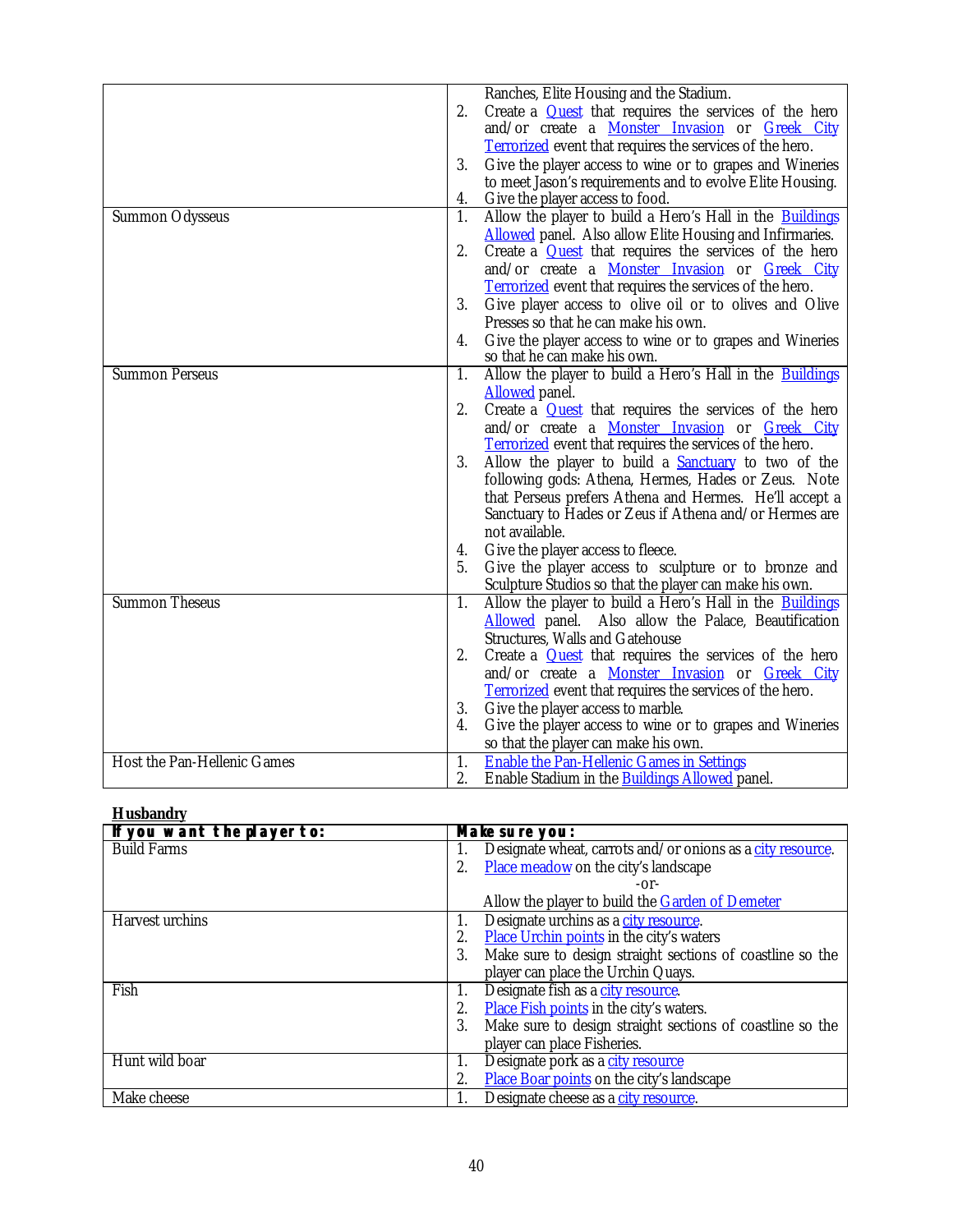<span id="page-40-0"></span>

|                       | <b>Place meadow</b> in the city's landscape<br>2.        |
|-----------------------|----------------------------------------------------------|
|                       | $-0r-$                                                   |
|                       | Allow the player to build the <b>Garden of Demeter</b> . |
| Grow grapes           | Method 1                                                 |
|                       | Designate grapes as a city resource                      |
|                       | Place meadow in the city's landscape.<br>2.              |
|                       | $-0r-$                                                   |
|                       | Allow the player to build the Garden of Demeter          |
|                       | Method 2                                                 |
|                       | Allow the player to build the <b>Grove of Dionysus</b>   |
| <b>Grow olives</b>    | Method 1                                                 |
|                       | Designate olives as a city resource.<br>1.               |
|                       | Place meadow in the city's landscape<br>2.               |
|                       | $-0r-$                                                   |
|                       | Allow the player to build the Garden of Demeter          |
|                       | Method 2                                                 |
|                       | Allow the player to build the <b>Arbor of Athena</b>     |
| <b>Produce Fleece</b> | Designate fleece as a <u>city resource</u> .<br>1.       |
|                       | <b>Place meadow</b> in the city's landscape<br>2.        |
|                       | $-0r-$                                                   |
|                       | Allow the player to build the <b>Garden of Demeter</b>   |

| <b>Industry</b>            |                                                                     |
|----------------------------|---------------------------------------------------------------------|
| If you want the player to: | Make sure you:                                                      |
| Mine silver                | Method 1                                                            |
|                            | Enable Mint in the <b>Buildings Allowed</b> panel<br>1.             |
|                            | Place silver ore-bearing rock in the city's landscape<br>2.         |
|                            | Method 2                                                            |
|                            | Allow the player to build the Gates of Hades.                       |
| Produce bronze             | Method 1                                                            |
|                            | Designate bronze as a city resource<br>1.                           |
|                            | Place copper ore-bearing rock in the city's landscape<br>2.         |
|                            | Method 2                                                            |
|                            | Allow the player to build the Forge of Hephaestus.<br>1.            |
| Make wine                  | Allow player to grow grapes<br>1.                                   |
|                            | Allow Wineries in the <b>Buildings Allowed panel</b><br>2.          |
| Make olive oil             | Allow player to grow olives<br>1.                                   |
|                            | Allow Olive Presses in the <b>Buildings Allowed panel</b><br>2.     |
| Quarry marble              | Designate marble as a city resource<br>1.                           |
|                            | Place a quarry in the city's landscape.<br>2.                       |
| Make sculpture             | Give the player the ability to produce bronze<br>1.                 |
|                            | $-0r-$                                                              |
|                            | Allow the player to acquire bronze from another city.               |
|                            | Allow Sculpture Studios in the <b>Buildings Allowed</b> panel<br>2. |
| Harvest wood               | Designate wood as a city resource<br>1.                             |
|                            | Place trees on the city's landscape.<br>2.                          |

# **Military**

| ---------                  |                                                                      |
|----------------------------|----------------------------------------------------------------------|
| If you want the player to: | Make sure you:                                                       |
| <b>Build triremes</b>      | Enable Trireme Wharves and Palace in the Buildings                   |
|                            | <b>Allowed</b> panel.                                                |
|                            | Give the player the ability to produce armor and wood                |
|                            | -or-                                                                 |
|                            | Allow the player to acquire armor and wood from another              |
|                            | city.                                                                |
|                            | Make sure there are straight sections of coastline in the city<br>3. |
|                            | so the player can build the Trireme Wharves.                         |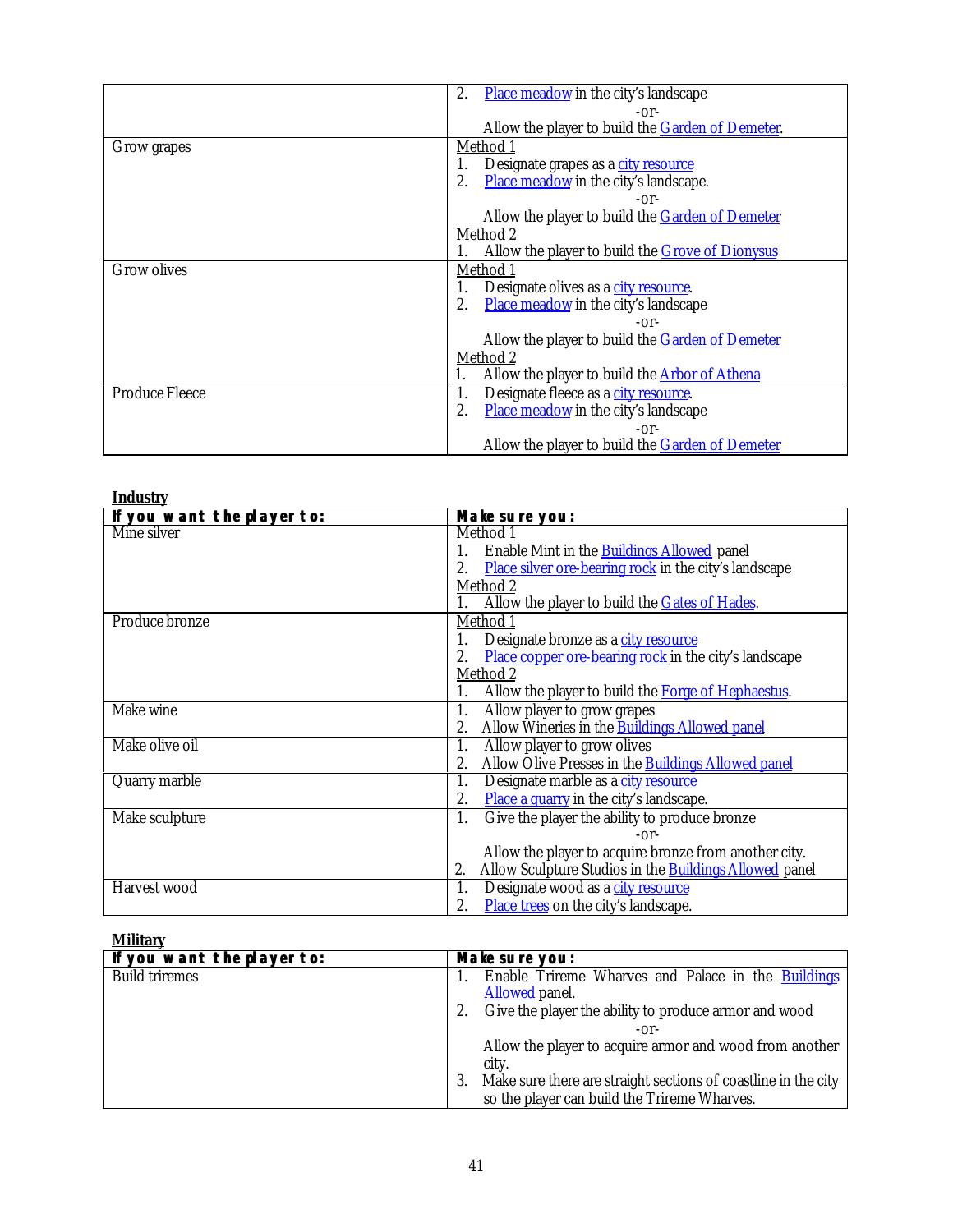<span id="page-41-0"></span>

| Support hoplites  | Enable Elite Housing and Palace in the Buildings Allowed         |
|-------------------|------------------------------------------------------------------|
|                   | 1.                                                               |
|                   | panel.                                                           |
|                   | Allow player to develop Elite Housing to at least the<br>2.      |
|                   | Mansion level.                                                   |
| Support horsemen  | Enable Elite Housing and Palace in the Buildings Allowed<br>1.   |
|                   | panel.                                                           |
|                   | Allow player to develop Elite Housing to the Estate level.<br>2. |
| <b>Man Towers</b> | Enable Wall, Tower and Palace in the Buildings Allowed<br>1.     |
|                   | panel.                                                           |
| Raise Horses      | Enable Horse Ranch in the <b>Buildings Allowed</b> panel<br>1.   |
|                   | Give the player the ability to produce wheat or acquire it<br>2. |
|                   | from another city.                                               |
| Make armor        | Give the player the ability to produce bronze<br>1.              |
|                   | $-0r-$                                                           |
|                   | Allow the player to acquire bronze from another city.            |
|                   | Allow Armories in the Buildings Allowed panel<br>2.              |
|                   |                                                                  |

| <b>HOUSING</b>                                      |    |                                                                |
|-----------------------------------------------------|----|----------------------------------------------------------------|
| Develop Mansions (each Mansion can produce up to    | 1. | Enable Elite Housing, three types of culture and Aesthetic     |
| two hoplites)                                       |    | structures in the <b>Buildings Allowed</b> panel               |
|                                                     |    | Give the player access to food, fleece, olive oil and armor.   |
| Develop Manors (each Manor can produce up to four   |    | Enable Elite Housing, three types of culture (including the    |
| hoplites)                                           |    | Stadium) and Aesthetic structures in the Buildings             |
|                                                     |    | <b>Allowed</b> panel                                           |
|                                                     |    | Give the player access to food, fleece, olive oil, armor and   |
|                                                     |    | wine.                                                          |
| Develop Estates (each Estate can produce up to four |    | Enable Elite Housing, all Culture buildings, Horse Ranch,      |
| horsemen)                                           |    | and Aesthetic structures in the <b>Buildings Allowed</b> panel |
|                                                     |    | Give the player access to food, fleece, olive oil, armor,      |
|                                                     |    | wine and wheat for horses.                                     |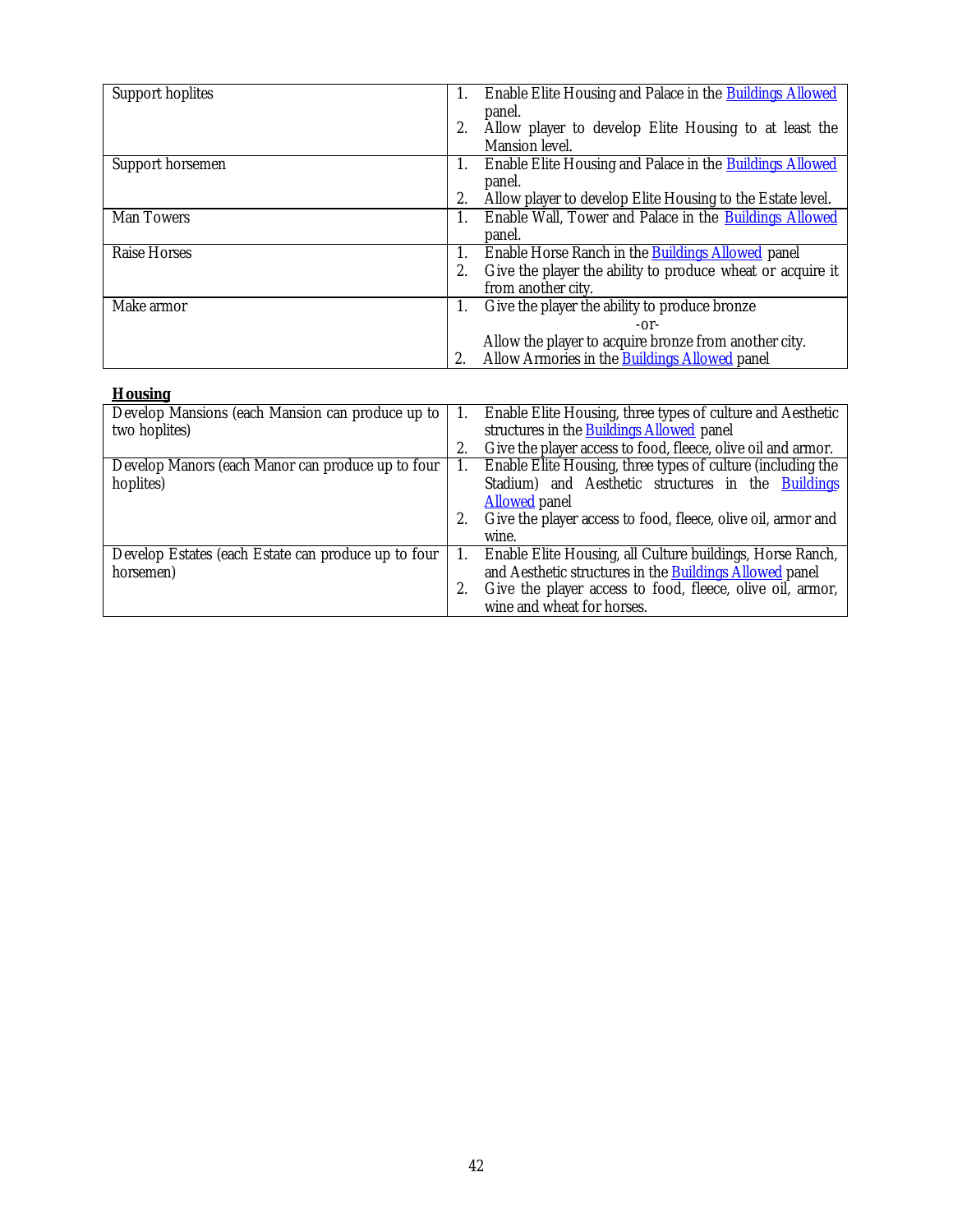# <span id="page-42-0"></span>**Appendix 3: Gods, Monsters, Heroes and Quests**

The following chart lists the gods, their associated monsters, and the heroes that fight them. For additional information, refer to the Mythology chapter of the *Zeus* manual:

| God             | <b>Monster</b>  | <b>Hero Needed to Fight Monster</b> |
|-----------------|-----------------|-------------------------------------|
| Zeus            | Cyclops         | Odysseus                            |
| Poseidon        | Kraken          | Perseus                             |
| Hades           | Cerberus        | <b>Hercules</b>                     |
| Demeter         | Medusa          | Perseus                             |
| Athena          | Hydra           | <b>Hercules</b>                     |
| <b>Artemis</b>  | Calydonian Boar | <b>Theseus</b>                      |
| Apollo          | <b>Scylla</b>   | Odysseus                            |
| <b>Ares</b>     | Dragon          | Jason                               |
| Hephaestus      | <b>Talos</b>    | Jason                               |
| Aphrodite       | Hector          | <b>Achilles</b>                     |
| <b>Hermes</b>   | Minotaur        | <b>Theseus</b>                      |
| <b>Dionysus</b> | <b>Maenads</b>  | <b>Achilles</b>                     |

The following chart lists the gods, their quests and the heroes traditionally associated with the quests. You can, however, choose any hero specified in the Mythology panel to complete the quest:

| God             | Quest                                     | <b>Traditional Hero</b> |
|-----------------|-------------------------------------------|-------------------------|
| Zeus            | Return the Golden Fleece to Greece        | Jason                   |
| Poseidon        | <b>Recover the Palladium</b>              | Odysseus                |
| Hades           | <b>Acquire His Helmet of Invisibility</b> | Perseus                 |
| Demeter         | Acquire the Cattle of Geryon              | Hercules                |
| Athena          | Retrieve the Mirror Shield                | Perseus                 |
| <b>Artemis</b>  | Steal the Girdle of Hippolyte             | Hercules                |
| Apollo          | <b>Rescue Theseus from Hades</b>          | <b>Hercules</b>         |
| <b>Ares</b>     | <b>Acquire the Mares of Diomedes</b>      | <b>Hercules</b>         |
| Hephaestus      | Recover the Bow and Arrows of Hercules    | <b>Achilles</b>         |
| Aphrodite       | Bring the Apples of the Hesperides        | <b>Hercules</b>         |
| <b>Hermes</b>   | Retrieve Hermes' Winged Sandals           | Perseus                 |
| <b>Dionysus</b> | Recover the Horn of Amalthea              | <b>Theseus</b>          |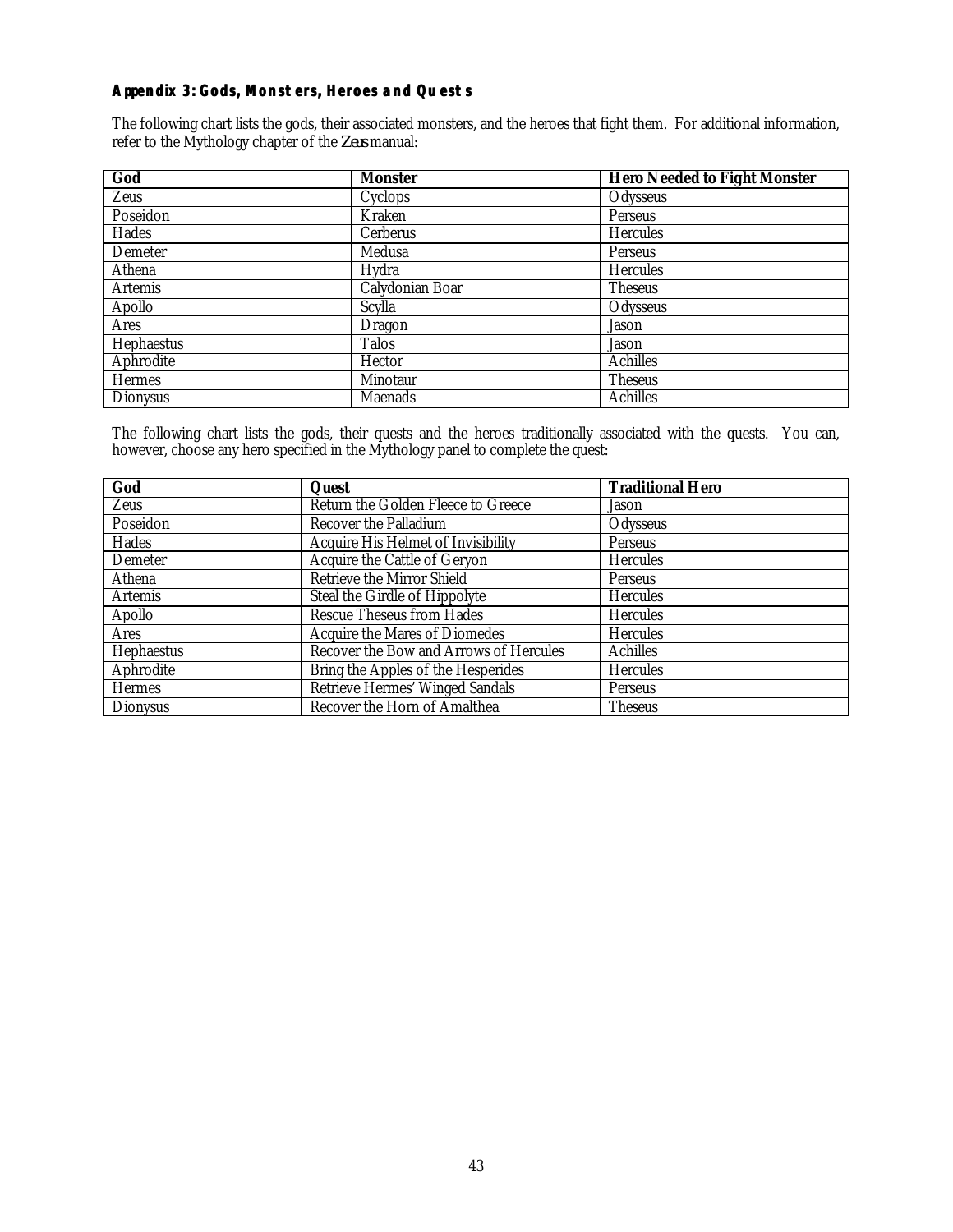## <span id="page-43-0"></span>**Appendix 4: Housing Occupancy and Soldiers Produced**

The following chart outlines the different housing types and how many people each can accommodate. It also shows the number of soldiers each house produces. Use the chart to help plan housing and support goals.

| <b>Housing</b>        | <b>Maximum Occupants</b> | <b>Maximum Soldiers Produced</b> |
|-----------------------|--------------------------|----------------------------------|
| <b>Common Housing</b> |                          |                                  |
| Hut                   | 8                        | $\Omega$                         |
| <b>Shack</b>          | 16                       |                                  |
| Hovel                 | 24                       | $5*$                             |
| Homestead             | 32                       | $6*$                             |
| <b>Tenement</b>       | 40                       | $10*$                            |
| Apartment             | 48                       | $12*$                            |
| Townhouse             | 60                       | $15*$                            |
| <b>Elite Housing:</b> |                          |                                  |
| Residence             |                          | $\sqrt{ }$                       |
| <b>Mansion</b>        | 8                        | 2 hoplites                       |
| Manor                 | 16                       | 4 hoplites                       |
| <b>Estate</b>         | 20                       | 4 horsemen                       |

\*Each rabble soldier that you see in the field represents six people. For example, even though a fully occupied Homestead produces six soldiers, you'll only see one in the field. It takes 48 rabble soldiers to make one company.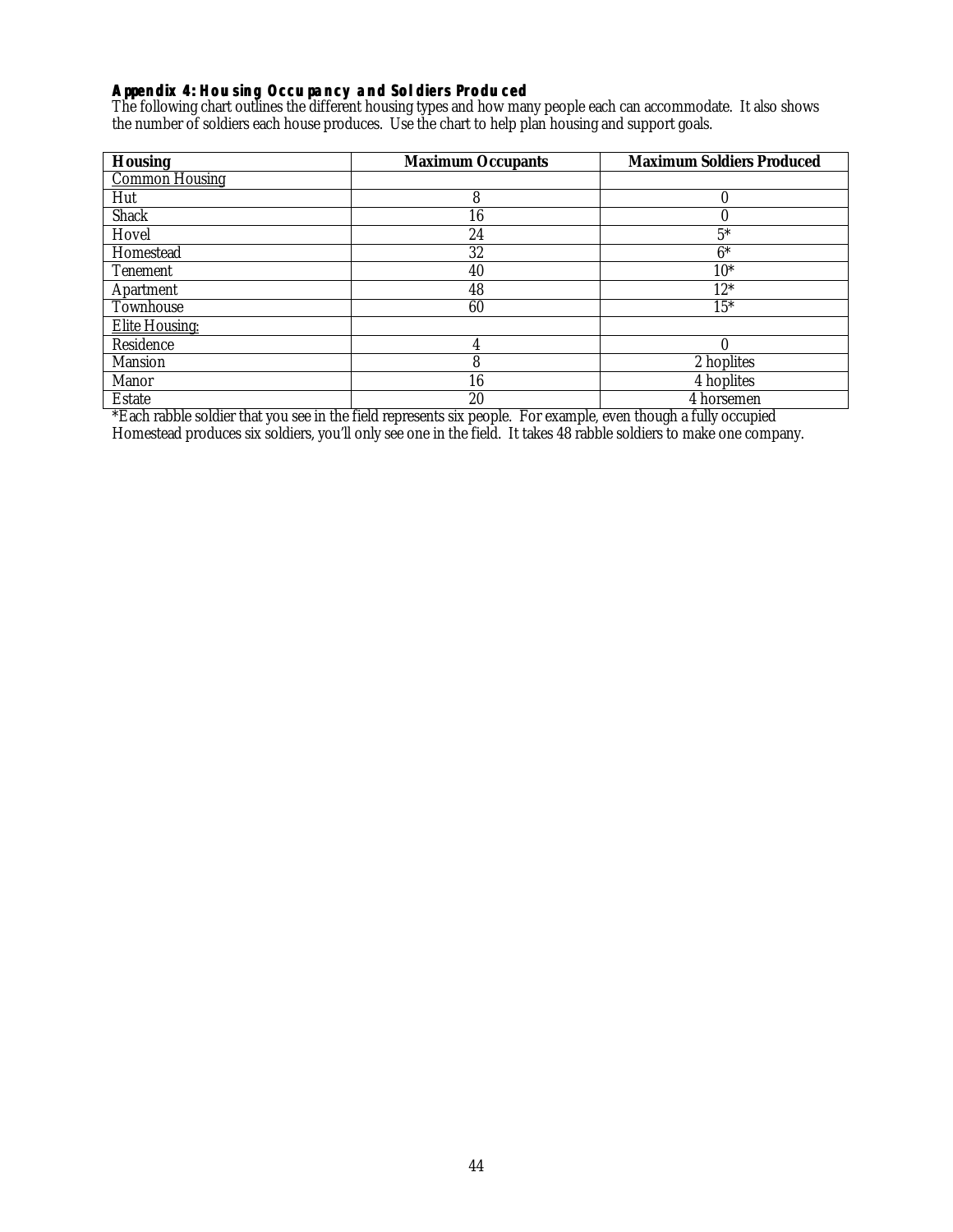# <span id="page-44-0"></span>**Appendix 5: Bitmap Images**

On the Main Menu of the Adventure Editor, you can set the bitmap the player sees when he chooses your adventure. The bitmaps are:









Bitmap 3 Bitmap 4 Bitmap 5









Bitmap 6 Bitmap 7 Bitmap 8 Bitmap 8